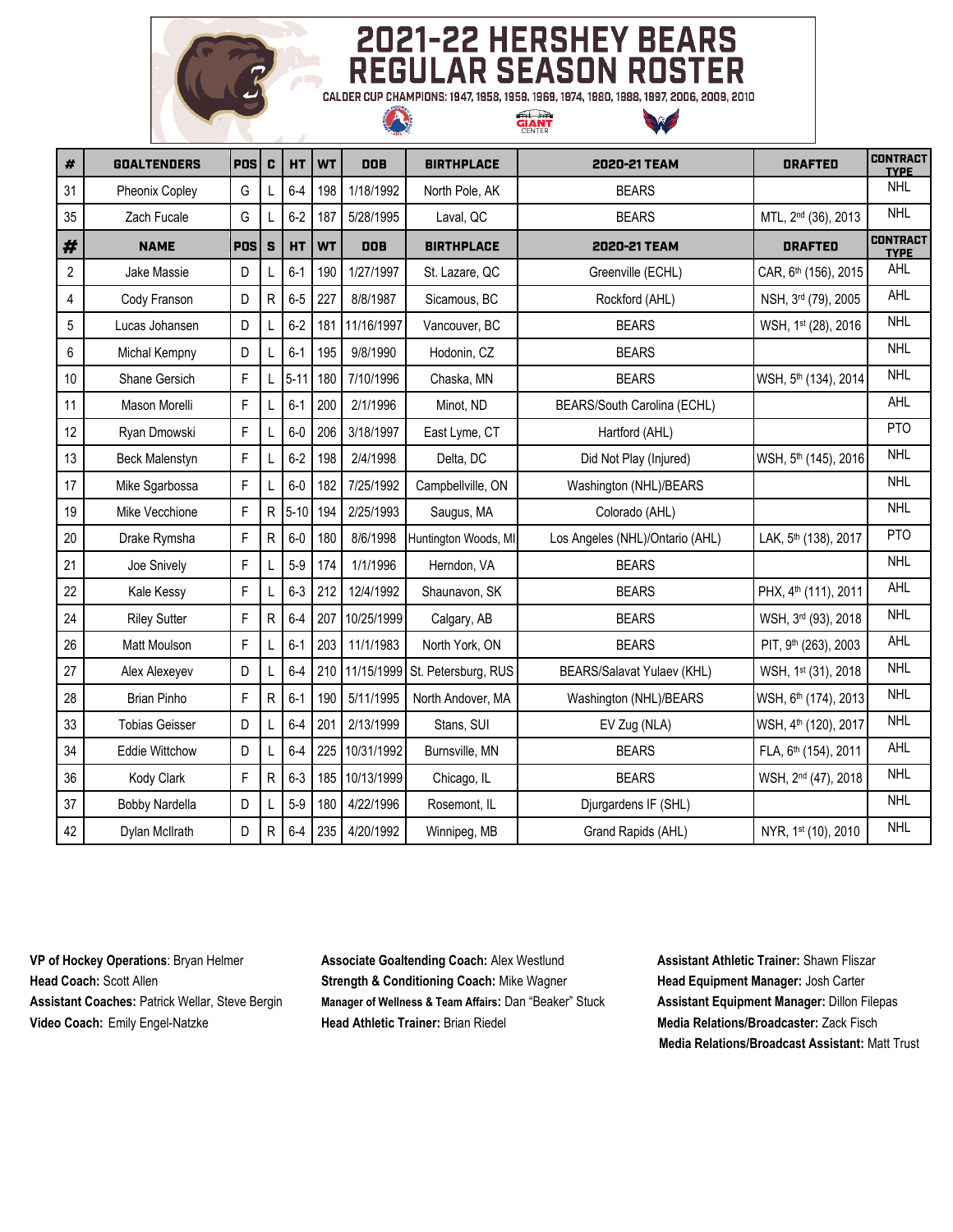# **PRONUNCIATION GUIDE**

**31 COPLEY, PHEONIX** KAWP-lee, FEE-nihks

**4 FRANSON, CODY** FRAN-suhn **5 JOHANSEN, LUCAS** joh-HAN-suhn **7 ERKAMPS, MACOY** ER-kamps **10 GERSICH, SHANE GUHR-sihch 17 SGARBOSSA, MIKE** Sgahr-BOH-suh **19 VECCHIONE, MIKE** veh-kee-OH-nee **21 SNIVELY, JOE** SNIGHV–lee **27 ALEXEYEV, ALEX** a-LEHX-ay-ehv **28 PINHO, BRIAN** PIHN-oh **33 GEISSER, TOBIAS** GIGH-suhr **34 WITTCHOW, EDDIE** WITT-koe **42 McILLRATH, DYLAN** MAK-ihl-rath

### **STAFF**

**BERGIN, STEVE** BUHRG-in **ENGEL-NATZKE, EMILY** NATS-key **FILEPAS, DILLON** FILL-uh-piss **RIEDEL, BRIAN** REE-dull **FLISZAR, SHAWN** FLEE-szar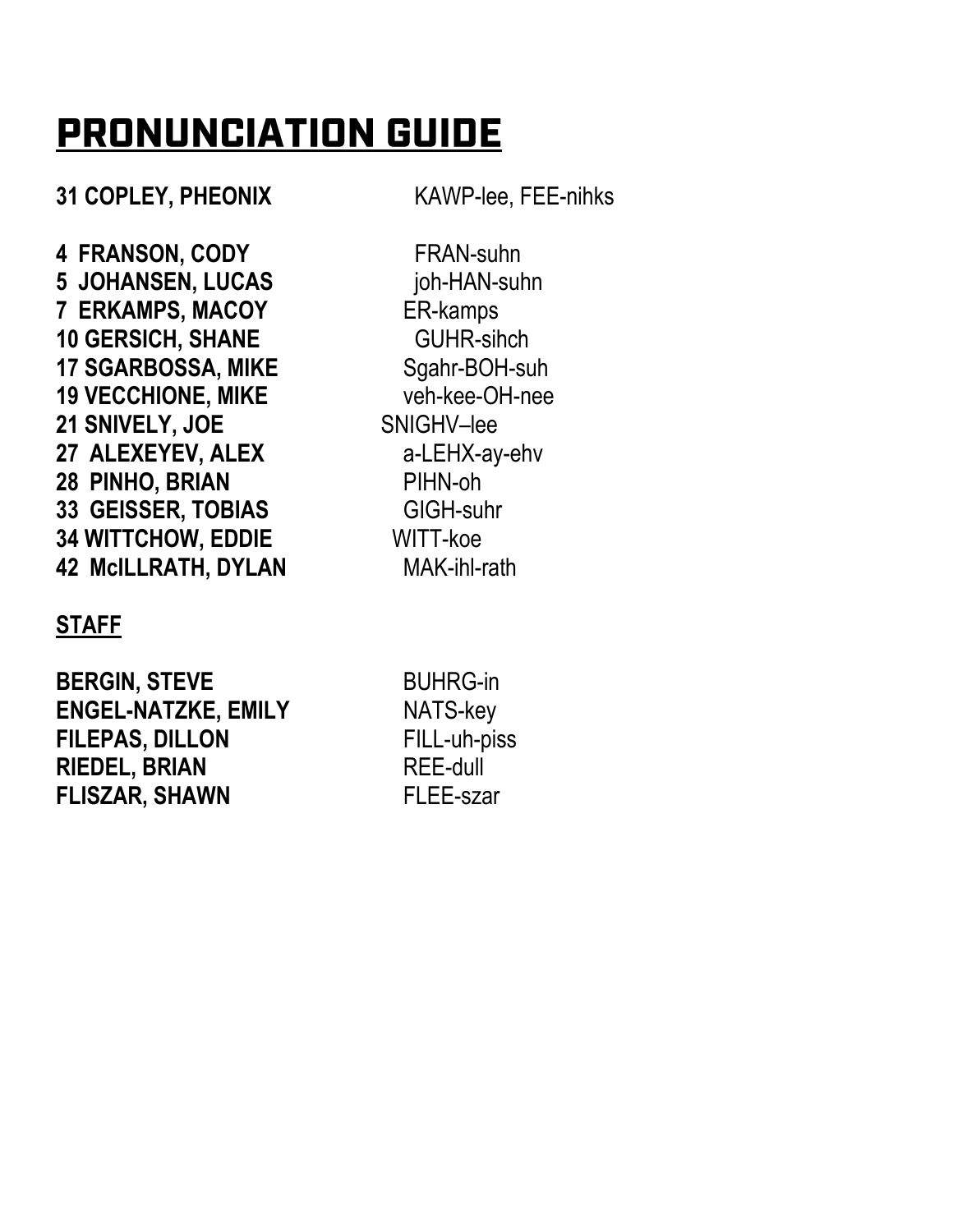### **SCOTT ALLEN - HEAD COACH**

Scott Allen was named the 27th head coach in franchise history in August 2021 after serving as an assistant coach with the Bears for two seasons. Allen brings more than 25 years of coaching experience at the NHL, AHL, and ECHL levels to Hershey.

.<br>Allen joined Hershey in 2019, serving as an assistant coach on Spencer Carbery's staff for two seasons. He helped the Bears to a Macgregor Kilpatrick Trophy in 2020-21 as AHL regular season champions. Prior to joining Hershey, Allen served as an assistant coach for the two seasons with the Arizona Coyotes from 2017-19, overseeing the team's defense and penalty kill units. The Coyotes were tied for the top penalty kill unit in the NHL in 2018-19 at 85%, and the team tied for 5th in the NHL in goals against. Allen has additional NHL experience as an assistant coach with Florida (2016-17) and with the New York Islanders (2009-12).

The New Bedford, Massachusetts native has vast experience coaching in the AHL, most recently with the Portland Pirates. He started the 2015-16 campaign as an assistant coach, and was promoted to head coach of the Pirates on Jan. 1, 2016, helping guide the club to a playoff berth. In addition to Portland, Allen has worked as an assistant coach with San Antonio (2002-04, 2014-15), Lowell (2004-05), Omaha (2005-07), Quad City (2007-09), Peoria (2012-13), and Chicago (2013-14). He twice took over head coaching duties mid-season with San Antonio in 2002-03 and 2003-04.

With his hiring in Hershey, Allen returned to the state where he started his coaching career in 1996-97. He served as an assistant coach with the ECHL's Johnstown Chiefs that season, and took over head coaching duties the following year. A former forward, Allen played professionally before moving behind the bench, including claiming back-to-back ECHL titles with Carolina in 1989 and Greensboro in 1990.

### **PATRICK WELLAR - ASSISTANT COACH**

Patrick Wellar returned to Hershey as an assistant coach ahead of the 2018-19 season after playing parts of six seasons with the Bears from 2008-2014. Under his watch, the Bears were the AHL's best defensive team in 2020-21, allowing just 2.33 goals per game, en route to winning the Macgregor Kilpatrick Trophy as AHL regular season champions.

A former defender, Wellar was a stalwart on Hershey's blue line during his playing career. He was part of Hershey's 2010 Calder Cup Championship team that went 60- 17-0-3 in regular season play before ultimately claiming the franchise's 11th title. In total, the Carrot River, Saskatchewan native appeared in 260 games with Hershey, scoring 46 points (7g, 39a), and posting a +24 rating. He also appeared in 36 playoff contests with the club.

Following his departure from Hershey, Wellar served as a player/assistant coach with the ECHL's Utah Grizzlies in 2014-15, and Alaska Aces in 2015-16. Upon his retirement, Wellar moved behind the bench permanently as an assistant coach with the ECHL's Cincinnati Cyclones, guiding the club to a 36-29-6-1 record in 2015-16. He joined the ECHL's Reading Royals for the 2017-18 season in the same capacity, helping the club secure a playoff berth with a 39-24-9-0 record, good for a third place in the North Division.

In his 12-year playing career, Wellar, a third round selection of the Capitals in 2002, amassed over 300 games in the AHL, making stops in Peoria, Worcester, Toronto, and Hershey. His resume also includes 441 games at the ECHL level, including an All-Star Game appearance in 2005. Wellar won the Kelly Cup three times, including with Alaska in 2006, South Carolina in 2009, and Reading in 2013.

### **STEVE BERGIN - ASSISTANT COACH**

Steve Bergin joined the Bears as an assistant coach in August 2021. He previously worked in the Washington Capitals organization with the ECHL's South Carolina Stingrays as an assistant coach (2016-19) and head coach (2019-20).

As an assistant coach with South Carolina, Bergin also took part in three playoff appearances as well as a run to the Kelly Cup Finals in 2017. Bergin also helped oversee the best defensive team in the history of the ECHL in 2017-18 which broke records for least goals allowed (153), lowest team goals-against average (2.13) and fewest power play goals allowed (27).

Bergin was named ninth head coach in South Carolina history prior to the 2019-20 season. That year he guided the Stingrays to the ECHL's best regular season record of 44-14-4, winning the John Brophy Award as ECHL Coach of the Year. During that season, the Stingrays were the best defensive club in the ECHL last season, allowing a league-low 2.37 goals per game.

The native of Groton, Mass. served as an assistant coach for Sacred Heart University during the 2020-21 campaign. The former defenseman played at the University of<br>Connectivut from 2007-11, and played nath of five second i Connecticut from 2007-11, and played parts of five seasons in the Southern Professional Hockey League, winning the President's Cup three times with Pensacola Ice Flyers.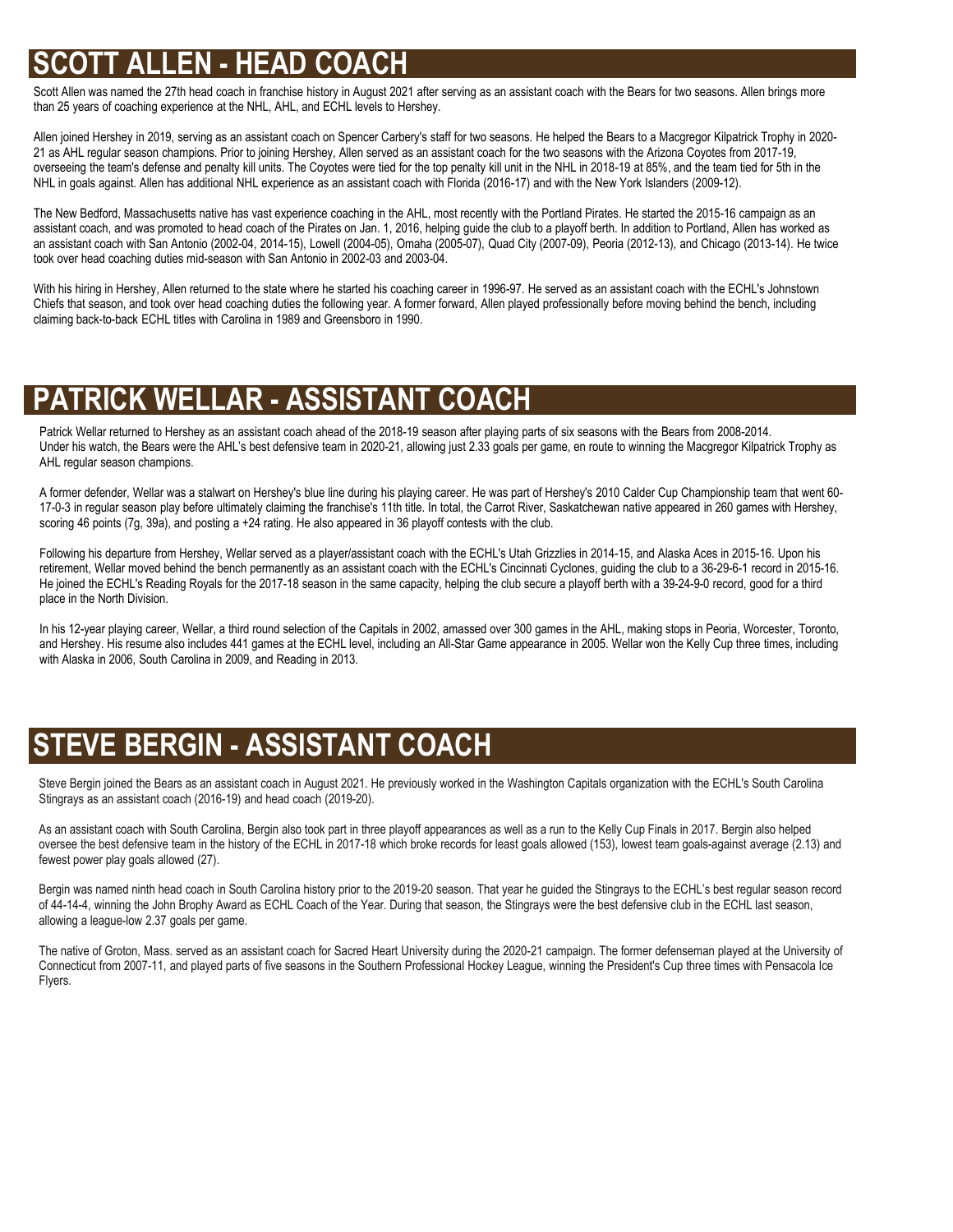### **ND - ASSOCIATE GOALTENDING**

resume also includes experience with OOA Hockey, serving as the head goalle coach and evaluation for the New Eng<br>evaluation group for the USA Hockey's Select 17 Festival, and participating in the prestigious Warren Strelow Alex Westlund joined the Bears in August 2017 and serves as the team's Associate Goaltending Coach. The New Jersey native joined the Washington organization after spending two seasons as the goalie coach with the DEL's Augsburg Panther Eishockey Club in Germany, in addition to working with Zagreb of the KHL. His resume also includes experience with USA Hockey, serving as the head goalie coach and evaluator for the New England District, being a member of the goalie

Under Westlund's watch, Hershey's goaltending tandem of Pheonix Copley and Zach Fucale won the Harry "Hap" Holmes Memorial Award in 2020-21, presented to the goaltender(s) on the team which allows the fewest goals per game in the regular season. The Bears allowed an average of 2.33 goals per game, finishing with the fewest goals against in the AHL for the first time since 1996-97. Westlund's tenure in Hershey has also seen him guide goaltenders Ilya Samosnov and Vitek Vanecek, who have each graduated to the NHL.

In his playing career, Westlund appeared in over 750 professional games over the course of 16 seasons from 1999-2015. He spent time in the American Hockey League with the Worcester IceCats, Milwaukee Admirals, and Hartford Wolf Pack. A vast amount of his playing career was spent overseas, including four years with Linz EHC of the Austrian Erste Banke Eishockey Liga from 2008-12. He earned league MVP honors in 2010, and helped the club to its second league championship in 2012. In his career, Westlund was selected twice to represent his country. He won the Deutschland Cup as a member of Team USA in 2003, and played in the 2004 World Championships.

A graduate of Yale University, Westlund remains the all-time leader in games played (99) and saves (2,704) for the Bulldogs. He played at Yale from 1994-1999, and in 1998, he was named a NCAA 2nd Team All-American, and won the Ken Dryden Award as the ECAC's Goaltender of the Year

### **EMILY ENGEL-NATZKE - VIDEO COACH**

Emily Engel-Natzke joined the Bears as video coach in November 2020. She joined the Chocolate and White after working at the University of Wisconsin where she served as the assistant director of operations/video coordinator.

With the Badgers, Engel-Natzke worked with both the men's and women's hockey teams from 2015-17, and exclusively with the men's team from 2017-20. The native of Fort Collins, Colorado assisted the coaching staff by producing game-by-game video breakdowns and opponent pre-scouts, while also creating video content for players, recruits, and alumni. As a member of the women's coaching staff, she helped the Badgers to regular season and WCHA tournament titles in 2015-16 and 2016-17.

Engel-Natzke also started working with USA Hockey in 2013, and served as the video coach for USA Hockey's U18 and Senior Women's National Teams. She was part of the World Championship winning staff for the U18 team in 2018 in Russia, and the 2019 Senior Women's team in Finland. The graduate of the University of Colorado-Boulder also worked numerous USA Hockey camps and festivals.

### **MIKE WAGNER - STRENGTH & CONDITIONING COACH**

Mike Wagner joined the Bears in 2016 as the club's Strength and Conditioning Coach. He oversees the team's weight room, player workouts, and conditioning of all players.

A Hershey native, Wagner has experience working with the University of Maryland, Millersville University, and most recently Villanova University. Wagner has a Masters Degree in Exercise Science and Health Promotion with a concentration in Injury Prevention and Performance Enhancement.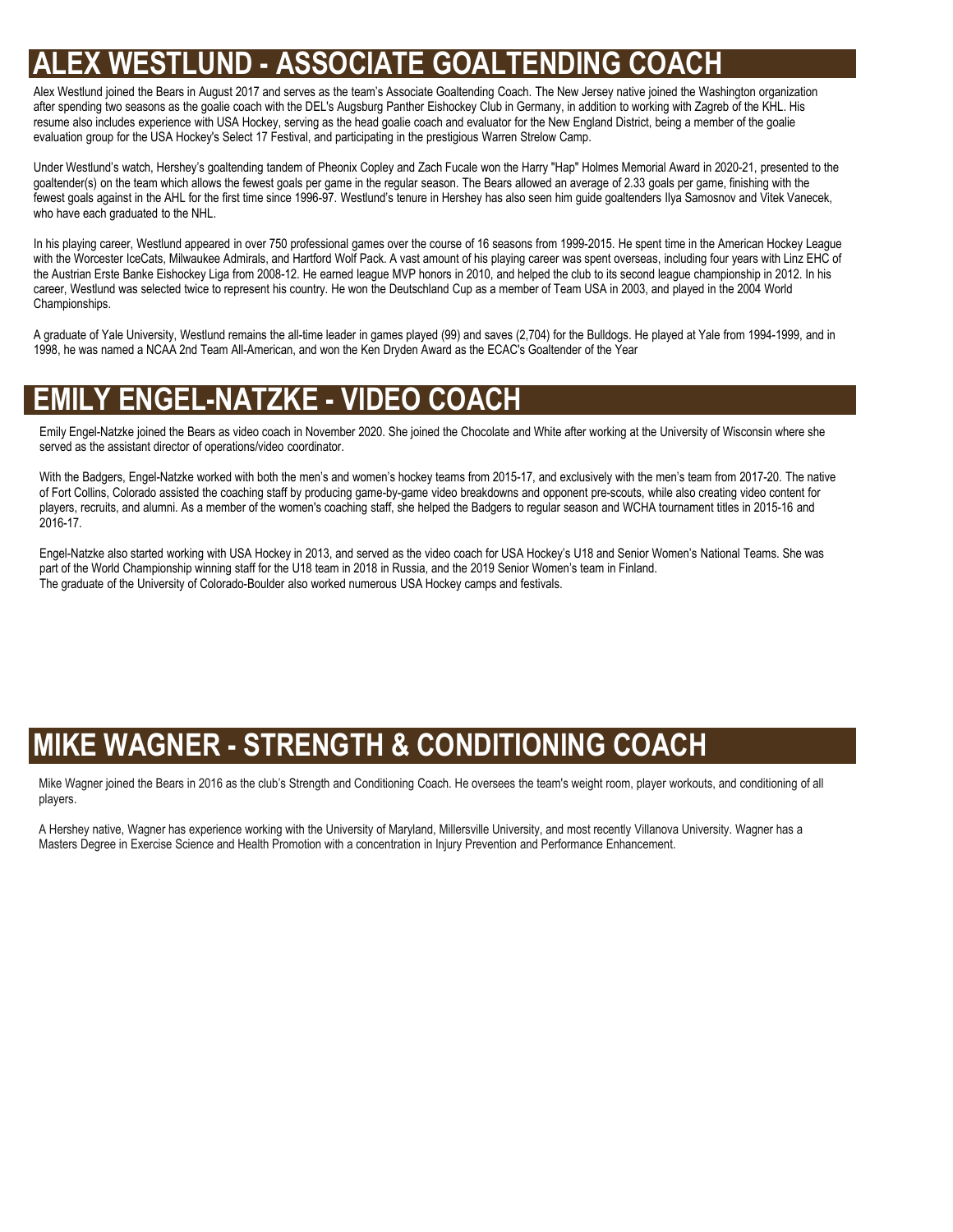# **#31 PHEONIX COPLEY (G) Ht:** 6-4 **Wt:** 198 Age: 29 **DOB:** 1/18/1992

**Acquired:** Re-signed to a three-year contract by Washington on Feb. 4, 2019

**Single Game AHL Season Highs Single Game AHL Career Highs How Long Since (AHL)...** 

**SAVES:** 37 (10/27/21 vs SYR) **SAVES:** 45 (3/26/16 at IA) **Last Win:** 11/13/21 at SYR (34 saves) **SHOTS FACED:** 40 (10/27/21 vs SYR) **SHOTS FACED:** 46 (3/26/16 at IA) **Last Reg. Loss:** 11/10/21 vs LHV (18 saves) **Last Shutout:** 5/8/21 vs LHV (34 saves) **Last Assist:** 5/8/21 vs LHV (3 career assists)

#### **2021-22 NOTES:**

**CAREER NOTES:** In 2020-21, won Harry Hap Holmes Memorial Award along with Zach Fucale, leading Hershey to lowest goals-against average in AHL (2.53)...Won six straight games (Mar. 24-Apr. 21)...Posted 21 save shutout vs. Wilkes-Barre/Scranton on Apr. 11...Won his 100th AHL game, posting a 34-save shutout and adding an assist in a 3-0 win over Lehigh Valley on May 8...In 2019-20, ranked 10th in the AHL with a 2.47 goals against average...Both of his shutouts were recorded vs. WBS...Recorded 100th professional win on Jan. 10, 2019 at WBS...In 2018-19, recorded his first NHL win on Oct. 27 in a 4-3 shootout win over Calgary...Finished the season with a 16-7-3 record with a 2.90 goals against average and .905 save percentage...In 2017-18, reserve goalie for the Washington Capitals in Stanley Cup run...Posted a 15-17-6 record with Hershey in 41 games, along with a 2.91 goal-against average and a .896 save percentage and two shutouts...Went 11-5-0 in 16 games with Bears with 2.15 goals against average in 2017-18...Tallied second assist of AHL career and stopped 27 shots in a 5-2 win at Toronto on Feb. 19, 2018...Posted seventh best GAA (2.25) and eighth best SV% (.924) in 41 games with Chicago and Hershey in 2017-18, going 26-11-3 with one shutout...Re-acquired by the Capitals with defenseman Kevin Shattenkirk in exchange for forwards Zach Sanford, Brad Malone, the Capitals' first-round selection in the 2017 NHL draft on Feb. 27, 2017...Made first NHL start with St. Louis on Jan. 21, 2017, stopping 24 shots in a 5-3 loss at Winnipeg...Led Chicago Wolves in goals-against average (2.79) and save percentage (.909) in 2015-16…Traded to St. Louis by Washington with Troy Brouwer for T.J. Oshie on Jul. 2, 2015...Played rookie pro season with Hershey in 2014-15, ranking seventh in the AHL in GAA and SV%...Made AHL debut Oct. 13 at Norfolk, collecting the win with 29 saves…Registered first pro shutout Oct. 19 at Hartford with 22 saves...Signed as a free agent by Washington on Mar. 19, 2014...Played NCAA hockey at Michigan Tech for two seasons, appearing in 54 games.

|               |                            |                     |           |            |     |                |              | --- Regular Season --- |            |       |            |           |           | - Playoffs - |
|---------------|----------------------------|---------------------|-----------|------------|-----|----------------|--------------|------------------------|------------|-------|------------|-----------|-----------|--------------|
| <b>Season</b> | Team                       | League              | <b>GP</b> | <b>MIN</b> | GA  | W              |              | <b>OTL</b>             | <b>GAA</b> | SV%   | <b>SVS</b> | <b>SO</b> | <b>GP</b> | <b>GAA</b>   |
| 2010-11       | Corpus Christi IceRays     | <b>NAHL</b>         | 42        | 2376       | 165 | 14             | 23           | 4                      | 4.17       | 0.880 | 1210       | 0         |           |              |
| 2011-12       | Tri-City Storm             | <b>USHL</b>         | 25        | 1451       | 76  | 9              | 13           | 0                      | 3.14       | 0.905 | 728        | 2         |           |              |
|               | Des Moines Buccaneers      | <b>USHL</b>         | 20        | 1163       | 60  | 7              | 11           | 1                      | 3.09       | 0.909 | 599        | 0         |           |              |
| 2012-13       | Michigan Tech              | <b>NCAA</b>         | 24        | 1322       | 71  | 8              | 15           | 1                      | 3.22       | 0.900 | 637        | 3         |           |              |
| 2013-14       | Michigan Tech              | <b>NCAA</b>         | 30        | 1724       | 72  | 10             | 13           | 6                      | 2.51       | 0.911 | 736        | 1         |           |              |
|               | South Carolina Stingrays   | <b>ECHL</b>         | 3         | 147        | 8   | $\overline{2}$ | 1            | 0                      | 3.26       | 0.906 | 77         | 0         |           | 2.58         |
| 2014-15       | <b>Hershey Bears</b>       | <b>AHL</b>          | 26        | 1520       | 55  | 17             | 4            | 3                      | 2.17       | 0.925 | 677        | 3         | 5         | 1.83         |
| 2015-16       | Chicago Wolves             | AHL                 | 37        | 2088       | 97  | 15             | 16           | 3                      | 2.79       | 0.909 | 969        | 3         |           |              |
|               | St. Louis Blues            | <b>NHL</b>          | 1         | 24         | 1   | 0              | 0            | 0                      | 2.50       | 0.833 | 5          | 0         |           |              |
| 2016-17       | Chicago Wolves             | AHL                 | 25        | 1452       | 56  | 15             | 6            | 3                      | 2.31       | 0.920 | 641        | 1         |           |              |
|               | St. Louis Blues            | <b>NHL</b>          | 1         | 59         | 5   | 0              | 1            | 0                      | 5.09       | 0.829 | 24         | 0         |           |              |
|               | <b>Hershey Bears</b>       | <b>AHL</b>          | 16        | 920        | 33  | 11             | 5            | 0                      | 2.15       | 0.931 | 443        | 0         | 9         | 2.13         |
| 2017-18       | <b>Hershey Bears</b>       | <b>AHL</b>          | 41        | 2184       | 106 | 15             | 17           | 6                      | 2.91       | 0.896 | 912        | 2         |           |              |
| 2018-19       | <b>Washington Capitals</b> | <b>NHL</b>          | 27        | 1529       | 74  | 16             | 7            | 3                      | 2.90       | 0.905 | 776        | 1         |           |              |
| 2019-20       | <b>Hershey Bears</b>       | <b>AHL</b>          | 31        | 1868       | 77  | 17             | 8            | 6                      | 2.47       | 0.905 | 733        | 2         |           |              |
| 2020-21       | <b>Hershey Bears</b>       | <b>AHL</b>          | 15        | 902        | 40  | 10             | 4            | 1                      | 2.66       | 0.896 | 346        | 2         |           |              |
| 2021-22       | <b>Hershey Bears</b>       | <b>AHL</b>          | 7         | 427        | 22  | 3              | 3            | 1                      | 3.09       | 0.891 | 179        | 0         |           |              |
|               |                            | <b>NCAA Totals:</b> | 54        | 3046       | 143 | 18             | 28           | 7                      | 2.82       | 0.906 | 1373       | 4         |           |              |
|               |                            | <b>ECHL Totals:</b> | 3         | 147        | 8   | $\overline{2}$ | $\mathbf{1}$ | 0                      | 3.27       | 0.906 | 77         | 0         |           |              |
|               |                            | <b>AHL Totals:</b>  | 198       | 11361      | 486 | 103            | 63           | 23                     | 2.57       | 0.910 | 4900       | 13        |           |              |
|               |                            | <b>HER Totals:</b>  | 136       | 7821       | 333 | 73             | 41           | 17                     | 2.55       | 0.908 | 3290       | 9         |           |              |
|               |                            | <b>NHL Totals:</b>  | 29        | 1612       | 80  | 16             | 8            | 3                      | 2.98       | 0.910 | 805        | 1         |           |              |
|               |                            | Pro Totals:         | 230       | 13120      | 574 | 121            | 72           | 26                     | 2.63       | 0.910 | 5782       | 14        |           |              |

**Catches:** Left **Birthplace:** North Pole, AK **Drafted:** Undrafted **Pro Season:** 8th **Season w/ Hershey:** 6th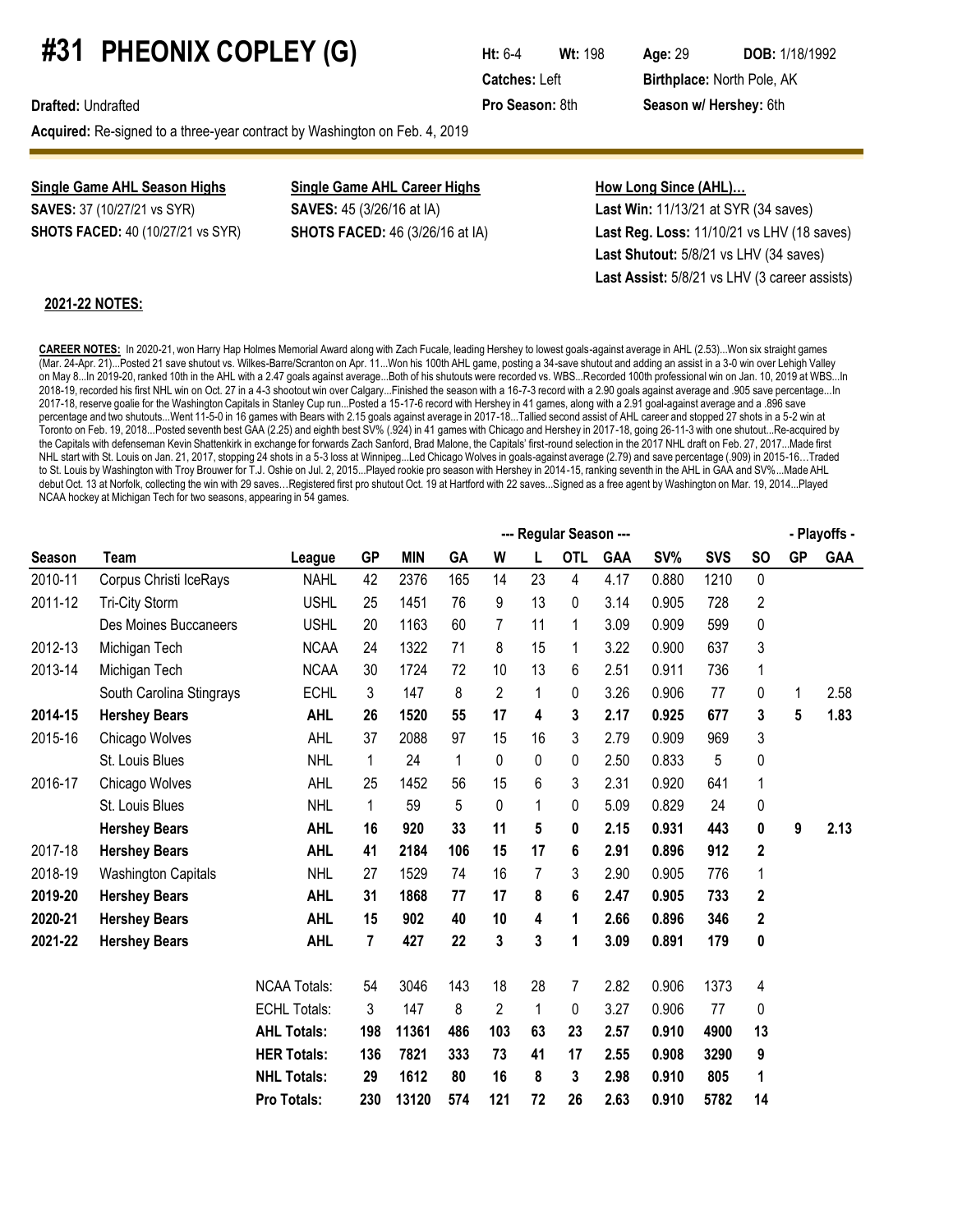# **#35 ZACH FUCALE (G) Ht:** 6-2 **Wt:** 185 Age: 26 DOB: 5/28/1995

**Drafted:** 2013, 2nd Rd (36th) by Montreal **Pro Season:** 7th **Season w/ Hershey:** 2nd

**Catches:** Left **Birthplace:** Laval, QC

**Acquired:** Re-signed to a two-year, two-way contract by Washington on Mar. 28, 2021

# **Single Game AHL Season Highs Single Game AHL Career Highs How Long Since (AHL)...**

**SAVES:** 28 (2x, 11/7/21 vs SPR) **SAVES:** 47 (4/9/16 vs UTI) **Last Win:** 11/7/21 vs SPR (28 saves) **SHOTS FACED:** 31 (11/7/21 vs SPR) **SHOTS FACED:** 49 (4/9/16 vs UTI) **Last Reg. Loss:** 3/31/21 at LHV (25 saves) **Last Shutout:** 2/27/21 vs BNG (22 saves) **Last Assist:** 3/21/21 vs BNG (4 career assists)

#### **2021-22 NOTES:**

**CAREER NOTES:** In 2020-21, won Harry Hap Holmes Memorial Award along with Pheonix Copley...Made 34 saves on 35 shots to win his Hershey debut on Feb. 20 vs. Wilkes-Barre/Scranton...Stopped 22 shots to earn first Hershey shutout on Feb. 27 vs. Binghamton...Tallied assist on overtime winner on Mar. 21 vs Binghamton...Signed two-year, twoway contract extension with Washington on Mar. 28...In 2019-20, went 10-8-4 with a 2.36 goals against average and a .928 save percentage in 24 games with the Orlando Solar Bears (ECHL)...Also appeared in one game with Syracuse, a 3-2 loss at Laval on Jan. 4, 2020...Won gold with Team Canada at the 2019 Spengler Cup...Went 3-0 with a 0.33 goals against average and a .986 save percentage...Posted back-to-back shutouts, including one in the gold medal game, and he was named the tournament's all-star goaltender...Played five games with Chicago (AHL) in 2018-19, spending majority of season with Fort Wayne (ECHL)...Split time between AHL and ECHL in both 2016-17 and 2017-18...Had a 24-save shutout with St. John's at Binghamton on Apr. 8, 2017...Won 2016 Spengler Cup with Canada...Played rookie season with St. John's in 2015-16, appearing in 42 games with a .903 save percentage...Won first pro start, making 31 saves vs. Rochester on Oct. 16, 2015...Won first four pro starts...Recorded first pro shutout on Feb. 9, 2016 vs. Syracuse, stopping 39 shots...Represented Canada at the 2014 and 2015 IIHF World Junior Championships, helping Canada to a gold medal in 2015, while posting the best goals against average (1.20) and save percentage (.939) of any goaltender...Prior to turning pro, won a QMJHL championship and Memorial Cup title with Halifax in 2013...Named to the QMJHL First All-Star Team and Memorial Cup All-Star Team.

|         |                            |                      |              |            |     |              |                | --- Regular Season --- |            |       |            |             |           | - Playoffs - |
|---------|----------------------------|----------------------|--------------|------------|-----|--------------|----------------|------------------------|------------|-------|------------|-------------|-----------|--------------|
| Season  | Team                       | League               | <b>GP</b>    | <b>MIN</b> | GA  | W            | L              | <b>OTL</b>             | <b>GAA</b> | SV%   | <b>SVS</b> | <b>SO</b>   | <b>GP</b> | GAA          |
| 2011-12 | Halifax Mooseheads         | QMJHL                | 58           | 3249       | 171 | 32           | 18             | 6                      | 3.16       | 0.892 | 1412       | 2           | 17        | 2.88         |
| 2012-13 | Halifax Mooseheads         | QMJHL                | 55           | 3162       | 124 | 45           | 5              | 3                      | 2.35       | 0.909 | 1232       | 2           | 17        | 2.02         |
| 2013-14 | <b>Halifax Mooseheads</b>  | QMJHL                | 50           | 2917       | 110 | 36           | 9              | 3                      | 2.26       | 0.907 | 1076       | 6           | 15        | 2.79         |
| 2014-15 | <b>Halifax Mooseheads</b>  | QMJHL                | 24           | 1426       | 76  | 13           | 9              | 2                      | 3.20       | 0.890 | 613        | 2           |           |              |
|         | Quebec Remparts            | QMJHL                | 17           | 933        | 50  | 8            | 8              | 0                      | 3.22       | 0.877 | 355        | 1           | 20        | 2.56         |
| 2015-16 | St. John's IceCaps         | AHL                  | 42           | 2376       | 124 | 16           | 19             | 4                      | 3.13       | 0.903 | 1148       | 1           |           |              |
| 2016-17 | St. John's IceCaps         | AHL                  | 3            | 178        | 7   | $\mathbf{1}$ | 2              | 0                      | 2.36       | 0.919 | 79         | 1           |           |              |
|         | <b>Brampton Beast</b>      | <b>ECHL</b>          | 46           | 2539       | 134 | 25           | 12             | 2                      | 3.17       | 0.898 | 1178       | 4           | 11        | 2.13         |
| 2017-18 | <b>Laval Rocket</b>        | AHL                  | 18           | 993        | 54  | 10           | $\overline{7}$ | 0                      | 3.26       | 0.890 | 435        | $\mathbf 0$ |           |              |
|         | <b>Brampton Beast</b>      | <b>ECHL</b>          | 11           | 657        | 31  | 5            | 4              | 2                      | 2.83       | 0.913 | 325        | 0           |           |              |
| 2018-19 | Fort Wayne Komets          | <b>ECHL</b>          | 34           | 1983       | 105 | 20           | 9              | 3                      | 3.18       | 0.894 | 881        | 0           | 6         | 3.23         |
|         | Chicago Wolves             | AHL                  | 5            | 262        | 11  | $\mathbf{1}$ | 3              | 0                      | 2.51       | 0.909 | 110        | 0           |           |              |
| 2019-20 | Orlando Solar Bears        | <b>ECHL</b>          | 24           | 1322       | 52  | 10           | 8              | 4                      | 2.36       | 0.928 | 669        | 4           |           |              |
|         | Syracuse Crunch            | <b>AHL</b>           | $\mathbf{1}$ | 56         | 3   | $\pmb{0}$    | 1              | 0                      | 3.20       | 0.8   | 12         | $\pmb{0}$   |           |              |
| 2020-21 | South Carolina Stingrays   | <b>ECHL</b>          | 1            | 60         | 1   | $\mathbf{1}$ | 0              | 0                      | 1.00       | 0.972 | 35         | 0           |           |              |
|         | <b>Hershey Bears</b>       | <b>AHL</b>           | 11           | 666        | 20  | 9            | 2              | 0                      | 1.80       | 0.932 | 274        | 1           |           |              |
| 2021-22 | <b>Hershey Bears</b>       | <b>AHL</b>           | 5            | 312        | 9   | 3            | 0              | 2                      | 1.73       | 0.933 | 125        | 0           |           |              |
|         | <b>Washington Capitals</b> | <b>NHL</b>           | 1            | 60         | 0   | $\mathbf{1}$ | 0              | 0                      | 0.00       | 1.000 | 21         | 0           |           |              |
|         |                            | <b>QMJHL Totals:</b> | 204          | 11687      | 531 | 134          | 49             | 14                     | 2.73       | 0.898 | 4688       | 13          |           |              |
|         |                            | <b>ECHL Totals:</b>  | 116          | 6561       | 323 | 61           | 33             | 11                     | 2.95       | 0.905 | 3088       | 8           |           |              |
|         |                            | <b>AHL Totals:</b>   | 85           | 4843       | 228 | 40           | 34             | 6                      | 2.82       | 0.905 | 2183       | 3           |           |              |
|         |                            | <b>HER Totals:</b>   | 16           | 978        | 29  | 12           | 2              | 2                      | 3.53       | 0.932 | 399        | 1           |           |              |
|         |                            | <b>NHL Totals</b>    | 1            | 60         | 0   | 1            | 0              | 0                      | 0.00       | 1.000 | 21         | 0           |           |              |
|         |                            | Pro Totals:          | 201          | 11404      | 551 | 101          | 67             | 17                     | 2.90       | 0.905 | 5271       | 11          |           |              |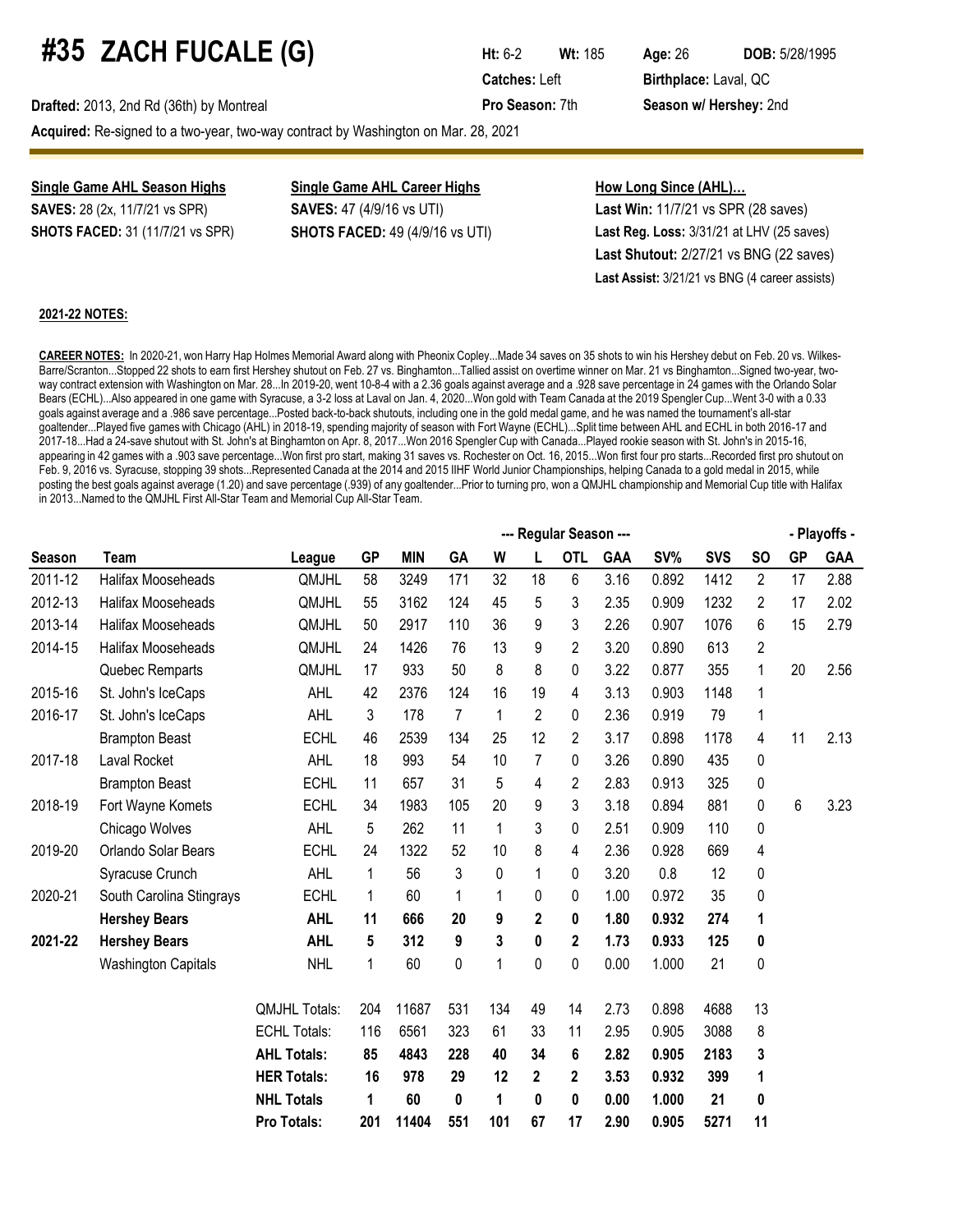### **#2 JAKE MASSIE (D) Ht:** 6-1 **Wt:**<sup>179</sup> **Age:**<sup>24</sup> **DOB:** 1/21/1997

**Drafted:** 2015, 6th Rd (156th) by Carolina Hurricanes **Pro Season:** 3rd **Season w/ Hershey:** 1st **Acquired:** Signed to AHL contract by Hershey on Oct. 15, 2021

| <b>Single Game AHL Season Highs</b> | <b>Single Game AHL Career Highs</b>    | <b>How Long Since (AHL)</b>               |
|-------------------------------------|----------------------------------------|-------------------------------------------|
| <b>GOALS: N/A</b>                   | <b>GOALS:</b> 1 (3x, 1/25/20 vs BRI)   | <b>Last Goal: 1/25/20 vs BRI</b>          |
| <b>ASSISTS:</b> N/A                 | <b>ASSISTS:</b> 1 (2x, 1/25/20 vs BRI) | Last Assist: 1/25/20 vs BRI               |
| POINTS: N/A                         | <b>POINTS:</b> 2 (1/25/20 vs BRI)      | Last Multi-Pt Gm: 1/25/20 vs BRI (1g, 1a) |
| PIMs: N/A                           | <b>PIMs:</b> 12 (1/11/20 vs PRO)       | Last GWG: N/A                             |
|                                     |                                        |                                           |

#### **2021-22 NOTES:**

**CAREER NOTES:** In 2020-21, posted 11 points (3g, 8a) in 31 games with the Greenville Swamp Rabbits (ECHL)...Recorded first career multi-point night (one goal, one assist) and scored the game-winner on Mar. 13, 2021 versus Jacksonville...Posted assists in three consecutive games on two occasions (Feb. 4-11, 2021 and Mar. 13-20, 2021)...In 2019-20, turned pro and debut with the Springfield Thunderbirds on Oct. 11, 2019 versus Rochester...Scored first AHL and professional goal on Dec. 28, 2019 at Bridgeport...Posted five points (3g, 2a) across 29 games with the Thunderbirds...Played two games with Greenville on Oct. 19-20, 2019...Scored first ECHL goal on Oct. 20, 2019 versus Atlanta...In 2018-19 junior season, saw action in 30 of 34 games, posting four goals and five assists for nine points…Tallied on the power play at Boston College on Nov. 9, 2018...Finished the season with 61 shots and 41 blocks...In 2017-18 sophomore season, skated in 36 of 37 games, posting two goals and five assists for seven points...Registered a team-leading 60 blocked shots, which was good for a tie for sixth in Hockey East...Blocked a season-high seven shots against Colorado College on Oct. 6, 2017...Registered a goal in the Hockey East First Round at UMass on Mar. 1, 2018...In 2016-17, saw action in 29 games, registering seven assists...Skated in his NCAA debut at home against Clarkson on Oct. 8, 2016...Recorded his first career point with an assist at No. 20 Omaha on Oct. 22, 2016...Assisted on the game-winning goal at home against No. 5 Boston University on Dec. 9, 2016.

|         |                          | --- Regular Season --- |                |                |                |                |            |                |           |   |   | --- Playoffs --- |            |  |  |  |  |
|---------|--------------------------|------------------------|----------------|----------------|----------------|----------------|------------|----------------|-----------|---|---|------------------|------------|--|--|--|--|
| Season  | Team                     | League                 | <b>GP</b>      | G              | A              | <b>PTS</b>     | <b>PIM</b> | $+/-$          | <b>GP</b> | G | A | <b>PTS</b>       | <b>PIM</b> |  |  |  |  |
| 2015-16 | Omaha Lancers            | <b>USHL</b>            | 44             | 4              | 6              | 10             | 43         | $-18$          |           |   |   |                  |            |  |  |  |  |
| 2016-17 | Univ. of Vermont         | <b>NCAA</b>            | 29             | 0              |                | 7              | 14         | 7              |           |   |   |                  |            |  |  |  |  |
| 2017-18 | Univ. of Vermont         | <b>NCAA</b>            | 36             | $\overline{2}$ | 5              | 7              | 42         | $-2$           |           |   |   |                  |            |  |  |  |  |
| 2018-19 | Univ. of Vermont         | <b>NCAA</b>            | 30             | 4              | 5              | 9              | 34         | $-3$           |           |   |   |                  |            |  |  |  |  |
| 2019-20 | Springfield Thunderbirds | <b>AHL</b>             | 29             | 3              | $\overline{2}$ | 5              | 22         | $\overline{2}$ |           |   |   |                  |            |  |  |  |  |
|         | Greenville Swamp Rabbits | <b>ECHL</b>            | $\overline{2}$ | 1              | 0              | 1              | 0          | $-1$           |           |   |   |                  |            |  |  |  |  |
| 2020-21 | Greenville Swamp Rabbits | <b>ECHL</b>            | 31             | 3              | 8              | 11             | 22         | 3              |           |   |   |                  |            |  |  |  |  |
| 2021-22 | <b>Hershey Bears</b>     | <b>AHL</b>             | 2              | 0              | 0              | 0              | 0          | 0              |           |   |   |                  |            |  |  |  |  |
|         | South Carolina Stingrays | <b>ECHL</b>            | 1              | 1              |                | $\overline{2}$ | 0          | $\overline{2}$ |           |   |   |                  |            |  |  |  |  |
|         |                          | <b>USHL Totals:</b>    | 44             | 4              | 6              | 10             | 43         | $-18$          |           |   |   |                  |            |  |  |  |  |
|         |                          | <b>NCAA Totals:</b>    | 95             | 6              | 17             | 23             | 90         | $\overline{2}$ |           |   |   |                  |            |  |  |  |  |
|         |                          | <b>ECHL Totals:</b>    | 34             | 5              | 9              | 14             | 22         | 4              |           |   |   |                  |            |  |  |  |  |
|         |                          | <b>AHL Totals:</b>     | 31             | 3              | $\mathbf 2$    | 5              | 22         | $\mathbf{2}$   |           |   |   |                  |            |  |  |  |  |
|         |                          | <b>HER Totals:</b>     | $\overline{2}$ | $\bf{0}$       | 0              | 0              | $\bf{0}$   | 0              |           |   |   |                  |            |  |  |  |  |
|         |                          | Pro Totals:            | 65             | 8              | 11             | 19             | 44         | 6              |           |   |   |                  |            |  |  |  |  |

**Shoots: Left <b>Birthplace:** St. Lazare, QC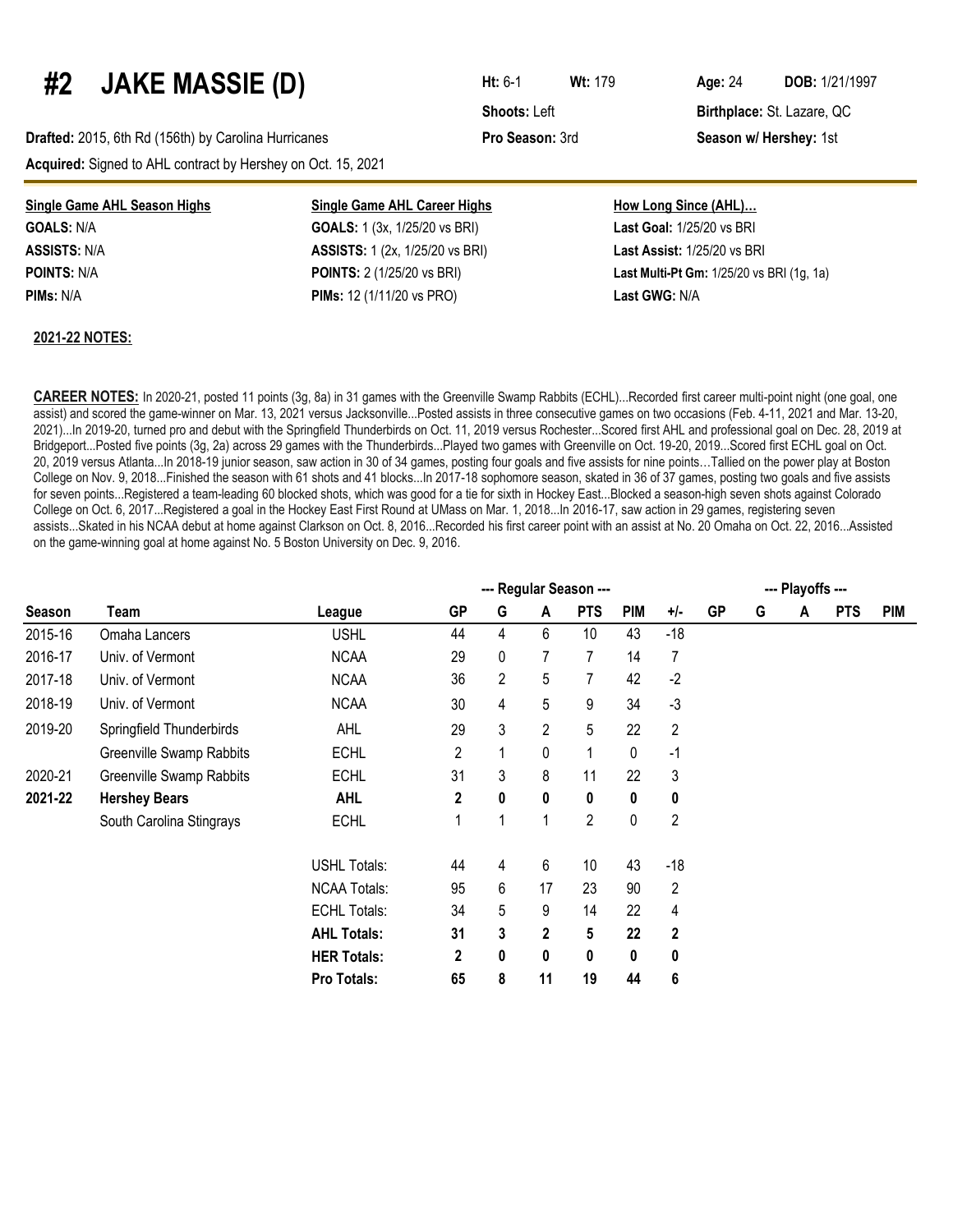## **#4 CODY FRANSON (D) Ht:** 6-5 **Wt:** <sup>227</sup> **Age:**<sup>34</sup> **DOB:** 8/8/1987

**Shoots: Right <b>Birthplace:** Sicamous, BC

**Drafted:** 2005, 3rd Rd (79th) by Nashville **Pro Season:** 15th **Season w/ Hershey:** 1st

**Acquired:** Signed to one-year, AHL contract by Hershey on July 22, 2021

**GOALS:** 1 (2x, 11/5/21 at SPR) **GOALS:** 2 (5x, 3/6/21 vs IA) **Last Goal:** 11/5/21 at SPR **ASSISTS:** 1 (4x, 10/31/21 vs CLE) **ASSISTS:** 3 (2x, 2/6/21 vs CHI) **Last Assist:** 10/31/21 vs CLE **PIMs:** 4 (10/2721 vs SYR) **PIMs:** 5 (2/10/09 vs GR) **Last GWG:** 3/6/21 vs IA

**2021-22 NOTES:** 

**Single Game AHL Season Highs Single Game AHL Career Highs How Long Since (AHL)…**

**POINTS:** 1 (6x, 11/5/21 at SPR) **POINTS:** 3 (6x, 3/6/21 vs IA) **Last Multi-Pt Gm:** 3/28/21 vs CHI (2a)

**CAREER NOTES:** In 2020-21, served as alternate captain and named to Central Division All-Star Team after posting 17 points (4g, 13a) in 26 games with Rockford IceHogs...Finished second in scoring on the IceHogs and first among defenders...Scored game-winning shootout goal on May 3, 2021 at Grand Rapids...Opened season with three helpers on Feb. 6, 2021 versus Chicago...Posted two goals and added an assist on Mar. 6, 2021 versus Iowa...In 2019-20, earned 16 points (3g, 13a) in 44 games with KHL's Omsk Avangard...Named KHL Defenseman of the Week for Jan. 27, 2020...Coached by Hershey Bears Calder Cup Winning Head Coach Bob Hartley...Added an additional five points (1g, 4a) in six KHL Playoff games...In 2018-19, registered 27 points (5g, 22a) in 54 games with Omsk...Finished second on team in scoring among blueliners...Led all KHL Defenseman in playoff assists (14) and points (18) in 19 postseason games...In 2017-18, split time with Chicago Blackhawks and Rockford IceHogs...Led 2018 Calder Cup Playoffs in goals by a defenseman (6)...Recorded 28 points (9g, 19a) in 37 games with Rockford before earning a point per game in 13 playoff appearances...Finished season on four-game point streak (3g, 5a) from Apr. 6-13, 2018...Played 23 games with Blackhawks and earned seven points (1g, 6a)...Signed as a free agent by Chicago on Oct. 4, 2017...In 2016-17, recorded 19 points (3g, 16a) in 68 games with Buffalo Sabres...Teammates with Hershey captain Matt Moulson and coached by Bears Calder Cup Winning player and Head Coach Bob Woods...In 2015-16, debuted with Sabres and earned 17 points (4g, 13a) in 59 games...Tallied in back-to-back games on Nov. 10 and Nov. 12, 2015 at Tampa Bay and Florida...Signed as a free agent by Buffalo on Sept 11, 2015. In 2014-15, split time with Toronto Maple Leafs and Nashville Predators...Traded to Nashville from Toronto on Feb. 15, 2015 with Mike Santorelli for Olli Jokinen, Brendan Leipsic and Nashville's 1st round pick (later traded to Philadelphia -- Philadelphia selected Travis Konecny) in 2015 NHL Draft...Played in five Stanley Cup Playoff games with Nashville...Earned four points (1g, 3a) in 23 games following trade...Recorded 32 points (6g, 26a) in 55 contests with the Leafs. In 2013-14, played in 79 games with Toronto and published 33 points (5g, 28a)...Ranked second in the NHL in hits (282)...Led all Toronto defenseman in assists and points...In lockout shortened 2012-13 season, posted 29 points (4g, 25a) in 45 tilts with the Maple Leafs...Ranked fourth among NHL defensemen in assists (25) and tied for sixth in points (29), while also posting six points in seven playoff games...Prior to the season's delayed start, skated in 26 games with Sweden's Brynas IF Gavle and registered seven points (3g, 4a).

|               |                            |                    |           |                |     | --- Regular Season --- |                |                         |                |             | --- Playoffs --- |                |                |
|---------------|----------------------------|--------------------|-----------|----------------|-----|------------------------|----------------|-------------------------|----------------|-------------|------------------|----------------|----------------|
| <b>Season</b> | <b>Team</b>                | League             | <b>GP</b> | G              | A   | <b>PTS</b>             | <b>PIM</b>     | $+/-$                   | <b>GP</b>      | G           | A                | <b>PTS</b>     | <b>PIM</b>     |
| 2002-03       | Vancouver Giants           | <b>WHL</b>         | 3         | $\pmb{0}$      | 0   | 0                      | $\overline{2}$ | 0                       |                |             |                  |                |                |
| 2003-04       | <b>Trail Smoke Eaters</b>  | <b>BCHL</b>        | 2         | 0              | 1   | 1                      | 0              | 0                       |                |             |                  |                |                |
|               | <b>Vancouver Giants</b>    | <b>WHL</b>         | 2         | 0              | 0   | 0                      | 0              | 0                       |                |             |                  |                |                |
| 2004-05       | <b>Vancouver Giants</b>    | <b>WHL</b>         | 64        | $\overline{2}$ | 11  | 13                     | 44             | $-10$                   | 4              | 0           | $\mathbf 1$      | 1              | 0              |
| 2005-06       | <b>Vancouver Giants</b>    | <b>WHL</b>         | 71        | 15             | 40  | 55                     | 61             | 18                      | 18             | 5           | 15               | 20             | 12             |
| 2006-07       | <b>Vancouver Giants</b>    | <b>WHL</b>         | 59        | 17             | 34  | 51                     | 88             | $\overline{7}$          | 19             | 3           | 4                | $\overline{7}$ | 10             |
| 2007-08       | Milwaukee Admirals         | AHL                | 76        | 11             | 25  | 36                     | 40             | $-11$                   | 6              | 0           | $\overline{2}$   | $\overline{2}$ | $\overline{2}$ |
| 2008-09       | Milwaukee Admirals         | AHL                | 76        | 11             | 41  | 52                     | 47             | $-1$                    | 11             | 3           | 5                | 8              | 8              |
| 2009-10       | Milwaukee Admirals         | AHL                | 6         | $\overline{2}$ | 5   | $\overline{7}$         | 4              | 0                       |                |             |                  |                |                |
|               | Nashville Predators        | <b>NHL</b>         | 61        | 6              | 15  | 21                     | 16             | 15                      | 4              | 0           | 1                | 1              | 2              |
| 2010-11       | Nashville Predators        | <b>NHL</b>         | 80        | 8              | 21  | 29                     | 30             | 10                      | 12             | $\mathbf 1$ | 5                | 6              | 0              |
| 2011-12       | <b>Toronto Maple Leafs</b> | <b>NHL</b>         | 57        | 5              | 16  | 21                     | 22             | $-1$                    |                |             |                  |                |                |
| 2012-13       | <b>Brynas IF Gavle</b>     | Sweden             | 26        | 3              | 4   | 7                      | 10             | $-3$                    |                |             |                  |                |                |
|               | <b>Toronto Maple Leafs</b> | <b>NHL</b>         | 45        | 4              | 25  | 29                     | 8              | $\overline{4}$          | $\overline{7}$ | 3           | 3                | 6              | 0              |
| 2013-14       | Toronto Maple Leafs        | <b>NHL</b>         | 79        | 5              | 28  | 33                     | 30             | $-20$                   |                |             |                  |                |                |
| 2014-15       | Toronto Maple Leafs        | <b>NHL</b>         | 55        | 6              | 26  | 32                     | 26             | $-7$                    |                |             |                  |                |                |
|               | Nashville Predators        | <b>NHL</b>         | 23        | 1              | 3   | 4                      | $\overline{2}$ | 0                       | 5              | $\pmb{0}$   | $\overline{2}$   | $\overline{2}$ | 0              |
| 2015-16       | <b>Buffalo Sabres</b>      | <b>NHL</b>         | 59        | 4              | 13  | 17                     | 26             | $-5$                    |                |             |                  |                |                |
| 2016-17       | <b>Buffalo Sabres</b>      | <b>NHL</b>         | 68        | 3              | 16  | 19                     | 34             | $-5$                    |                |             |                  |                |                |
| 2017-18       | Chicago Blackhawks         | <b>NHL</b>         | 23        | 1              | 6   | $\overline{7}$         | 8              | $-1$                    |                |             |                  |                |                |
|               | Rockford IceHogs           | AHL                | 37        | 9              | 19  | 28                     | 10             | 9                       | 13             | 6           | 7                | 13             | 9              |
| 2018-19       | Omsk Avangard              | <b>KHL</b>         | 54        | 5              | 22  | 27                     | 20             | 13                      | 19             | 4           | 14               | 18             | 9              |
| 2019-20       | Omsk Avangard              | <b>KHL</b>         | 44        | 3              | 13  | 16                     | 18             | 11                      | 6              | 1           | 4                | 5              | 2              |
| 2020-21       | Rockford IceHogs           | <b>AHL</b>         | 26        | 4              | 13  | 17                     | 12             | $\mathbf 1$             |                |             |                  |                |                |
| 2021-22       | <b>Hershey Bears</b>       | <b>AHL</b>         | 9         | $\mathbf{2}$   | 4   | 6                      | 6              | $\overline{\mathbf{c}}$ |                |             |                  |                |                |
|               |                            | Junior Totals:     | 201       | 34             | 86  | 120                    | 195            | 15                      |                |             |                  |                |                |
|               |                            | <b>AHL Totals:</b> | 230       | 39             | 107 | 146                    | 119            | 0                       |                |             |                  |                |                |
|               |                            | <b>HER Totals:</b> | 9         | $\mathbf 2$    | 4   | 6                      | 6              | $\overline{\mathbf{c}}$ |                |             |                  |                |                |
|               |                            | <b>NHL Totals:</b> | 550       | 43             | 169 | 212                    | 202            | $-10$                   |                |             |                  |                |                |
|               |                            | Pro Totals:        | 904       | 93             | 315 | 408                    | 369            | 11                      |                |             |                  |                |                |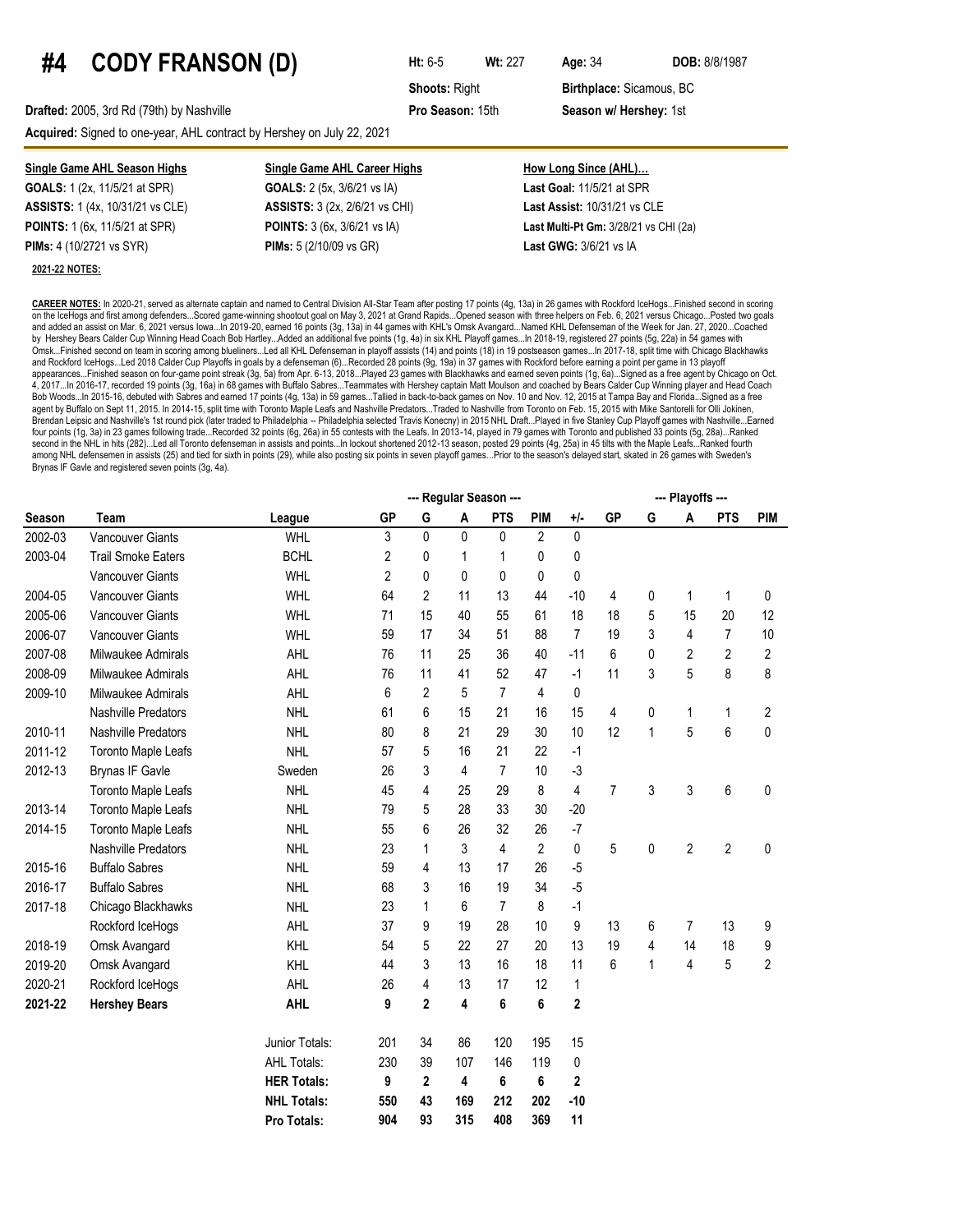| #5 | <b>LUCAS JOHANSEN (D)</b>                                                          |                                        | $Ht: 6-2$           | <b>Wt: 181</b> | Age: $23$                          | <b>DOB: 11/16/97</b> |
|----|------------------------------------------------------------------------------------|----------------------------------------|---------------------|----------------|------------------------------------|----------------------|
|    |                                                                                    |                                        | <b>Shoots: Left</b> |                | Birthplace: Vancouver, BC          |                      |
|    | Drafted: 2016, 1st Rd (28th) by Washington                                         |                                        | Pro Season: 5th     |                | Season w/ Hershey: 5th             |                      |
|    | Acquired: Re-signed to a one-year, two-way contract by Washington on Jul. 28, 2021 |                                        |                     |                |                                    |                      |
|    | Single Game AHL Season Highs                                                       | <b>Single Game AHL Career Highs</b>    |                     |                | How Long Since (AHL)               |                      |
|    | GOALS: 1 (3x, 10/31/21 vs CLE)                                                     | GOALS: 1 (12x, 10/31/21 vs CLE)        |                     |                | Last Goal: 10/31/21 vs CLE         |                      |
|    | <b>ASSISTS:</b> 1 (11/5/21 at SPR)                                                 | <b>ASSISTS:</b> 2 (5x, 2/14/21 vs LHV) |                     |                | <b>Last Assist: 11/5/21 at SPR</b> |                      |

**PIMs:** 2 (2x, 11/14/21 vs CLT) **PIMs:** 4 (3x, 11/16/18 vs CLE) **Last GWG:** 10/23/21 at CLT (OT)

**2021-22 NOTES:** Scored first goal of Hershey's season on Oct. 16, 2021...Netted first career overtime game-winning goal on Oct. 23, 2021 at Charlotte...

**POINTS:** 1 (4x, 11/5/21 at SPR) **POINTS:** 2 (9x, 2/14/21 vs LHV) **Last Multi-Pt Gm:** 2/14/21 vs LHV (2a)

**CAREER NOTES:** In 2020-21, limited to five games and two assists due to injury...In 2019-20, limited to just nine games due to injuries...In 2018-19, missed 27 games with an upper body injury...Scored first goal of season and tallied a multi-point game (1g, 1a) on Oct. 19 at Charlotte...ln 2017-18, appeared in 74 games in rookie season for Hershey, scoring 27 points (6g, 21a)...Won Hershey's Jack Gingrich Award as team's Rookie of the Year, leading all rookies on roster in points...Posted 41 points (6g, 35a) in 68 games with the Kelowna Rockets of the WHL in 2016-17...Finished second among Rockets defensemen in points, goals, and assists...Served as an alternate captain for the club and tallied eight assists in 17 playoff game...Appeared in 202 career games with Kelowna, registering 98 points (17g, 81a), and a plus/minus rating of +54 over three seasons...Along with former Hershey defender Madison Bowey, Johansen guided the Rockets to a WHL championship in 2014-15...In 2015-16, registered 49 points (10g, 39a) in 69 games with Kelowna, leading the team's blue liners in points, goals, and assists, and ranking third among WHL defensemen in power play assists...Younger brother of Ryan Johansen, a forward for the Nashville Predators.

|         |                      |                        |           | --- Playoffs --- |                |            |             |              |           |   |   |            |              |
|---------|----------------------|------------------------|-----------|------------------|----------------|------------|-------------|--------------|-----------|---|---|------------|--------------|
| Season  | Team                 | League                 | <b>GP</b> | G                | A              | <b>PTS</b> | <b>PIM</b>  | +/-          | <b>GP</b> | G | A | <b>PTS</b> | <b>PIM</b>   |
| 2014-15 | Kelowna Rockets      | <b>WHL</b>             | 65        |                  |                | 8          | 16          | 20           | 19        |   | 4 | 5          | 6            |
| 2015-16 | Kelowna Rockets      | <b>WHL</b>             | 69        | 10               | 39             | 49         | 20          | 11           | 18        | 2 | 6 | 8          | 8            |
| 2016-17 | Kelowna Rockets      | <b>WHL</b>             | 68        | 6                | 35             | 41         | 39          | 23           | 17        | 0 | 8 | 8          | 6            |
| 2017-18 | <b>Hershey Bears</b> | <b>AHL</b>             | 74        | 6                | 21             | 27         | 22          | $-13$        |           |   |   |            |              |
| 2018-19 | <b>Hershey Bears</b> | <b>AHL</b>             | 45        | 3                | 11             | 14         | 22          | $-14$        | 9         | 0 | 2 | 2          | $\mathbf{2}$ |
| 2019-20 | <b>Hershey Bears</b> | <b>AHL</b>             | 9         | 0                | $\overline{2}$ | 2          | 2           | 3            |           |   |   |            |              |
| 2020-21 | <b>Hershey Bears</b> | <b>AHL</b>             | 5         | 0                | $\mathbf{2}$   | 2          | $\mathbf 2$ | $\mathbf{2}$ |           |   |   |            |              |
| 2021-22 | <b>Hershey Bears</b> | <b>AHL</b>             | 13        | 3                | 1              | 4          | 4           | 6            |           |   |   |            |              |
|         |                      | <b>WHL Totals:</b>     | 202       | 17               | 81             | 98         | 75          | 54           |           |   |   |            |              |
|         |                      | <b>AHL/HER Totals:</b> | 146       | 12               | 37             | 49         | 52          | $-16$        |           |   |   |            |              |
|         |                      | Pro Totals:            | 146       | 12               | 37             | 49         | 52          | $-16$        |           |   |   |            |              |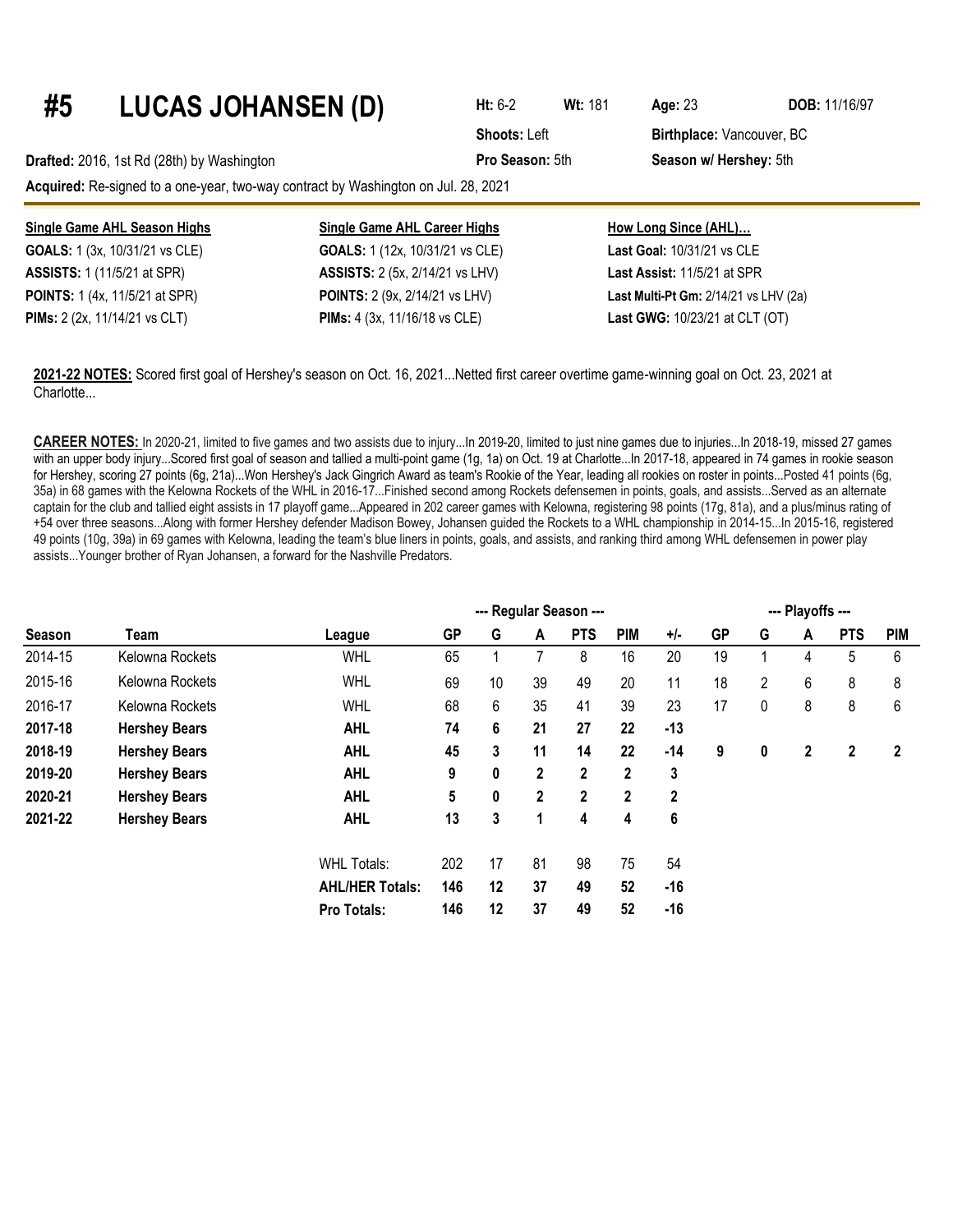### **#6 MICHAL KEMPNY (D) Ht:** 6-1 **Wt:**<sup>195</sup> **Age:**<sup>31</sup> **DOB:** 9/8/1990

**Shoots: Left Birthplace: Hodonin, CZE** 

**Drafted:** Undrafted **Pro Season:** 12th **Season w/ Hershey:** 2nd

Acquired: Re-signed to a four-year contract by Washington on Jun. 29, 2018

| <b>Single Game AHL Season Highs</b>    | <b>Single Game AHL Career Highs</b>    | <b>How Long Since (AHL)</b> |
|----------------------------------------|----------------------------------------|-----------------------------|
| <b>GOALS: N/A</b>                      | <b>GOALS: N/A</b>                      | Last Goal: N/A              |
| <b>ASSISTS:</b> 1 (2x, 11/7/21 vs SPR) | <b>ASSISTS:</b> 1 (3x, 11/6/21 vs SPR) | Last Assist: 11/7/21 vs SPR |
| <b>POINTS:</b> 1 (2x, 11/7/21 vs SPR)  | <b>POINTS:</b> 1 (3x, 11/7/21 vs SPR)  | Last Multi-Pt Gm: N/A       |
| <b>PIMs:</b> 12 (11/13/21 at SYR)      | <b>PIMs:</b> 12 (11/13/21 at SYR)      | Last GWG: N/A               |
| <b>2021-22 NOTES:</b>                  |                                        |                             |

**CAREER NOTES:** In 2020-21, assigned to Hershey for conditioning on May 6...Made AHL debut on May 7 at Binghamton...Tallied first AHL point (assist) on May 8 vs. Lehigh Valley...Played 232 NHL games with Washington and Chicago..Posted career-high 25 points (6g, 19a) in 2018-19 campaign for Washington...Traded by the Chicago Blackhawks to the Washington Capitals on Feb. 19, 2018 for a third round selection in the 2018 NHL Draft...Helped Capitals to 2018 Stanley Cup Championship, playing in 24 playoff games and posting five points...Signed an an undrafted free agent by Chicago on May 23, 2016....Made NHL debut with Blackhawks on Oct. 12, 2016 vs. St. Louis...Scored first NHL goal vs. Carolina on Dec. 30, 2016...Played 2015-16 with Omsk of KHL, leading club in defensive scoring with 21 points...Played seven seasons professionally in native Czech, skating in 213 games...Played for Czech Republic at 2016 and 2017 IIHF World Championships and 2016 World Cup of Hockey.

|         |                            |                        |           |                |             | --- Regular Season --- |            |       |                |                | --- Playoffs --- |            |            |
|---------|----------------------------|------------------------|-----------|----------------|-------------|------------------------|------------|-------|----------------|----------------|------------------|------------|------------|
| Season  | Team                       | League                 | <b>GP</b> | G              | A           | <b>PTS</b>             | <b>PIM</b> | $+/-$ | <b>GP</b>      | G              | A                | <b>PTS</b> | <b>PIM</b> |
| 2009-10 | Brno Kometa                | Czech                  | 24        | 0              | $\pmb{0}$   | $\mathbf 0$            | 18         | $-13$ |                |                |                  |            |            |
| 2010-11 | Brno Kometa                | Czech                  | 21        | 0              | $\pmb{0}$   | $\pmb{0}$              | 14         | -9    |                |                |                  |            |            |
| 2011-12 | Brno Kometa                | Czech                  | 23        | $\mathbf 1$    | 1           | $\overline{c}$         | 14         | $-8$  |                |                |                  |            |            |
| 2012-13 | Slavia Praha HC            | Czech                  | 51        | 5              | 9           | 14                     | 32         | 16    | 11             | 1              | 3                | 4          | 12         |
| 2013-14 | Brno Kometa                | Czech                  | 51        | 7              | 8           | 15                     | 74         | 10    | 18             | 2              | 4                | 6          | 20         |
| 2014-15 | Brno Kometa                | Czech                  | 43        | 8              | 21          | 29                     | 94         | 19    | $\overline{2}$ |                | 0                |            | 2          |
| 2015-16 | Omsk Avangard              | <b>KHL</b>             | 59        | 5              | 16          | 21                     | 46         | 18    | 11             | 2              | 2                | 4          | 12         |
| 2016-17 | Chicago Blackhawks         | <b>NHL</b>             | 50        | $\overline{2}$ | 6           | 8                      | 22         | 1     | 1              | 0              | 0                | 0          | 0          |
| 2017-18 | Chicago Blackhawks         | <b>NHL</b>             | 31        | 1              | 6           | 7                      | 12         | 13    |                |                |                  |            |            |
|         | <b>Washington Capitals</b> | <b>NHL</b>             | 22        | $\overline{2}$ | 1           | 3                      | 14         | 1     | 24             | $\overline{2}$ | 3                | 5          | 10         |
| 2018-19 | <b>Washington Capitals</b> | <b>NHL</b>             | 71        | 6              | 19          | 25                     | 60         | 24    |                |                |                  |            |            |
| 2019-20 | <b>Washington Capitals</b> | <b>NHL</b>             | 58        | 3              | 15          | 18                     | 22         | 19    | 5              | 0              |                  |            | 4          |
| 2020-21 | <b>Hershey Bears</b>       | <b>AHL</b>             | 2         | 0              | 1           | 1                      | 0          | $-1$  |                |                |                  |            |            |
| 2021-22 | <b>Hershey Bears</b>       | <b>AHL</b>             | 13        | 0              | $\mathbf 2$ | $\mathbf 2$            | 18         | $-3$  |                |                |                  |            |            |
|         |                            | Czech Totals:          | 213       | 21             | 39          | 60                     | 246        | 28    |                |                |                  |            |            |
|         |                            | <b>KHL Totals:</b>     | 59        | 5              | 16          | 21                     | 46         | 18    |                |                |                  |            |            |
|         |                            | <b>AHL/HER Totals:</b> | 15        | 0              | 3           | 3                      | 18         | $-4$  |                |                |                  |            |            |
|         |                            | <b>NHL Totals:</b>     | 232       | 14             | 47          | 61                     | 130        | 58    |                |                |                  |            |            |
|         |                            | Pro Totals:            | 519       | 40             | 105         | 145                    | 440        | 100   |                |                |                  |            |            |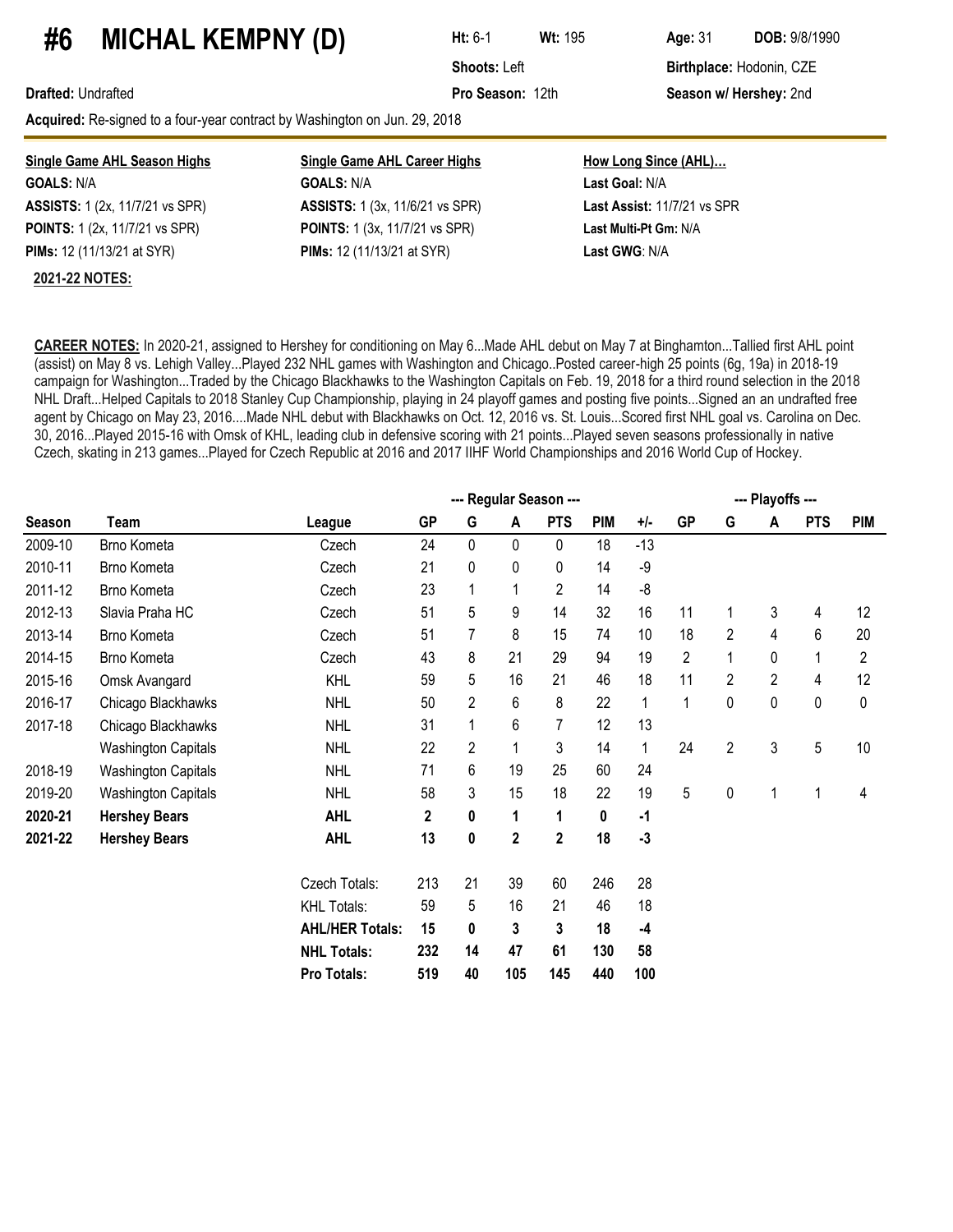# **#10 SHANE GERSICH (F) Ht:** 5-11 **Wt:**<sup>180</sup> **Age:**<sup>25</sup> **DOB:** 7/10/1996

**Drafted:** 2014, 5th Rd (134th) by Washington **Pro Season:** 4th **Season w/ Hershey:** 4th

**Acquired:** Re-signed to one-year, two-way contract by Washington on Jun. 19, 2021

#### **Single Game AHL Season Highs Single Game AHL Career Highs How Long Since (AHL)… GOALS:** N/A **GOALS:** 3 (1/31/20 at BRI) **Last Goal:** 4/21/21 at LHV **ASSISTS:** 1 (3x, 11/14/21 vs CLT) **ASSISTS:** 2 (5/2/21 vs LHV) **Last Assist:** 11/14/21 vs CLT **POINTS:** 1 (3x, 11/14/21 vs CLT) **POINTS:** 3 (1/31/20 at BRI) **Last Multi-Pt Gm:** 5/2/21 vs LHV (2a)

**PIMs:** 2 (6x, 11/14/21 vs CLT) **PIMs:** 8 (2/26/21 at BNG) **Last GWG:** 1/31/20 at BRI

#### **2021-22 NOTES:**

**CAREER NOTES:** In 2020-21, scored first goal of the season on Mar. 3 at Lehigh Valley...Scored third career shorthanded goal on Mar. 24 at Lehigh Valley...Had two assists for first time in AHL career on May 2 vs. Lehigh Valley...In 2019-20, posted career-high 10 goals...Recorded first professional hat-trick, multi-goal game and three-point night on Jan. 31, 2020 at Bridgeport...In 2018-19, posted 24 points (8g, 16a) in 66 games during rookie season...Scored first professional goal on Oct. 19 at Charlotte on the power play...In 2017-18, appeared in two games in the Washington Capitals Stanley Cup Playoff run...Recorded his first NHL point (assist) on Apr. 7, 2018 against the New Jersey Devils...Made NHL debut with the Washington Capitals on Mar. 28, 2018 against the New York Rangers...Prior to turning pro, tied for third most points in 40 games played with U. of North Dakota...Named to 2017-18 Preseason All-Conference Team...In 2016-17, received All-NCHC Honorable Mention...Led the NCHC with 14 goals in 24 conference games...Led team in overall points (37), goals (21) and shots on goal (153)...21 goals ranked third-best in NCHC and most by a UND sophomore since NY Islanders' Brock Nelson had 28 in 2011-12...Team leading 12 of his points came in the third period...In 2015-16, ranked third among UND freshmen with nine goals in 37 games...Opened the scoring in the 2016 National Championship game against Quinnipiac on Apr. 7, 2016 in eventual 5-1 win...Was a plus or even for 34 of 37 games...In 2014-15, led Omaha Lancers in goals (27), power play points (16), power play goals (10) and game-winning goals (5).

|         |                             |                        |           |    |                | --- Regular Season --- |            |       |                |   | --- Playoffs --- |                |            |
|---------|-----------------------------|------------------------|-----------|----|----------------|------------------------|------------|-------|----------------|---|------------------|----------------|------------|
| Season  | Team                        | League                 | <b>GP</b> | G  | A              | <b>PTS</b>             | <b>PIM</b> | $+/-$ | <b>GP</b>      | G | A                | <b>PTS</b>     | <b>PIM</b> |
| 2012-13 | Omaha Lancers               | <b>USHL</b>            | 6         |    | 0              |                        | 19         | -4    |                |   |                  |                |            |
| 2013-14 | U.S. National Under-18 Team | <b>USHL</b>            | 26        | 8  | 8              | 16                     | 4          | 8     |                |   |                  |                |            |
| 2014-15 | Omaha Lancers               | <b>USHL</b>            | 52        | 27 | 22             | 49                     | 32         | 13    | 3              |   |                  | $\overline{2}$ | 0          |
| 2015-16 | U. of North Dakota          | <b>NCAA</b>            | 37        | 9  | $\overline{2}$ | 11                     | 16         | 15    |                |   |                  |                |            |
| 2016-17 | U. of North Dakota          | <b>NCAA</b>            | 40        | 21 | 16             | 37                     | 20         | 16    |                |   |                  |                |            |
| 2017-18 | U. of North Dakota          | <b>NCAA</b>            | 40        | 13 | 16             | 29                     | 18         | 0     |                |   |                  |                |            |
|         | <b>Washington Capitals</b>  | <b>NHL</b>             | 3         | 0  |                | $\mathbf{1}$           | 0          | $-1$  | $\overline{2}$ | 0 | 0                | 0              | 0          |
| 2018-19 | <b>Hershey Bears</b>        | <b>AHL</b>             | 66        | 8  | 16             | 24                     | 57         | 5     | 9              | 1 | $\overline{2}$   | 3              | 6          |
| 2019-20 | <b>Hershey Bears</b>        | <b>AHL</b>             | 54        | 10 | 8              | 18                     | 24         | 5     |                |   |                  |                |            |
| 2020-21 | <b>Hershey Bears</b>        | <b>AHL</b>             | 33        | 6  | 8              | 14                     | 39         | 0     |                |   |                  |                |            |
| 2021-22 | <b>Hershey Bears</b>        | <b>AHL</b>             | 13        | 0  | 3              | 3                      | 12         | $-3$  |                |   |                  |                |            |
|         |                             | <b>USHL Totals:</b>    | 84        | 36 | 30             | 66                     | 55         | 0     |                |   |                  |                |            |
|         |                             | <b>NCAA Totals:</b>    | 117       | 43 | 34             | 77                     | 54         | 31    |                |   |                  |                |            |
|         |                             | <b>AHL/HER Totals:</b> | 166       | 24 | 35             | 59                     | 132        | 7     |                |   |                  |                |            |
|         |                             | <b>NHL Totals:</b>     | 3         | 0  | 1              | 1                      | 0          | -1    |                |   |                  |                |            |
|         |                             | <b>Pro Totals:</b>     | 169       | 24 | 36             | 60                     | 132        | 6     |                |   |                  |                |            |

**Shoots:** Left **Birthplace:** Chaska, MN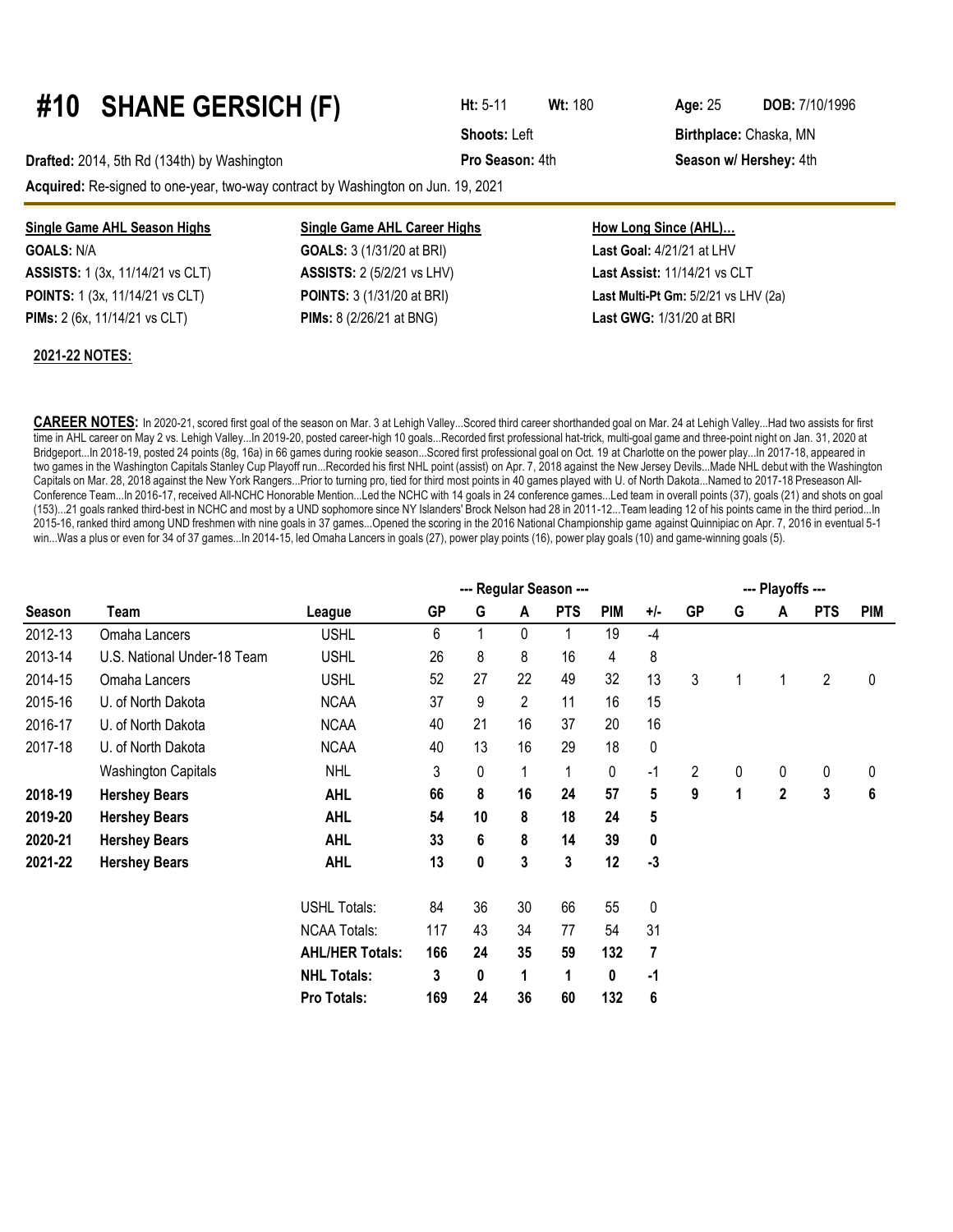### **#11 MASON MORELLI (F) Ht:** 6-1 **Wt:**<sup>200</sup> **Age:**<sup>25</sup> **DOB:** 2/1/1996

**Acquired:** Re-signed to one-year, AHL contract by Hershey on Jul. 20, 2021

#### **Single Game AHL Season Highs Single Game AHL Career Highs How Long Since (AHL)...**

**GOALS:** N/A **GOALS:** 1 (7x, 2/19/20 at SD) **Last Goal:** 2/19/20 at SD

**ASSISTS:** 1 (11/13/21 at SYR) **ASSISTS:** 1 (10x, 11/13/21 at SYR) **Last Assist:** 11/13/21 at SYR **POINTS:** 1 (11/13/21 at SYR) **POINTS:** 1 (17x, 11/13/21 at SYR) **Last Multi-Pt Gm:** N/A **PIMs:** 2 (2x, 11/14/21 vs CLT) **PIMs:** 7 (5/16/21 vs WBS) **Last GWG:** N/A

**Shoots: Left Birthplace: Minot, ND** 

**Drafted:** Undrafted **Pro Season:** 3rd **Season w/ Hershey:** 2nd

### **2021-22 NOTES:**

**CAREER NOTES:** In 2020-21, made Hershey debut on Feb. 17 at Binghamton...Had assists in two straight games from Feb. 26-27...In 2019-20, split time with Stockton and Kansas City (ECHL) in rookie campaign...Played under direction of former Bear Cail MacLean in Stockton...Made AHL debut on Mar. 22, 2019 vs. Iowa...Scored goals in three straight games to finish 2018-19 season...In 2018-19 with U. of Nebraska Omaha, served as team captain in senior season, tallying NCAA career-bests in goals (19), assists (15), and points (34)...Named to NCHC Second All-Star Team...In four seasons at UNO, posted 77 points including 37 goals and 40 assists over 120 NCAA games...Played two seasons with Fargo in USHL and two seasons for his hometown Minot Minotauros in the NAHL prior to that...Father, Matt, played four seasons in the NCAA for North Dakota from 1987-91...Grandfather Reg also played NCAA hockey at North Dakota from 1957-1960 and skated with the IHL's St. Paul Saints in 1960-61.

|               |                          | --- Regular Season --- |           |    |                |                         |                |                |           |   | --- Playoffs --- |            |            |  |  |  |
|---------------|--------------------------|------------------------|-----------|----|----------------|-------------------------|----------------|----------------|-----------|---|------------------|------------|------------|--|--|--|
| <b>Season</b> | Team                     | League                 | <b>GP</b> | G  | A              | <b>PTS</b>              | <b>PIM</b>     | $+/-$          | <b>GP</b> | G | A                | <b>PTS</b> | <b>PIM</b> |  |  |  |
| 2011-12       | Minot Minotauros         | <b>NAHL</b>            | 11        |    | $\overline{2}$ | 3                       | $\overline{7}$ | $-5$           |           |   |                  |            |            |  |  |  |
| 2012-13       | <b>Minot Minotauros</b>  | <b>NAHL</b>            | 54        | 12 | 15             | 27                      | 74             | $-10$          | 4         | 0 | 1                | 1          | 12         |  |  |  |
| 2013-14       | Fargo Force              | <b>USHL</b>            | 57        | 6  | 9              | 15                      | 72             | $-29$          |           |   |                  |            |            |  |  |  |
| 2014-15       | Fargo Force              | <b>USHL</b>            | 56        | 12 | 11             | 23                      | 52             | $-14$          |           |   |                  |            |            |  |  |  |
| 2015-16       | U. of Nebraska-Omaha     | <b>NCAA</b>            | 31        | 7  | 4              | 11                      | 28             | 0              |           |   |                  |            |            |  |  |  |
| 2016-17       | U. of Nebraska-Omaha     | <b>NCAA</b>            | 37        | 7  | 11             | 18                      | 43             | 3              |           |   |                  |            |            |  |  |  |
| 2017-18       | U. of Nebraska-Omaha     | <b>NCAA</b>            | 16        | 4  | 10             | 14                      | 28             | 0              |           |   |                  |            |            |  |  |  |
| 2018-19       | U. of Nebraska-Omaha     | <b>NCAA</b>            | 36        | 19 | 15             | 34                      | 12             | $-16$          |           |   |                  |            |            |  |  |  |
|               | Stockton Heat            | <b>AHL</b>             | 9         | 3  | 1              | 4                       | 6              | 7              |           |   |                  |            |            |  |  |  |
| 2019-20       | Stockton Heat            | <b>AHL</b>             | 31        | 4  | 4              | 8                       | 15             | $-6$           |           |   |                  |            |            |  |  |  |
|               | Kansas City Mavericks    | <b>ECHL</b>            | 5         | 3  | 4              | $\overline{7}$          | $\overline{2}$ | $\overline{2}$ |           |   |                  |            |            |  |  |  |
| 2020-21       | South Carolina Stingrays | <b>ECHL</b>            | 11        | 4  | 5              | 9                       | $\overline{2}$ | 6              |           |   |                  |            |            |  |  |  |
|               | <b>Hershey Bears</b>     | <b>AHL</b>             | 15        | 0  | 5              | $\overline{\mathbf{5}}$ | 21             | 8              |           |   |                  |            |            |  |  |  |
| 2021-22       | <b>Hershey Bears</b>     | <b>AHL</b>             | 7         | 0  | 1              | 1                       | 4              | 3              |           |   |                  |            |            |  |  |  |
|               |                          | <b>USHL Totals:</b>    | 113       | 18 | 20             | 38                      | 124            | $-14$          |           |   |                  |            |            |  |  |  |
|               |                          | <b>NCAA Totals:</b>    | 120       | 37 | 40             | 77                      | 111            | $-13$          |           |   |                  |            |            |  |  |  |
|               |                          | <b>ECHL Totals:</b>    | 16        | 7  | 9              | 16                      | 4              | 8              |           |   |                  |            |            |  |  |  |
|               |                          | <b>HER Totals:</b>     | 22        | 0  | 6              | 6                       | 25             | 11             |           |   |                  |            |            |  |  |  |
|               |                          | <b>AHL Totals:</b>     | 62        | 7  | 11             | 18                      | 46             | 12             |           |   |                  |            |            |  |  |  |
|               |                          | Pro Totals:            | 78        | 14 | 20             | 34                      | 50             | 20             |           |   |                  |            |            |  |  |  |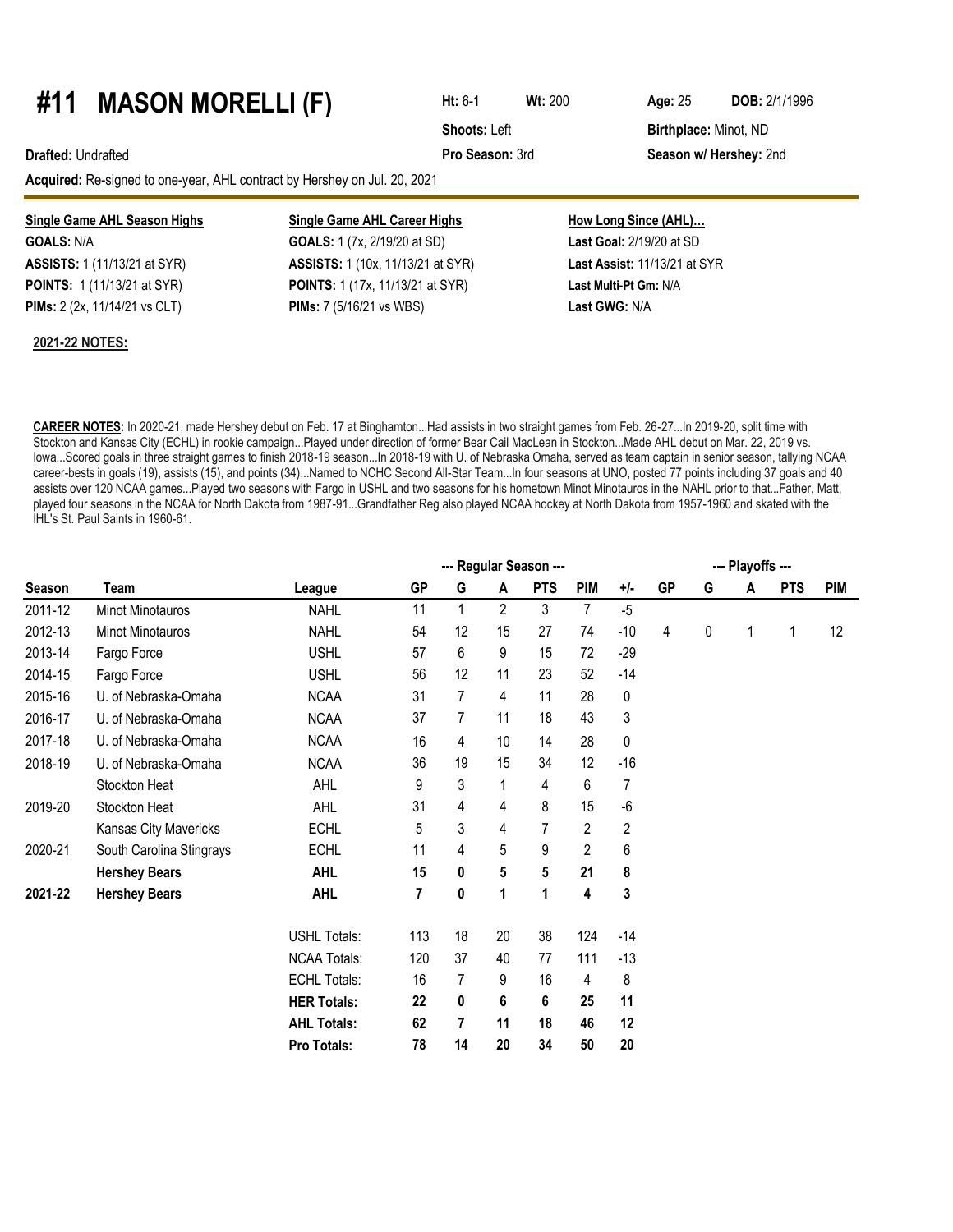# **#12 RYAN DMOWSKI (F) Ht:** 6-0 **Wt:**<sup>206</sup> **Age:**<sup>24</sup> **DOB:** 3/18/1997

**Acquired:** Signed to professional tryout by Hershey on Nov. 10, 2021

|  | Single Game AHL Season Highs |  |
|--|------------------------------|--|
|  |                              |  |

#### **2021-22 NOTES:**

**Single Game AHL Career Highs GOALS:** 1 (11/13/21 at SYR) **GOALS:** 2 (1/31/20 vs SPR) **ASSISTS:** N/A **ASSISTS:** 1 (5x, 2/28/20 at BNG) **Last Assist:** 2/28/20 at BNG **POINTS:** 1 (11/13/21 at SYR) **POINTS:** 2 (1/31/20 vs SPR) **Last Multi-Pt Gm:** 1/31/20 vs SPR (2g) **PIMs:** N/A **PIMs:** 7 (2/21/20 at SPR) **Last GWG:** 1/31/20 vs SPR

| How Long Since (AHL)              |
|-----------------------------------|
| <b>Last Goal: 11/13/21 at SYR</b> |
| Last Assist: 2/28/20 at BNG       |
| Les Multi Dt Cas, 1/24/20 us CDD  |

**CAREER NOTES:** In 2020-21, limited to five games with the Hartford Wolf Pack...In 2019-20, split time with Hartford and the Maine Mariners (ECHL)...Recorded first career AHL multi-point game (2g) and game-winning goal on Jan. 31, 2020 versus Springfield...Finished season with AHL career-best six points (4g, 2a) in 31 games...In 2018-19, skated in professional debut and recorded an assist on Mar. 23, 2019 at Charlotte...Scored first professional goal on Apr. 13, 2019 at Lehigh Valley...Totaled four points (1g, 3a) in initial 10-game stint with Hartford...Majored in Criminal Justice at UMass-Lowell...Skated in all 37 games in his senior campaign and posted 23 points (14g, 9a)...Scored six game-winning goals, tied for the most in NCAA...Named Hockey East Player of the Week on Jan. 21, 2019 after scoring two game-winning goals in a weekend sweep over Vermont...In 2017-18, skated in 35 of 36 games for UMass-Lowell and totaled 22 points (11g, 11a)...In 2016-17, played 34 games in sophomore season and registered nine points (8g, 1a)...Scored twice on Oct. 14, 2016 at Colorado College...UMass-Lowell owned a 6-1-0 record when Dmowski scored a goal...In 2015-16, appeared in 26 games in freshman season and notched 13 points (4g, 9a)...Recorded four multi-point games...In 2014-15, earned team Rookie of the Year with the Des Moines Buccaneers (USHL) after totaling 39 points (23g, 16a) in 57 games.

|         |                          |                     |           | --- Playoffs --- |    |              |            |                |           |   |   |            |            |
|---------|--------------------------|---------------------|-----------|------------------|----|--------------|------------|----------------|-----------|---|---|------------|------------|
| Season  | Team                     | League              | <b>GP</b> | G                | A  | <b>PTS</b>   | <b>PIM</b> | +/-            | <b>GP</b> | G | Α | <b>PTS</b> | <b>PIM</b> |
| 2013-14 | Des Moines Buccaneers    | <b>USHL</b>         | 5         | 0                | 2  | 2            | 4          | $-2$           |           |   |   |            |            |
| 2014-15 | Des Moines Buccaneers    | <b>USHL</b>         | 57        | 23               | 16 | 39           | 24         | $-11$          |           |   |   |            |            |
| 2015-16 | Umass-Lowell             | <b>NCAA</b>         | 26        | 4                | 9  | 13           | 16         | 7              |           |   |   |            |            |
| 2016-17 | Umass-Lowell             | <b>NCAA</b>         | 34        | 8                | 1  | 9            | 10         | 7              |           |   |   |            |            |
| 2017-18 | Umass-Lowell             | <b>NCAA</b>         | 35        | 11               | 11 | 22           | 12         | $-4$           |           |   |   |            |            |
| 2018-19 | Umass-Lowell             | <b>NCAA</b>         | 37        | 14               | 9  | 23           | 16         | 5              |           |   |   |            |            |
|         | Hartford Wolf Pack       | <b>AHL</b>          | 10        | 1                | 3  | 4            | 4          | $-1$           |           |   |   |            |            |
| 2019-20 | <b>Maine Mariners</b>    | <b>ECHL</b>         | 12        | 3                | 4  |              | 14         | $\overline{c}$ |           |   |   |            |            |
|         | Hartford Wolf Pack       | <b>AHL</b>          | 31        | 4                | 2  | 6            | 13         | 0              |           |   |   |            |            |
| 2020-21 | Hartford Wolf Pack       | <b>AHL</b>          | 5         | 0                | 0  | $\mathbf{0}$ | 2          | $-1$           |           |   |   |            |            |
| 2021-22 | South Carolina Stingrays | <b>ECHL</b>         | 3         | 1                | 0  |              | 7          | $-2$           |           |   |   |            |            |
|         | <b>Hershey Bears</b>     | <b>AHL</b>          | 4         | 1                | 0  | 1            | 0          | 1              |           |   |   |            |            |
|         |                          | <b>USHL Totals:</b> | 62        | 23               | 18 | 41           | 28         | $-13$          |           |   |   |            |            |
|         |                          | <b>NCAA Totals:</b> | 132       | 37               | 30 | 67           | 54         | 15             |           |   |   |            |            |
|         |                          | <b>ECHL Totals:</b> | 15        | 4                | 4  | 8            | 21         | 0              |           |   |   |            |            |
|         |                          | <b>AHL Totals:</b>  | 50        | 6                | 5  | 11           | 19         | $-1$           |           |   |   |            |            |
|         |                          | <b>HER Totals:</b>  | 4         | 1                | 0  | 1            | 0          | 1              |           |   |   |            |            |
|         |                          | Pro Totals:         | 65        | 10               | 9  | 19           | 40         | $-1$           |           |   |   |            |            |

**Shoots: Left Birthplace: East Lyme, CT** 

**Drafted:** Undrafted **Pro Season:** 3rd **Season w/ Hershey:** 1st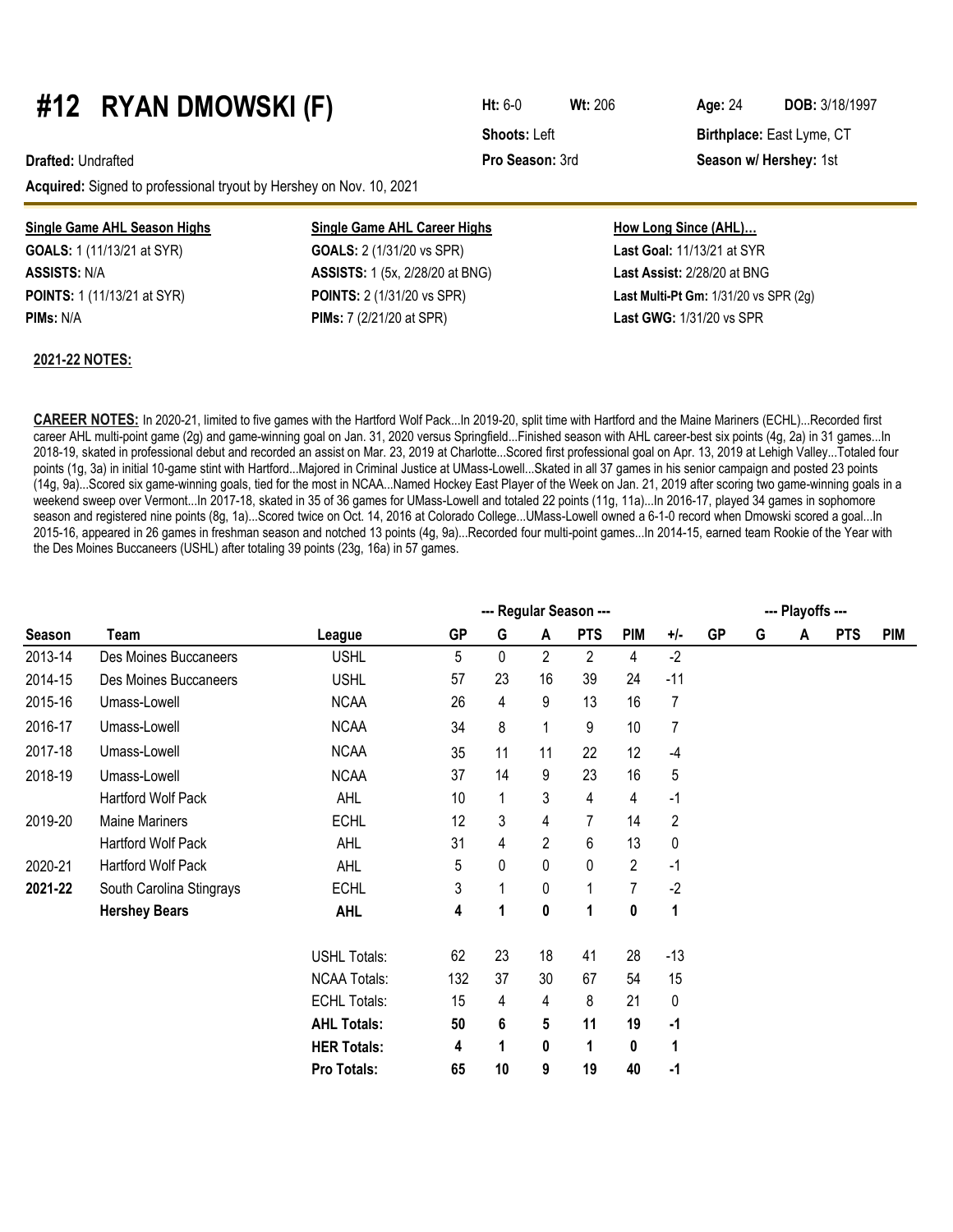# **#13 BECK MALENSTYN (F) Ht:** 6-2 **Wt:**<sup>198</sup> **Age:**<sup>23</sup> **DOB:** 2/4/1998

**Drafted:** 2016, 5th Rd (145th) by Washington **Pro Season:** 3rd **Season w/ Hershey:** 3rd

**Acquired:** Re-signed to one-year, two-way contract by Washington on Jul. 8, 2021

**GOALS:** 1 (11/13/21 at SYR) **GOALS:** 2 (2/17/19 at LV) **Last Goal:** 11/13/21 at SYR

#### **2021-22 NOTES:**

### **Single Game AHL Season Highs Single Game AHL Career Highs How Long Since (AHL)...**

**ASSISTS:** 1 (11/5/21 at SPR) **ASSISTS:** 1 (18x, 11/5/21 at SPR) **Last Assist:** 11/5/21 at SPR **PIMs:** 4 (11/14/21 vs CLT) **PIMs:** 15 (12/8/18 vs. HFD) **Last GWG:** 2/16/20 vs LV

**POINTS:** 1 (2x, 11/13/21 at SYR) **POINTS:** 2 (3x, 2/16/20 vs LV) **Last Multi-Pt Gm:** 2/16/20 vs LV (1g, 1a)

**CAREER NOTES:** Did not play in 2020-21 due to achilles tendon injury suffered in off-season training...In 2019-20, had 15 points with Hershey in injury shortened season...Tied career-high with seven goals...Made NHL debut with Washington on Nov. 20 at Madison Square Garden vs. the Rangers...Skated in three games with the Capitals...Joined Washington for 2020 Stanley Cup Playoffs but did not see game action...In 2018-19, appeared in 74 games with Hershey during rookie season and recorded 16 points (7g, 9a)...Named Hershey's IOA/American Specialty AHL Man of the Year...Tallied his first career professional point on Oct. 14 at Rockford... Scored his first professional goal in the 3rd period on Oct. 27 versus Wilkes-Barre/Scranton...Scored first pro game-winning goal in 4-2 win over Laval on Jan. 26...Won the 2018 WHL Championship with the Swift Current Broncos, tallying 11 points (4g, 7a) in 26 postseason games...Tallied career-high 32 goals in 70 games in 2016-17 season with the Calgary Hitmen...Won 2015-16 Hlinka Memorial Gold Medal...Claimed 2013-14 Western Canada Challenge Cup Silver Medal...Drafted 18th overall by Calgary Hitmen in the WHL Bantam Draft...Coached in Calgary by former Bears 2010 Calder Cup winning Head Coach Mark French.

|               |                              |                        | --- Regular Season --- |    |    |                         |            |                |           |                | --- Playoffs --- |             |                |
|---------------|------------------------------|------------------------|------------------------|----|----|-------------------------|------------|----------------|-----------|----------------|------------------|-------------|----------------|
| <b>Season</b> | Team                         | League                 | <b>GP</b>              | G  | A  | <b>PTS</b>              | <b>PIM</b> | +/-            | <b>GP</b> | G              | A                | <b>PTS</b>  | <b>PIM</b>     |
| 2013-14       | Calgary Hitmen               | <b>WHL</b>             | 5                      | 0  | 3  | 3                       | 4          | 4              |           |                |                  |             |                |
| 2014-15       | Calgary Hitmen               | <b>WHL</b>             | 51                     | 8  | 4  | 12                      | 25         | 1              | 11        |                |                  | 2           | 4              |
| 2015-16       | Calgary Hitmen               | <b>WHL</b>             | 70                     | 8  | 17 | 25                      | 47         | 0              | 5         | $\overline{2}$ | 1                | 3           | $\overline{2}$ |
| 2016-17       | Calgary Hitmen               | <b>WHL</b>             | 70                     | 32 | 24 | 56                      | 60         | $-13$          | 4         | 0              | 0                | 0           | 0              |
| 2017-18       | Calgary Hitmen               | <b>WHL</b>             | 4                      | 0  | 3  | 3                       | 0          | $\overline{c}$ |           |                |                  |             |                |
|               | <b>Swift Current Broncos</b> | <b>WHL</b>             | 38                     | 17 | 12 | 29                      | 28         | 10             | 26        | 4              | $\overline{7}$   | 11          | 18             |
| 2018-19       | <b>Hershey Bears</b>         | <b>AHL</b>             | 74                     | 7  | 9  | 16                      | 66         | 0              | 9         | 0              | 2                | $\mathbf 2$ | 6              |
| 2019-20       | <b>Hershey Bears</b>         | <b>AHL</b>             | 46                     |    | 8  | 15                      | 20         | 5              |           |                |                  |             |                |
|               | <b>Washington Capitals</b>   | <b>NHL</b>             | 3                      | 0  | 0  | 0                       | 0          | $-1$           |           |                |                  |             |                |
| 2020-21       | <b>Washington Capitals</b>   | <b>NHL</b>             | 0                      | 0  | 0  | 0                       | 0          | 0              |           |                |                  |             |                |
| 2021-22       | <b>Hershey Bears</b>         | <b>AHL</b>             | 13                     | 1  | 1  | $\overline{\mathbf{c}}$ | 8          | -4             |           |                |                  |             |                |
|               |                              | <b>WHL Totals:</b>     | 238                    | 65 | 63 | 128                     | 164        | 4              |           |                |                  |             |                |
|               |                              | <b>AHL/HER Totals:</b> | 133                    | 15 | 18 | 33                      | 94         | $\mathbf 1$    |           |                |                  |             |                |
|               |                              | <b>NHL Totals:</b>     | 3                      | 0  | 0  | 0                       | 0          | $-1$           |           |                |                  |             |                |
|               |                              | Pro Totals:            | 136                    | 15 | 18 | 33                      | 94         | 0              |           |                |                  |             |                |

**Shoots:** Left **Birthplace:** Delta, BC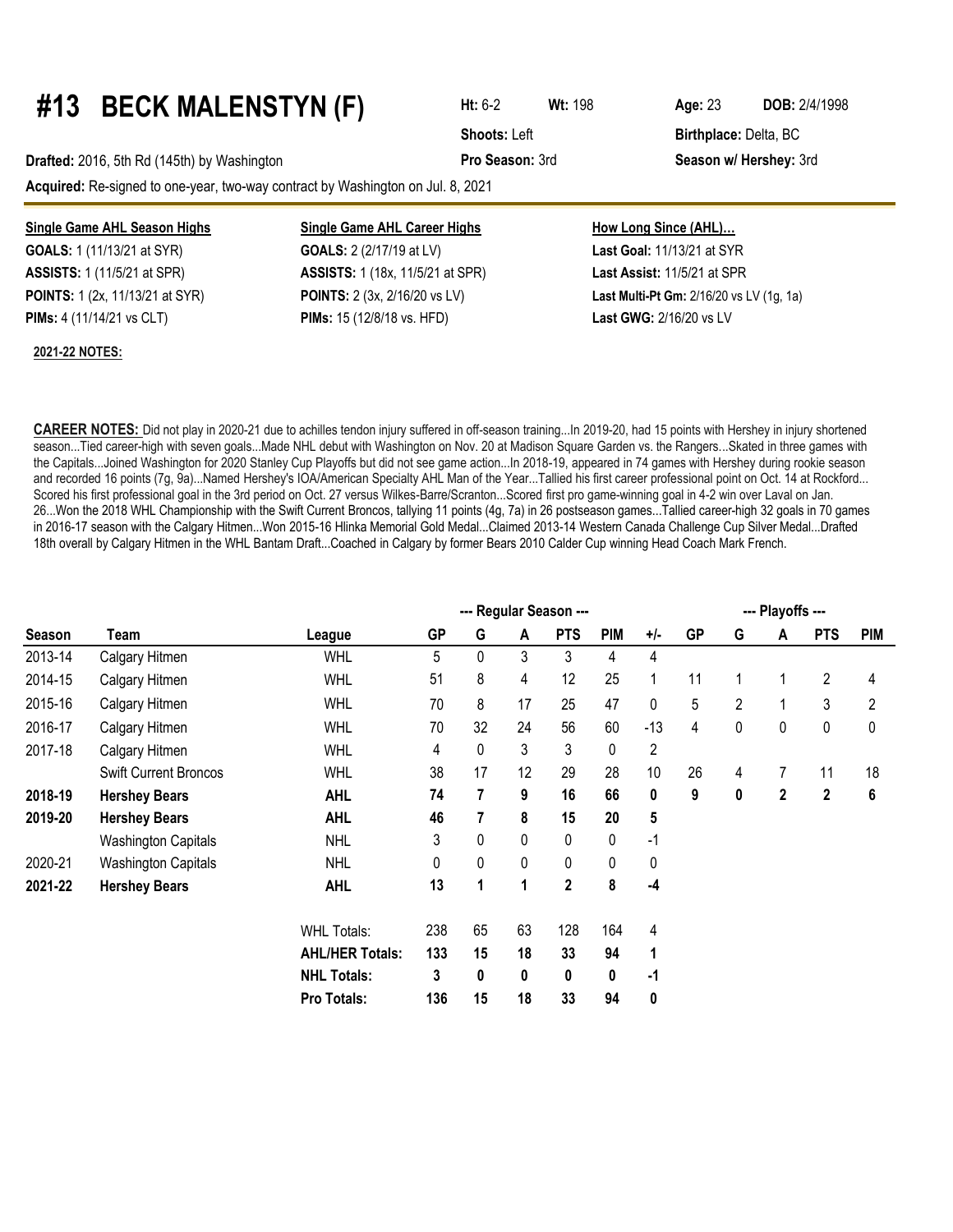## **#17 MIKE SGARBOSSA (F) Ht:** 6-0 **Wt:**<sup>182</sup> **Age:**<sup>29</sup> **DOB:** 7/25/1992

**Shoots:** Left **Birthplace:** Campbellville, ONT

**Drafted:** Undrafted **Pro Season:** 10th **Season w/ Hershey:** 4th

Acquired: Re-signed to two-year, two-way contract by Washington on Jun. 17, 2021

#### **Single Game AHL Season Highs Single Game AHL Career Highs How Long Since (AHL)... GOALS:** 1 (5x, 11/10/21 vs LHV) **GOALS:** 2 (12x, 2/29/20 vs. WBS) **Last Goal:** 11/10/21 vs LHV **ASSISTS:** 2 (10/16/21 vs CLT) **ASSISTS:** 3 (5x, 12/27/19 at UTI) **Last Assist:** 11/13/21 at SYR **POINTS:** 3 (10/16/21 vs CLT) **POINTS:** 4 (2x, 12/27/19 at UTI) **Last Multi-Pt Gm:** 10/16/21 vs CLT (1g, 2a)

**2021-22 NOTES:**

# **PIMs:** 2 (2x, 10/31/21 vs CLE) **PIMs:** 22 (11/28/17 at RFD) **Last GWG**: 12/27/19 at UTI

**CAREER NOTES:** In 2020-21, recalled by Washington on Jan. 26 and made season debut for Capitals that evening in win over New York Islanders...Had goal and assist in return to Hershey on Feb. 11 at Wilkes-Barre/Scranton...Had two assists on Mar. 19 at Binghamton...In 2019-20, led Bears in points per game (min. 10 games) with 1.03...Served as alternate captain...Selected to 2020 AHL All-Star Classic, but did not participate due to injury...Missed 21 games with lower-body injury sustained on Jan. 5, 2020...Returned from injury on Feb. 29 and posted three points, including his 300th AHL point in 5-1 win over WBS...Skated in two games with Washington (NHL)...In 2018-19, one of 13 players in the AHL to post a 30-goal season...Named one of six Hershey's alternate captains...In career-best year, led Hershey with 65 points (30g, 35a) in 75 games...Scored in his Hershey debut on Oct. 6 vs. Syracuse, then tallied the next night vs. Bridgeport...Led the team with 14 power play goals...Recorded season-best six game point streak from Jan. 11 to Jan. 23... Appeared in his 400th pro game on Jan. 16 at Binghamton... Recorded career-high four points (1g, 3a) in 5-1 win over Bridgeport on Mar. 16...In 2017-18, finished seventh in team scoring with Manitoba (AHL) with 40 points...In 2016-17, played 29 games for Florida (NHL), scoring seven points (2g, 5a) and scored his first NHL goal on Jan. 18, 2017 at Edmonton...Skated under current Hershey head coach Scott Allen who was an assistant coach with Florida...Finished 13th in scoring amongst AHL rookies with 44 points (19g, 25a) in 2012-13...Played in 2013 AHL All-Star Classic...On Feb. 27, 2012, traded to Colorado with Jamie McGinn and Mike Connolly for Daniel Winnik, T.J. Galiardi and a 2013 7th round pick...Played for Team Canada at the 2010 World U18 Championship...Led the OHL in scoring and was named a first team all-star in 2011-12 season...In 2011-12 received the Eddie Powers Trophy for most points in the OHL with 102...Signed his first NHL contract with San Jose on Sept. 20, 2010...Finished with 279 OHL points (113g, 166a) between time with Barrie, Saginaw and Sudbury from 2008-2012.

|         |                            |                    |                | --- Playoffs --- |                |                |            |                         |                |                |                         |                         |                |
|---------|----------------------------|--------------------|----------------|------------------|----------------|----------------|------------|-------------------------|----------------|----------------|-------------------------|-------------------------|----------------|
| Season  | Team                       | League             | <b>GP</b>      | G                | A              | <b>PTS</b>     | <b>PIM</b> | $+/-$                   | <b>GP</b>      | G              | A                       | <b>PTS</b>              | <b>PIM</b>     |
| 2008-09 | <b>Barrie Colts</b>        | OHL                | 67             | 10               | 33             | 43             | 43         | 17                      | 5              | 3              | 3                       | 6                       | 10             |
| 2009-10 | <b>Barrie Colts</b>        | OHL                | 19             | $\overline{7}$   | 13             | 20             | 14         | 6                       |                |                |                         |                         |                |
|         | Saginaw Spirit             | OHL                | 48             | 13               | 19             | 32             | 49         | $-12$                   | 6              | $\pmb{0}$      | $\overline{2}$          | $\overline{c}$          | 4              |
| 2010-11 | Saginaw Spirit             | OHL                | 26             | $\overline{7}$   | 13             | 20             | 24         | $-3$                    |                |                |                         |                         |                |
|         | <b>Sudbury Wolves</b>      | OHL                | 37             | 29               | 33             | 62             | 53         | 16                      | 8              | 5              | 9                       | 14                      | 16             |
| 2011-12 | <b>Sudbury Wolves</b>      | OHL                | 66             | 47               | 55             | 102            | 68         | 21                      | $\overline{4}$ | $\overline{2}$ | $\mathbf{1}$            | 3                       | 6              |
| 2012-13 | Lake Erie Monsters         | AHL                | 57             | 19               | 25             | 44             | 71         | $-11$                   |                |                |                         |                         |                |
|         | Colorado Avalanche         | <b>NHL</b>         | 6              | 0                | 0              | 0              | 4          | $-3$                    |                |                |                         |                         |                |
| 2013-14 | Lake Erie Monsters         | <b>AHL</b>         | 49             | 5                | 15             | 20             | 56         | $-16$                   |                |                |                         |                         |                |
| 2014-15 | Lake Erie Monsters         | AHL                | 40             | 4                | 19             | 23             | 35         | $-17$                   |                |                |                         |                         |                |
|         | Colorado Avalanche         | <b>NHL</b>         | 3              | 0                | 1              | 1              | 10         | 0                       |                |                |                         |                         |                |
|         | Norfolk Admirals           | AHL                | 20             | 6                | 9              | 15             | 29         | $-6$                    |                |                |                         |                         |                |
| 2015-16 | San Diego Gulls            | AHL                | 62             | 17               | 27             | 44             | 48         | $-3$                    | 5              | 1              | 4                       | 5                       | $\overline{2}$ |
|         | Anaheim Ducks              | <b>NHL</b>         | 1              | 0                | 0              | 0              | 0          | 0                       |                |                |                         |                         |                |
| 2016-17 | San Diego Gulls            | AHL                | 2              | 1                | 0              | 1              | 0          | 1                       |                |                |                         |                         |                |
|         | Anaheim Ducks              | <b>NHL</b>         | 9              | 0                | $\overline{2}$ | 2              | 0          | $-2$                    |                |                |                         |                         |                |
|         | Springfield Thunderbirds   | <b>AHL</b>         | 14             | 4                | 8              | 12             | 16         | $-6$                    |                |                |                         |                         |                |
|         | <b>Florida Panthers</b>    | <b>NHL</b>         | 29             | $\overline{2}$   | 5              | 7              | 9          | $-3$                    |                |                |                         |                         |                |
| 2017-18 | Manitoba Moose             | AHL                | 68             | 16               | 24             | 40             | 88         | 8                       | 9              | 2              | 3                       | 5                       | 14             |
| 2018-19 | <b>Hershey Bears</b>       | <b>AHL</b>         | 75             | 30               | 35             | 65             | 91         | $-3$                    | 5              | 1              | $\overline{\mathbf{c}}$ | $\overline{\mathbf{3}}$ | 8              |
| 2019-20 | <b>Hershey Bears</b>       | <b>AHL</b>         | 39             | 13               | 27             | 40             | 16         | 5                       |                |                |                         |                         |                |
|         | <b>Washington Capitals</b> | <b>NHL</b>         | $\overline{2}$ | 0                | 0              | 0              | 0          | 0                       |                |                |                         |                         |                |
| 2020-21 | <b>Hershey Bears</b>       | <b>AHL</b>         | 14             | 5                | 5              | 10             | 8          | 7                       |                |                |                         |                         |                |
|         | <b>Washington Capitals</b> | <b>NHL</b>         | 5              | 0                | $\overline{2}$ | $\overline{2}$ | 0          | $\overline{\mathbf{c}}$ |                |                |                         |                         |                |
| 2021-22 | <b>Hershey Bears</b>       | <b>AHL</b>         | 13             | 5                | 5              | 10             | 4          | $-5$                    |                |                |                         |                         |                |
|         |                            | OHL Totals:        | 263            | 113              | 166            | 279            | 251        | 45                      |                |                |                         |                         |                |
|         |                            | <b>AHL Totals:</b> | 453            | 125              | 199            | 324            | 462        | $-46$                   |                |                |                         |                         |                |
|         |                            | <b>HER Totals:</b> | 141            | 53               | 72             | 125            | 119        | 4                       |                |                |                         |                         |                |
|         |                            | <b>NHL Totals:</b> | 55             | 2                | 10             | 12             | 23         | -6                      |                |                |                         |                         |                |
|         |                            | Pro Totals:        | 508            | 127              | 209            | 336            | 485        | $-52$                   |                |                |                         |                         |                |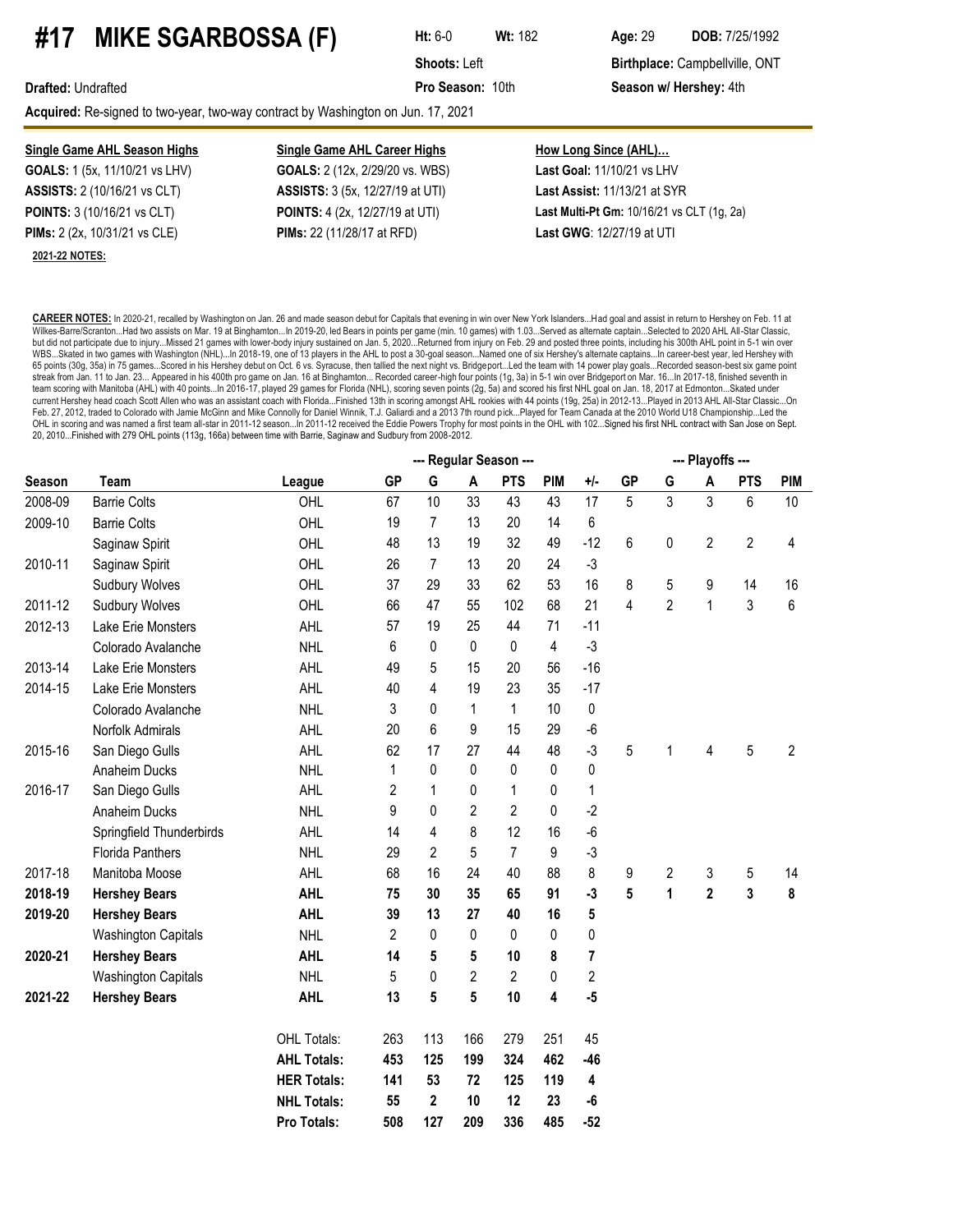### **#19 MIKE VECCHIONE (F) Ht:** 5-10 **Wt:**<sup>194</sup> **Age:**<sup>28</sup> **DOB:** 2/25/1993

**Drafted:** Undrafted **Pro Season:** 5th **Season w/ Hershey:** 1st

**Acquired:** Signed to one-year, two-way contract by Washington on Aug. 5, 2021

#### **Single Game AHL Season Highs Single Game AHL Career Highs**

**GOALS:** 1 (10/17/21 vs LHV) **GOALS:** 3 (5/9/21 at ONT) **ASSISTS:** 2 (2x, 10/31/21 vs CLE) **ASSISTS:** 3 (2/1/19 at BRI) **POINTS:** 2 (2x, 10/31/21 vs CLE) **POINTS:** 4 (2x, 11/19/19 at CHI) **Last Multi-Pt Gm:** 10/31/21 vs CLE (2a) **PIMs:** 7 (10/23/21 at CLT) **PIMs:** 7 (10/23/21 at CLT) **Last GWG:** 5/9/21 at ONT

#### **2021-22 NOTES:**

| How Long Since (AHL)        |  |
|-----------------------------|--|
| Last Goal: 10/17/21 vs LHV  |  |
| Last Assist: 11/5/21 at SPR |  |

**CAREER NOTES:** In 2020-21, posted 10 points (7g, 3a) in 18 games with the Colorado Eagles...Scored first career hat-trick on May 9, 2021 at Ontario...Tallied goals in consecutive nights on Mar. 12-13, 2021 at Texas...Debuted with Colorado on Feb. 13, 2021 at San Diego and earned an assist...Served as alternate captain...In 2019-20, posted career-best 21 goals in 61 games with the San Antonio Rampage...Tied a career-high with four-point performance (2g, 2a) on Nov. 19, 2019 at Chicago...Debuted with San Antonio on Oct. 4, 2019 versus Manitoba and contributed a power play goal...In 2018-19, finished campaign with 38 points (15g, 23a) for the Lehigh Valley Phantoms...Posted six points (3g, 3a) in 11 meetings against Hershey...Scored twice on Mar. 8, 2019 versus Charlotte and posted registered four points (1g, 3a) on Feb. 1, 2019 at Bridgeport...Earned points in six straight games (2g, 6a) from Nov. 2-16, 2018...In 2017-18, debuted in the AHL and earned two helpers on Oct. 7, 2017 versus Hershey...Finished 12-game season-series against Hershey with nine points (2g, 7a)...Scored first professional goal on Oct. 14, 2017 versus Wilkes-Barre/Scranton's Tristan Jarry...Registered goals in three straight games on Jan. 24, 26-27, 2018...Earned career-best seven-game point streak (2g, 5a) from Oct. 14-28, 2017...In 2016-17, made NHL and professional debut with the Philadelphia Flyers on Apr. 4, 2017 at New Jersey...Captained Union College and Hobey Baker Memorial Award Finalist...Alltime leading scorer in program history (175 points) and all-time assist leader (104)...First player in Union's Division I era with two 50+ point seasons.

|         |                        |                     |                |    |                | --- Regular Season --- |            |              |                |           | --- Playoffs --- |                |                |
|---------|------------------------|---------------------|----------------|----|----------------|------------------------|------------|--------------|----------------|-----------|------------------|----------------|----------------|
| Season  | Team                   | League              | <b>GP</b>      | G  | A              | <b>PTS</b>             | <b>PIM</b> | $+/-$        | <b>GP</b>      | G         | A                | <b>PTS</b>     | <b>PIM</b>     |
| 2011-12 | Tri-City Storm         | <b>USHL</b>         | 49             | 10 | 19             | 29                     | 28         | $-5$         | 2              | 0         | $\overline{2}$   | 2              | $\mathbf{0}$   |
| 2012-13 | Tri-City Storm         | <b>USHL</b>         | 63             | 26 | 34             | 60                     | 75         | $-10$        |                |           |                  |                |                |
| 2013-14 | Union College          | <b>NCAA</b>         | 38             | 14 | 20             | 34                     | 32         | 26           |                |           |                  |                |                |
| 2014-15 | Union College          | <b>NCAA</b>         | 39             | 19 | 31             | 50                     | 18         | 14           |                |           |                  |                |                |
| 2015-16 | Union College          | <b>NCAA</b>         | 34             | 9  | 20             | 29                     | 30         | 3            |                |           |                  |                |                |
| 2016-17 | Union College          | <b>NCAA</b>         | 38             | 29 | 34             | 63                     | 45         | 19           |                |           |                  |                |                |
|         | Philadelphia Flyers    | <b>NHL</b>          | $\overline{2}$ | 0  | 0              | 0                      | 0          | $-1$         |                |           |                  |                |                |
| 2017-18 | Lehigh Valley Phantoms | <b>AHL</b>          | 65             | 17 | 23             | 40                     | 24         | $\pmb{0}$    | 12             | 3         | 4                | $\overline{7}$ | $\overline{2}$ |
| 2018-19 | Lehigh Valley Phantoms | <b>AHL</b>          | 67             | 15 | 23             | 38                     | 36         | -8           |                |           |                  |                |                |
| 2019-20 | San Antonio Rampage    | <b>AHL</b>          | 61             | 21 | 15             | 36                     | 23         | $-4$         |                |           |                  |                |                |
| 2020-21 | Colorado Eagles        | AHL                 | 18             | 7  | 3              | 10                     | 2          | $\mathbf{2}$ | $\overline{2}$ | $\pmb{0}$ |                  | 1              | $\overline{2}$ |
| 2021-22 | <b>Hershey Bears</b>   | <b>AHL</b>          | 7              | 1  | $\overline{7}$ | 8                      | 17         | 1            |                |           |                  |                |                |
|         |                        | <b>USHL Totals:</b> | 112            | 36 | 53             | 89                     | 103        | $-15$        |                |           |                  |                |                |
|         |                        | <b>NCAA Totals:</b> | 149            | 71 | 105            | 176                    | 125        | 62           |                |           |                  |                |                |
|         |                        | <b>NHL Totals:</b>  | 2              | 0  | 0              | 0                      | 0          | -1           |                |           |                  |                |                |
|         |                        | <b>AHL Totals:</b>  | 218            | 61 | 71             | 132                    | 102        | -9           |                |           |                  |                |                |
|         |                        | <b>HER Totals:</b>  | 7              | 1  | 7              | 8                      | 17         | 1            |                |           |                  |                |                |
|         |                        | Pro Totals:         | 220            | 61 | 71             | 132                    | 102        | $-10$        |                |           |                  |                |                |

**Shoots: Right <b>Birthplace:** Saugus, MA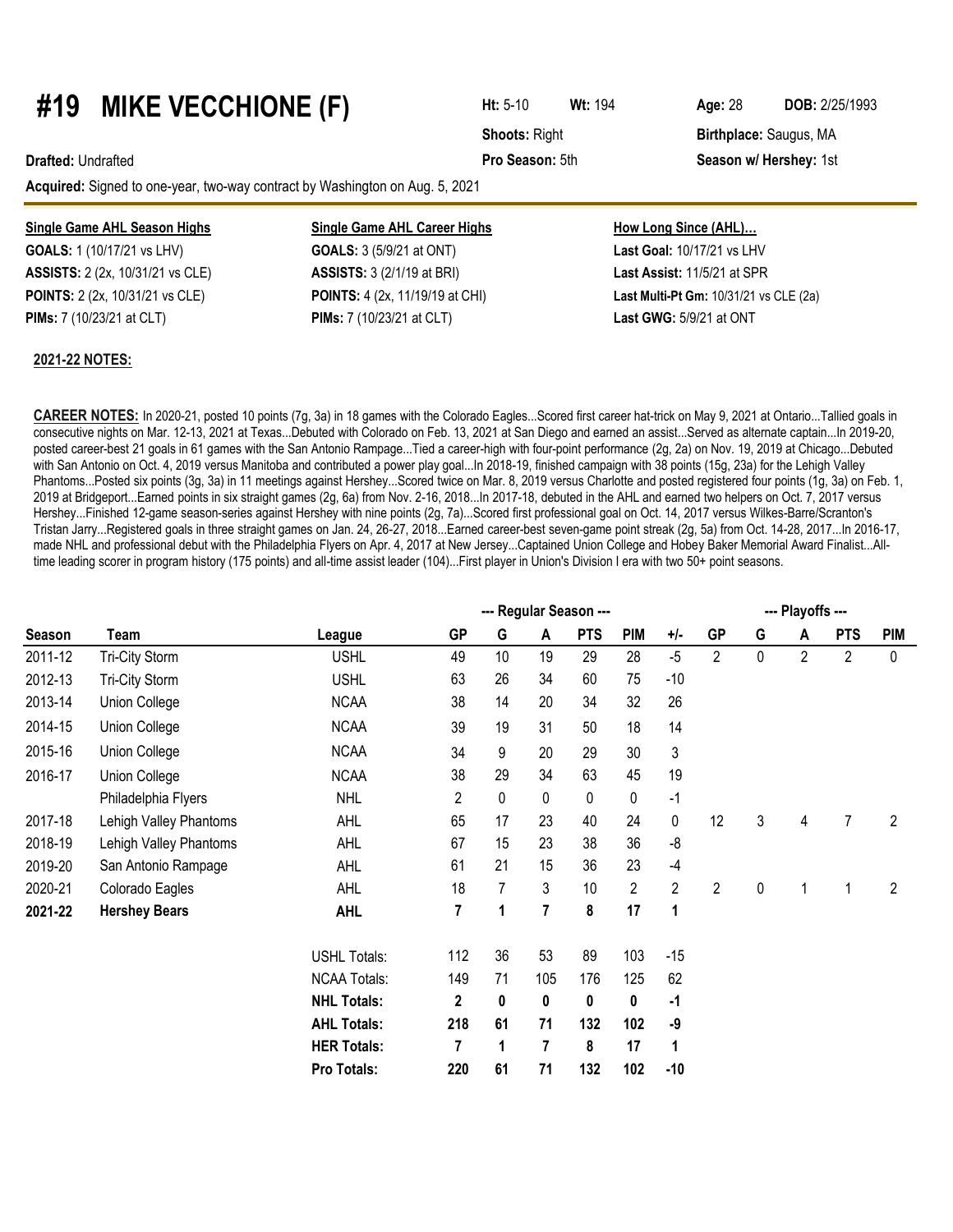# **#20 DRAKE RYMSHA (F) Ht:** 6-0 **Wt:**<sup>180</sup> **Age:**<sup>23</sup> **DOB:** 8/6/1998

**Drafted:** 2017, 5th Rd (138th) by Los Angeles **Pro Season:** 4th **Season w/ Hershey:** 1st **Acquired:** Signed to professional tryout by Hershey on Nov. 10, 2021

| Single Game AHL Season Highs        | <b>Single Game AHL Career Highs</b>     | How Long Since (AHL)              |
|-------------------------------------|-----------------------------------------|-----------------------------------|
| <b>GOALS:</b> N/A                   | <b>GOALS:</b> 1 (11/25/18 vs TUC)       | <b>Last Goal: 11/25/18 vs TUC</b> |
| <b>ASSISTS:</b> 1 (11/13/21 at SYR) | <b>ASSISTS:</b> 1 (5x, 11/13/21 at SYR) | Last Assist: 11/13/21 at SYR      |
| <b>POINTS:</b> 1 (11/13/21 at SYR)  | <b>POINTS:</b> 1 (6x, 11/13/21 at SYR)  | Last Multi-Pt Gm: N/A             |
| <b>PIMs:</b> 5 (11/14/21 vs CLT)    | <b>PIMs:</b> 7 (12/21/18 at SD)         | Last GWG: N/A                     |

#### **2021-22 NOTES:**

**CAREER NOTES:** In 2020-21, made his NHL debut on May 13, 2021 with Los Angeles against the Colorado Avalanche...Skated in one AHL game with the Ontario Reign on Mar. 6, 2021 at Bakersfield...In 2019-20, split time between Ontario and the Fort Wayne Komets (ECHL)...Totaled 17 points (9g, 8a) in 24 games with Fort Wayne and played under Ben Boudreau, son of former Hershey Bears head coach Bruce Boudreau...Posted one assist in 11 games with Ontario and totaled 10 penalty minutes...In 2018-19, made professional/AHL debut on Oct. 6, 2018 with Ontario at Stockton...Recorded first professional point (assist) on Oct. 19, 2018 at Colorado and earned first professional goal on Nov. 25, 2018 versus Tucson...Finished rookie campaign with four points (1g, 3a) in 26 games with Ontario and 13 points (8g, 5a) in 35 games with the Manchester Monarchs (ECHL).

|         |                      |                     |           |              |             | --- Regular Season --- |            |                |           |             | --- Playoffs --- |                |            |
|---------|----------------------|---------------------|-----------|--------------|-------------|------------------------|------------|----------------|-----------|-------------|------------------|----------------|------------|
| Season  | Team                 | League              | <b>GP</b> | G            | A           | <b>PTS</b>             | <b>PIM</b> | $+/-$          | <b>GP</b> | G           | A                | <b>PTS</b>     | <b>PIM</b> |
| 2014-15 | London Knights       | OHL                 | 62        | 5            | 7           | 12                     | 51         | $-5$           | 10        | $\mathbf 0$ | 0                | 0              | 8          |
| 2015-16 | London Knights       | OHL                 | 4         | 0            | 0           | 0                      | 4          | $-2$           |           |             |                  |                |            |
|         | Ottawa 67's          | OHL                 | 28        | 3            | 6           | 9                      | 24         | $-5$           | 5         | 0           | 0                | 0              | 6          |
| 2016-17 | Ottawa 67's          | OHL                 | 37        | 15           | 14          | 29                     | 41         | $-2$           |           |             |                  |                |            |
|         | Sarnia Sting         | OHL                 | 28        | 20           | 13          | 33                     | 39         | $-2$           | 4         | 1           | 2                | 3              | 17         |
| 2017-18 | Sarnia Sting         | OHL                 | 68        | 31           | 42          | 73                     | 70         | 11             | 12        | 3           | 6                | 9              | 10         |
| 2018-19 | Ontario Reign        | <b>AHL</b>          | 26        | $\mathbf{1}$ | 3           | 4                      | 36         | $-7$           |           |             |                  |                |            |
|         | Manchester Monarchs  | <b>ECHL</b>         | 35        | 8            | 5           | 13                     | 24         | $-9$           | 8         | 1           |                  | $\overline{2}$ | 2          |
| 2019-20 | Ontario Reign        | <b>AHL</b>          | 11        | 0            | 1           | 1                      | 10         | $-2$           |           |             |                  |                |            |
|         | Fort Wayne Komets    | <b>ECHL</b>         | 24        | 9            | 8           | 17                     | 23         | $-3$           |           |             |                  |                |            |
| 2020-21 | Los Angeles Kings    | <b>NHL</b>          | 1         | 0            | $\mathbf 0$ | 0                      | 0          | 1              |           |             |                  |                |            |
|         | Ontario Reign        | <b>AHL</b>          | 1         | 0            | 0           | 0                      | 5          | $-1$           |           |             |                  |                |            |
| 2021-22 | Fort Wayne Komets    | <b>ECHL</b>         | 5         | $\mathbf{1}$ | 3           | 4                      | 12         | $\overline{2}$ |           |             |                  |                |            |
|         | <b>Hershey Bears</b> | <b>AHL</b>          | 3         | 0            | 1           | 1                      | 9          | 1              |           |             |                  |                |            |
|         |                      | OHL Totals:         | 227       | 74           | 82          | 156                    | 229        | $-5$           |           |             |                  |                |            |
|         |                      | <b>NHL Totals:</b>  | 1         | 0            | 0           | 0                      | 0          | 1              |           |             |                  |                |            |
|         |                      | <b>AHL Totals:</b>  | 41        | 1            | 5           | 6                      | 60         | -9             |           |             |                  |                |            |
|         |                      | <b>ECHL Totals:</b> | 64        | 18           | 16          | 34                     | 59         | $-10$          |           |             |                  |                |            |
|         |                      | <b>HER Totals:</b>  | 3         | 0            | 1           | 1                      | 9          | 1              |           |             |                  |                |            |

**Shoots: Right <b>Birthplace:** Huntington Woods, MI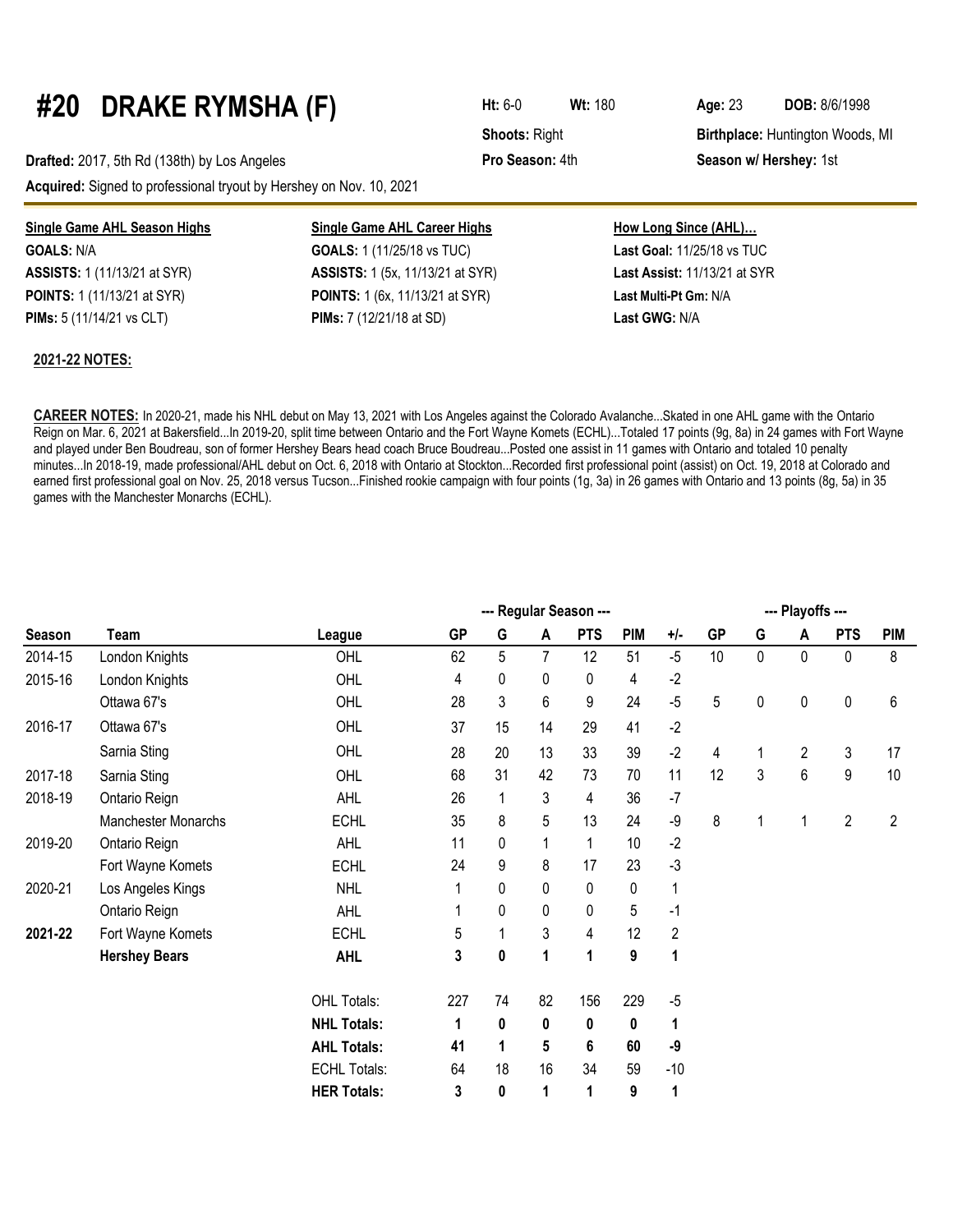# **#21 JOE SNIVELY (F) Ht:** 5-9 **Wt:** <sup>174</sup> **Age:**<sup>25</sup> **DOB:** 1/1/1996

**Acquired:** Re-signed to one-year, two-way contract by Washington on Jun. 3, 2021

| Single Game AHL Season Highs           | <b>Single Game AHL Career Highs</b>      | How Long Since (AHL)                              |
|----------------------------------------|------------------------------------------|---------------------------------------------------|
| <b>GOALS:</b> 3 (11/7/21 vs SPR)       | <b>GOALS:</b> 3 (2x, 11/7/21 vs SPR)     | <b>Last Goal: 11/13/21 at SYR</b>                 |
| <b>ASSISTS:</b> 2 (10/16/21 vs CLT)    | <b>ASSISTS:</b> 2 (2x, 10/16/21 vs CLT)  | Last Assist: 11/14/21 vs CLT                      |
| <b>POINTS:</b> 3 (2x, 11/13/21 at SYR) | <b>POINTS:</b> 4 (2/25/20 vs CHA)        | <b>Last Multi-Pt Gm:</b> 11/13/21 at SYR (2g, 1a) |
| <b>PIMs:</b> 4 (11/13/21 at SYR)       | <b>PIMs:</b> $6(2/29/20 \text{ vs WBS})$ | <b>Last GWG: 11/7/21 vs SPR</b>                   |

**2021-22 NOTES:** Recorded second-career hat-trick (3g) and game-winning goal on Nov. 7, 2021 versus Springfield...

**CAREER NOTES:** In 2020-21, scored a goal, assist and was 3rd Star in 5-4 overtime loss to Lehigh Valley on Feb. 14, 2021...Points in five straight games (2g, 3a) from Mar. 19-28, 2021...Had third game-winning goal of the season on Apr. 7 at Binghamton...In 2019-20, ranked second among Hershey rookies in scoring, tallying 24 points in 45 games...Recorded first professional multi-goal game on Nov. 27, 2019 versus Providence...Scored first career overtime game-winner on Dec. 8, 2019 vs. Wilkes-Barre/Scranton...Recorded first professional hattrick and tallied career-best four points (3g, 1a) on Feb. 25, 2020 versus Charlotte...In 2018-19, debuted with Hershey and posted seven points (2g, 5a) in nine games...Scored his first pro goal, the game-winning goal, in his pro debut on Mar. 30, 2019 against Providence...Tallied first career multi-point game on Apr. 14, 2019 versus Hartford (1g, 2a)...Completed senior season at Yale leading the team in scoring with 36 points (15g, 21a)...Led Yale in scoring all four years...Named First Team All-ECAC, First Team All-Ivy and First-Team All-New England...In 2017- 18, named First Team All-Ivy Selection and Second Team All-ECAC...Led team in points (36), goals (19) and assists (17) and finished 15th in the nation in points per game (1.16)...Yale posted a 14-5-1 record when Snively tallied a point...In 2016-17, recorded a 12 game point streak from Nov. 5, 2016 - Jan. 7, 2017...In 2015-16, named Ivy League Rookie of the Year and ECAC Rookie of the Month for Jan. 2016... Led team with 28 points... In 2014-15, played in third and final season in the USHL with the Sioux City Musketeers, and scored 64 points (27g, 37a)...Represented Team USA and won a silver medal at the 2013 U18 team at the Ivan Hlinka tournament, and won gold at the 2014 World Junior A Championship.

|               |                              |                        |     |    |    | --- Regular Season --- |            |      |           |   | --- Playoffs --- |            |            |
|---------------|------------------------------|------------------------|-----|----|----|------------------------|------------|------|-----------|---|------------------|------------|------------|
| <b>Season</b> | Team                         | League                 | GP  | G  | A  | <b>PTS</b>             | <b>PIM</b> | +/-  | <b>GP</b> | G | A                | <b>PTS</b> | <b>PIM</b> |
| 2012-13       | Sioux City Musketeers        | <b>USHL</b>            | 48  | 9  | 7  | 16                     | 10         | $-7$ |           |   |                  |            |            |
| 2013-14       | <b>Sioux City Musketeers</b> | <b>USHL</b>            | 56  | 14 | 31 | 45                     | 45         | 9    | 8         | 0 | 4                | 4          | 4          |
| 2014-15       | <b>Sioux City Musketeers</b> | <b>USHL</b>            | 55  | 27 | 37 | 64                     | 26         | 12   | 5         | 1 | 3                | 4          | 8          |
| 2015-16       | <b>Yale University</b>       | <b>NCAA</b>            | 32  | 10 | 18 | 28                     | 12         | 5    |           |   |                  |            |            |
| 2016-17       | <b>Yale University</b>       | <b>NCAA</b>            | 33  | 14 | 25 | 39                     | 34         | $-3$ |           |   |                  |            |            |
| 2017-18       | <b>Yale University</b>       | <b>NCAA</b>            | 31  | 19 | 17 | 36                     | 18         | 11   |           |   |                  |            |            |
| 2018-19       | <b>Yale University</b>       | <b>NCAA</b>            | 33  | 15 | 21 | 36                     | 17         | 5    |           |   |                  |            |            |
|               | <b>Hershey Bears</b>         | <b>AHL</b>             | 9   | 2  | 5  | 7                      | 0          | 3    | 2         | 0 | 0                | 0          | 0          |
| 2019-20       | <b>Hershey Bears</b>         | <b>AHL</b>             | 45  | 12 | 12 | 24                     | 14         | 7    |           |   |                  |            |            |
| 2020-21       | <b>Hershey Bears</b>         | <b>AHL</b>             | 30  | 6  | 11 | 17                     | 8          | 7    |           |   |                  |            |            |
| 2021-22       | <b>Hershey Bears</b>         | <b>AHL</b>             | 13  | 5  | 5  | 10                     | 8          | 4    |           |   |                  |            |            |
|               |                              | <b>USHL Totals:</b>    | 159 | 50 | 75 | 125                    | 81         | 14   |           |   |                  |            |            |
|               |                              | <b>NCAA Totals:</b>    | 129 | 58 | 81 | 139                    | 81         | 18   |           |   |                  |            |            |
|               |                              | <b>AHL/HER Totals:</b> | 97  | 25 | 33 | 58                     | 30         | 21   |           |   |                  |            |            |
|               |                              | Pro Totals:            | 97  | 25 | 33 | 58                     | 30         | 21   |           |   |                  |            |            |

**Shoots: Left Birthplace: Herndon, VA Drafted:** Undrafted **Pro Season:** 3rd **Season w/ Hershey:** 3rd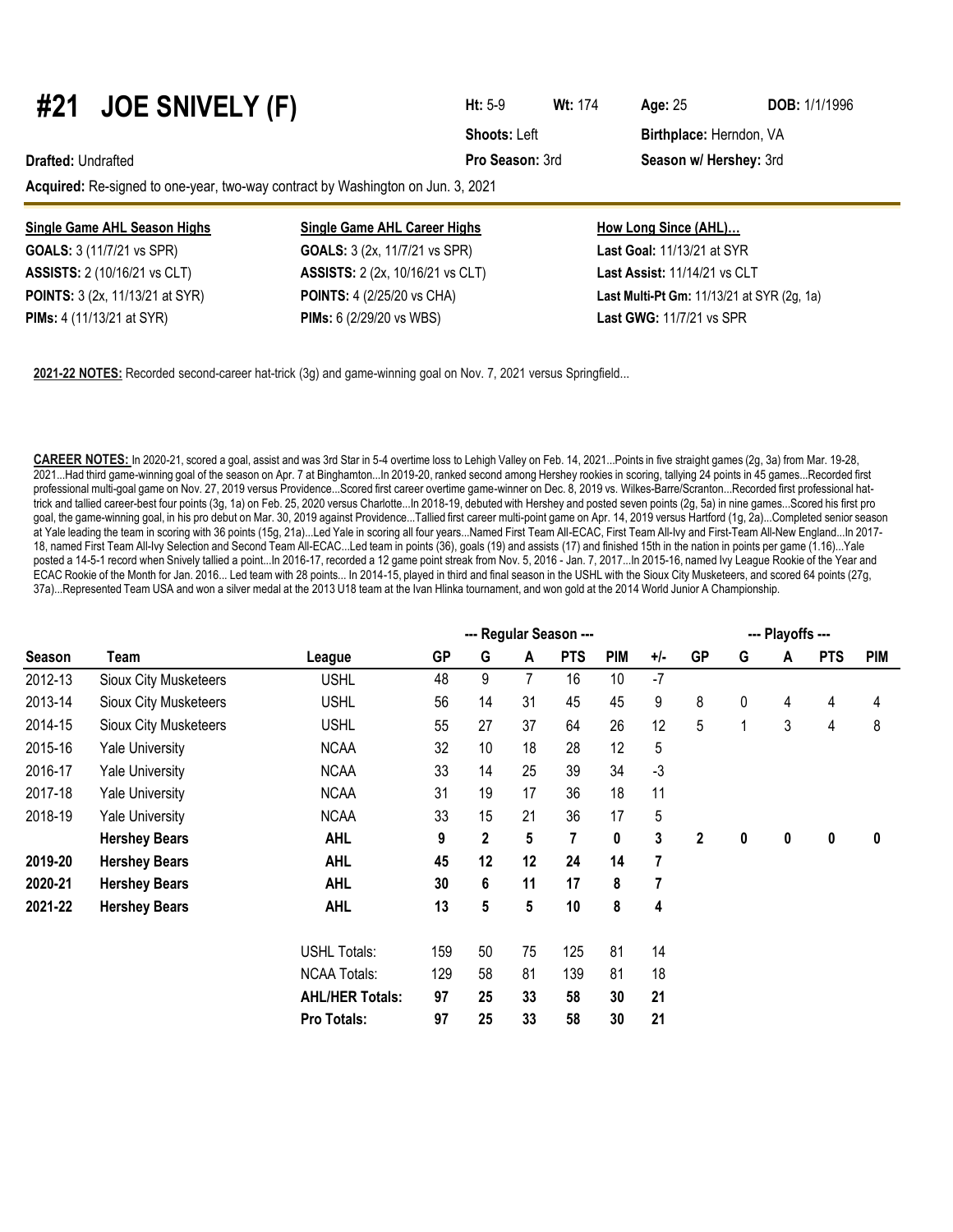## **#22 KALE KESSY (F) Ht:** 6-3 **Wt:**<sup>212</sup> **Age:**<sup>28</sup> **DOB:** 12/4/1992

**Shoots:** Left **Birthplace:** Shaunavon, SK

**Drafted:** 2011, 4th Rd (111th) by Phoenix **Pro Season:** 9th **Season:** 9th **Season w/ Hershey:** 3rd

**Acquired:** Re-signed to two-year, AHL contract by Hershey on Jul. 15, 2021

| <b>Single Game AHL Season Highs</b> | <b>Single Game AHL Career Highs</b>   | <u>How Long Since (AHL)</u>                  |
|-------------------------------------|---------------------------------------|----------------------------------------------|
| <b>GOALS:</b> 1 (11/7/21 vs SPR)    | <b>GOALS:</b> 1 (16x, 11/7/21 vs SPR) | <b>Last Goal: 11/7/21 vs SPR</b>             |
| <b>ASSISTS: N/A</b>                 | <b>ASSISTS:</b> 2 (11/8/15 at SJ)     | <b>Last Assist: 5/1/21 at WBS</b>            |
| <b>POINTS:</b> 1 (11/7/21 vs SPR)   | <b>POINTS:</b> 2, (2x, 5/1/21 at WBS) | Last Multi-Pt Gm: $5/1/21$ at WBS $(1q, 1a)$ |
| <b>PIMs:</b> 7 (11/13/21 at SYR)    | <b>PIMs:</b> 31 (12/7/19 vs LV)       | <b>Last GWG: 12/4/15 vs SD</b>               |
| 2021-22 NOTES:                      |                                       |                                              |

**CAREER NOTES:** In 2020-21, played 200th career AHL game on Feb. 6 vs. Lehigh Valley...Led AHL in penalty minutes with 115...Dressed as a defenseman for first time in his career on Feb. 24 at Wilkes-Barre/Scranton...Scored first goal as a Bear on Feb. 6 vs. Lehigh Valley...Had first assist as a Bear on Feb. 7 vs. Binghamton...Tallied second career multi-point game, and first since Nov. 8, 2015 with a goal and an assist at Wilkes-Barre/Scranton on May 1...In 2019-20, was Hershey's IOA/American Specialty Man of Year for work in local community...Led club and ranked 9th in AHL with 102 penalty minutes...Recorded teamhigh six fights, and posted am AHL career-high 31 penalty minutes on Dec. 7 vs. LV...In 2018-19, was the most penalized player in the ECHL with 289 penalty minutes in 35 games...Split time with the Colorado Eagles and the Idaho Steelheads, and loaned to the Manitoba Moose for one game on Oct. 7...Tallied nearly a point per game with Idaho (33) in 35 games, and tallied six points (2g, 4a) in 10 Kelly Cup Playoff games...In 2017-18, split time with the Tulsa Oilers and the Cleveland Monsters...Contributed 31 points (13g, 18a) in 52 games with the Oilers and four points (1g, 3a) with the Monsters...Led the Oilers with 239 penalty minutes...In 2016-17, appeared in 16 games with the Manitoba Moose and debuted with the Tulsa Oilers, registering 23 points (11g, 12a) in 32 games...In 2015-16, played a career-high 56 games in a single AHL season with the Bakersfield Condors and notched a career-best seven goals...Traded from the Arizona Coyotes to the Edmonton Oilers on Mar. 29, 2013...Scored his first AHL goal with Oklahoma City on Nov. 2, 2013 versus Chicago...Played his first AHL game on Oct. 4, 2013 versus Charlotte...In 2012-13, served as alternate captain with the Medicine Hat Tigers (WHL)...Completed four-year WHL career with 112 points (46g, 66a) in 253 games.

|               |                            |                     | --- Playoffs --- |                |    |                |                |                |                |    |              |            |                 |
|---------------|----------------------------|---------------------|------------------|----------------|----|----------------|----------------|----------------|----------------|----|--------------|------------|-----------------|
| <b>Season</b> | Team                       | League              | <b>GP</b>        | G              | A  | <b>PTS</b>     | <b>PIM</b>     | $+/-$          | <b>GP</b>      | G  | A            | <b>PTS</b> | <b>PIM</b>      |
| 2008-09       | Medicine Hat Tigers        | <b>WHL</b>          | 9                | 0              | 0  | 0              | $\overline{2}$ | $-1$           |                |    |              |            |                 |
| 2009-10       | Medicine Hat Tigers        | WHL                 | 70               | 11             | 18 | 29             | 123            | 12             | 12             | 1  | 3            | 4          | 10 <sup>°</sup> |
| 2010-11       | Medicine Hat Tigers        | <b>WHL</b>          | 65               | 10             | 14 | 24             | 129            | 5              | 14             | 3  | 3            | 6          | 37              |
| 2011-12       | Medicine Hat Tigers        | <b>WHL</b>          | 49               | 4              | 12 | 16             | 151            | $\overline{c}$ | $\overline{2}$ | 0  | $\mathbf{1}$ | 1          | $\overline{2}$  |
| 2012-13       | Medicine Hat Tigers        | <b>WHL</b>          | $\overline{2}$   | 2              | 0  | $\overline{2}$ | 17             | 1              |                |    |              |            |                 |
|               | <b>Vancouver Giants</b>    | <b>WHL</b>          | 27               | $\overline{7}$ | 9  | 16             | 45             | 0              |                |    |              |            |                 |
|               | Kamloops Blazers           | <b>WHL</b>          | 31               | 12             | 13 | 25             | 44             | $\overline{7}$ | 15             | 11 | 3            | 14         | 21              |
| 2013-14       | Oklahoma City Barons       | <b>AHL</b>          | 54               | 2              | 4  | 5              | 88             | $-12$          |                |    |              |            |                 |
|               | <b>Bakersfield Condors</b> | <b>ECHL</b>         | 3                | 1              | 0  | $\mathbf{1}$   | $\mathbf 0$    | $-1$           |                |    |              |            |                 |
| 2014-15       | Oklahoma City Barons       | AHL                 | 17               | 3              | 3  | 6              | 61             | $-7$           |                |    |              |            |                 |
| 2015-16       | <b>Bakersfield Condors</b> | AHL                 | 56               | 7              | 5  | 12             | 79             | 3              |                |    |              |            |                 |
| 2016-17       | <b>Tulsa Oilers</b>        | <b>ECHL</b>         | 32               | 11             | 12 | 23             | 72             | $-15$          |                |    |              |            |                 |
|               | Manitoba Moose             | AHL                 | 16               | 0              | 1  | $\mathbf{1}$   | 16             | $-2$           |                |    |              |            |                 |
| 2017-18       | Manitoba Moose             | AHL                 | 1                | 0              | 0  | 0              | 5              | 0              |                |    |              |            |                 |
|               | <b>Tulsa Oilers</b>        | <b>ECHL</b>         | 52               | 13             | 18 | 31             | 239            | $-4$           |                |    |              |            |                 |
|               | <b>Cleveland Monsters</b>  | AHL                 | 15               | 1              | 3  | 4              | 56             | 1              |                |    |              |            |                 |
| 2018-19       | Manitoba Moose             | AHL                 | 1                | 0              | 0  | 0              | $\mathbf 0$    | 0              |                |    |              |            |                 |
|               | Idaho Steelheads           | <b>ECHL</b>         | 35               | 11             | 22 | 33             | 289            | 11             | 10             | 2  | 4            | 6          | 48              |
|               | Colorado Eagles            | AHL                 | 15               | 0              | 0  | 0              | 81             | $-27$          | $\mathbf{1}$   | 0  | 0            | 0          | $\overline{2}$  |
| 2019-20       | <b>Hershey Bears</b>       | <b>AHL</b>          | 24               | 0              | 0  | 0              | 102            | $-4$           |                |    |              |            |                 |
| 2020-21       | <b>Hershey Bears</b>       | <b>AHL</b>          | 21               | $\mathbf{2}$   | 4  | 6              | 115            | 3              |                |    |              |            |                 |
| 2021-22       | <b>Hershey Bears</b>       | <b>AHL</b>          | 7                | 1              | 0  | 1              | 15             | 0              |                |    |              |            |                 |
|               |                            |                     | 253              | 46             | 66 | 112            | 511            | 26             |                |    |              |            |                 |
|               |                            | <b>WHL Totals:</b>  |                  |                |    |                |                |                |                |    |              |            |                 |
|               |                            | <b>ECHL Totals:</b> | 122              | 36             | 52 | 88             | 600            | -9             |                |    |              |            |                 |
|               |                            | <b>AHL Totals:</b>  | 227              | 16             | 20 | 35             | 618            | $-45$          |                |    |              |            |                 |
|               |                            | <b>HER Totals:</b>  | 52               | 3              | 4  | 7              | 232            | $-1$           |                |    |              |            |                 |
|               |                            | Pro Totals:         | 349              | 52             | 72 | 123            | 1218           | $-54$          |                |    |              |            |                 |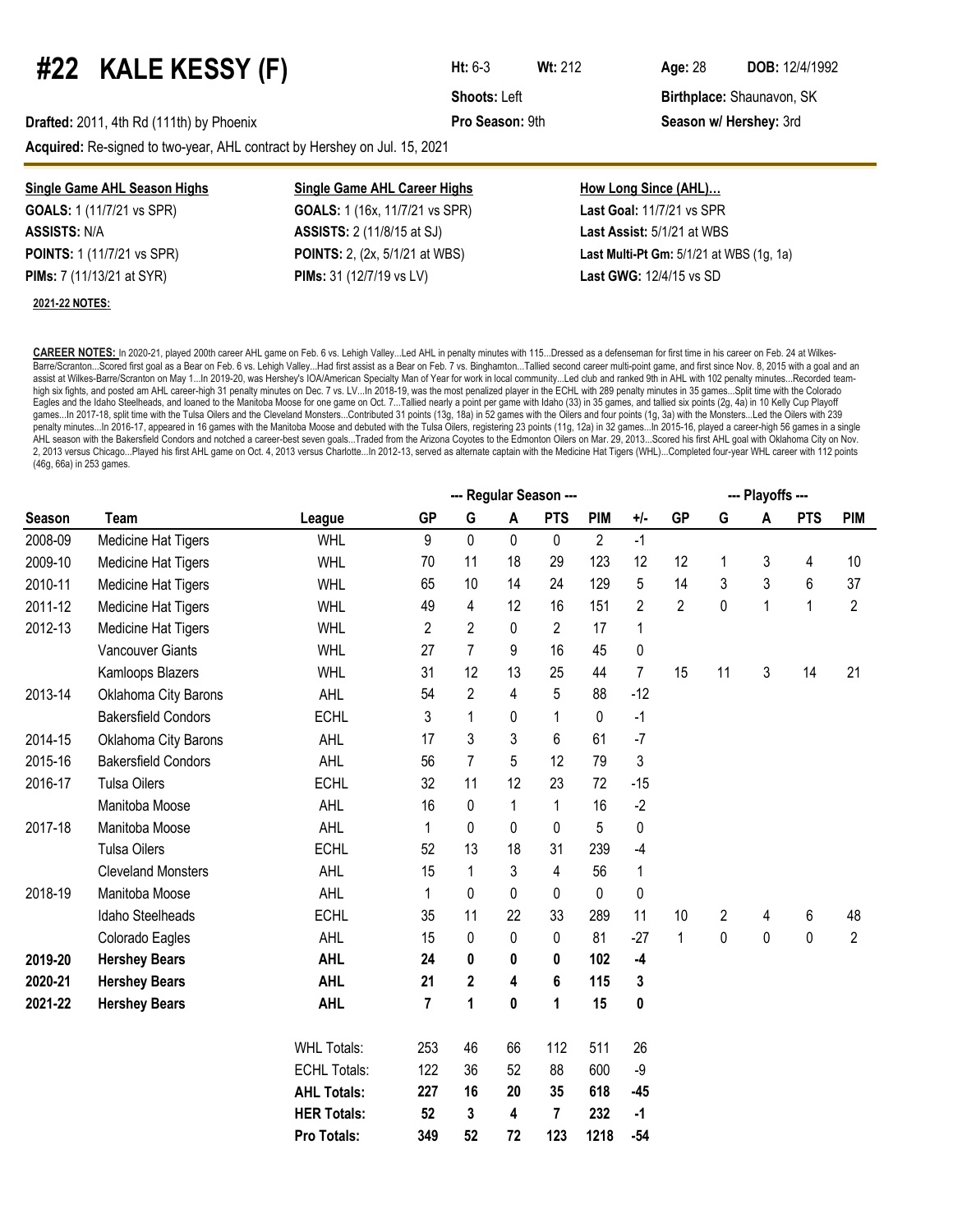# **#24 RILEY SUTTER (F) Ht:** 6-4 **Wt:**<sup>207</sup> **Age:**<sup>22</sup> **DOB:** 10/25/1999

**Drafted:** 2018, 3rd Rd (93rd) by Washington **Pro Season:** 3rd **Season w/ Hershey:** 3rd

**Acquired:** Signed to three-year, entry-level contract by Washington on Sept. 29, 2018

#### **Single Game AHL Season Highs Single Game AHL Career Highs How Long Since (AHL)...**

**ASSISTS:** 1 (11/5/21 at SPR) **ASSISTS:** 2, 3x (5/1/21 at WBS) **Last Assist:** 11/5/21 at SPR **PIMs:** 2 (11/5/21 at SPR) **PIMs:** 2, 5x (11/5/21 at SPR) **Last GWG:** N/A

**GOALS:** 1 (11/14/21 vs CLT) **GOALS:** 1 (1/19/20 vs ROC) **Last Goal:** 11/14/21 vs CLT

**POINTS:** 1 (2x, 11/14/21 vs CLT) **POINTS:** 2, 3x (5/1/21 at WBS) **Last Multi-Pt Gm:** 5/1/21 at WBS (2a)

#### **2021-22 NOTES:**

**CAREER NOTES:** In 2020-21, had two assists on Mar. 3 at Lehigh Valley for first multi-point game of his pro career...Tallied two assists in 6-3 win over Binghamton on Apr. 17...Had two assists on May 1 at Wilkes-Barre/Scranton...In 2019-20, made pro debut with Hershey, tallying his first pro point (assist) on Nov. 23, 2019 at Bridgeport and scoring his first pro goal on Jan. 19, 2020 vs Rochester...In 2018-19, posted 41 points (14g, 27a) in an injury-shortened 38 game season with Everett... Assigned to Hershey on an ATO on Apr. 15, 2019...In 2017-18, teammates with Bears forward Garrett Pilon in Everett, as well as Flyers goaltender Carter Hart...Was fifth on the team in scoring with 53 points (25g, 28a)...Added 19 additional points (9g, 10a) in 21 playoff games as Everett lost in WHL Finals...In 2016-17, skated in first full-season with Everett and recorded 38 points in 67 games...Finished fifth on the team in points...In 2015-16, debuted in the WHL with Everett and posted four points (1g, 3a) in 31 games...Nephew of Rich Sutter who skated in 13 games with Hershey in the 1984-85 season prior to playing 874 career games in the NHL...Son of Ron Sutter who played 19 years in the NHL and is a Development Coach for the Calgary Flames (NHL).

|         |                           |                        | --- Regular Season --- |              |    |                |             |      |    | --- Playoffs --- |    |            |            |  |  |
|---------|---------------------------|------------------------|------------------------|--------------|----|----------------|-------------|------|----|------------------|----|------------|------------|--|--|
| Season  | Team                      | League                 | <b>GP</b>              | G            | A  | <b>PTS</b>     | <b>PIM</b>  | +/-  | GP | G                | A  | <b>PTS</b> | <b>PIM</b> |  |  |
| 2015-16 | <b>Everett Silvertips</b> | <b>WHL</b>             | 31                     |              | 3  | 4              | 12          | $-3$ | 2  | 0                | 0  | 0          | 0          |  |  |
| 2016-17 | <b>Everett Silvertips</b> | <b>WHL</b>             | 67                     | 20           | 19 | 39             | 36          | 7    | 6  | 0                |    |            | 0          |  |  |
| 2017-18 | <b>Everett Silvertips</b> | <b>WHL</b>             | 68                     | 25           | 28 | 53             | 70          | 22   | 21 | 9                | 10 | 19         | 2          |  |  |
| 2018-19 | <b>Everett Silvertips</b> | <b>WHL</b>             | 38                     | 14           | 27 | 41             | 38          | 12   | 3  | 0                |    |            | 13         |  |  |
|         | <b>Hershey Bears</b>      | <b>AHL</b>             | 0                      | 0            | 0  | 0              | 0           | 0    |    |                  |    |            |            |  |  |
| 2019-20 | <b>Hershey Bears</b>      | <b>AHL</b>             | 25                     | 1            | 3  | 4              | 0           | $-3$ |    |                  |    |            |            |  |  |
| 2020-21 | <b>Hershey Bears</b>      | <b>AHL</b>             | 25                     | 0            | 9  | 9              | 10          | 7    |    |                  |    |            |            |  |  |
| 2021-22 | <b>Hershey Bears</b>      | <b>AHL</b>             | 6                      | 1            | 1  | $\overline{2}$ | $\mathbf 2$ | 1    |    |                  |    |            |            |  |  |
|         |                           | <b>WHL Totals:</b>     | 204                    | 60           | 77 | 137            | 156         | 38   |    |                  |    |            |            |  |  |
|         |                           | <b>AHL/HER Totals:</b> | 56                     | $\mathbf{2}$ | 13 | 15             | 12          | 5    |    |                  |    |            |            |  |  |
|         |                           | <b>Pro Totals:</b>     | 56                     | 2            | 13 | 15             | 12          | 5    |    |                  |    |            |            |  |  |

**Shoots: Right <b>Birthplace:** Calgary, AB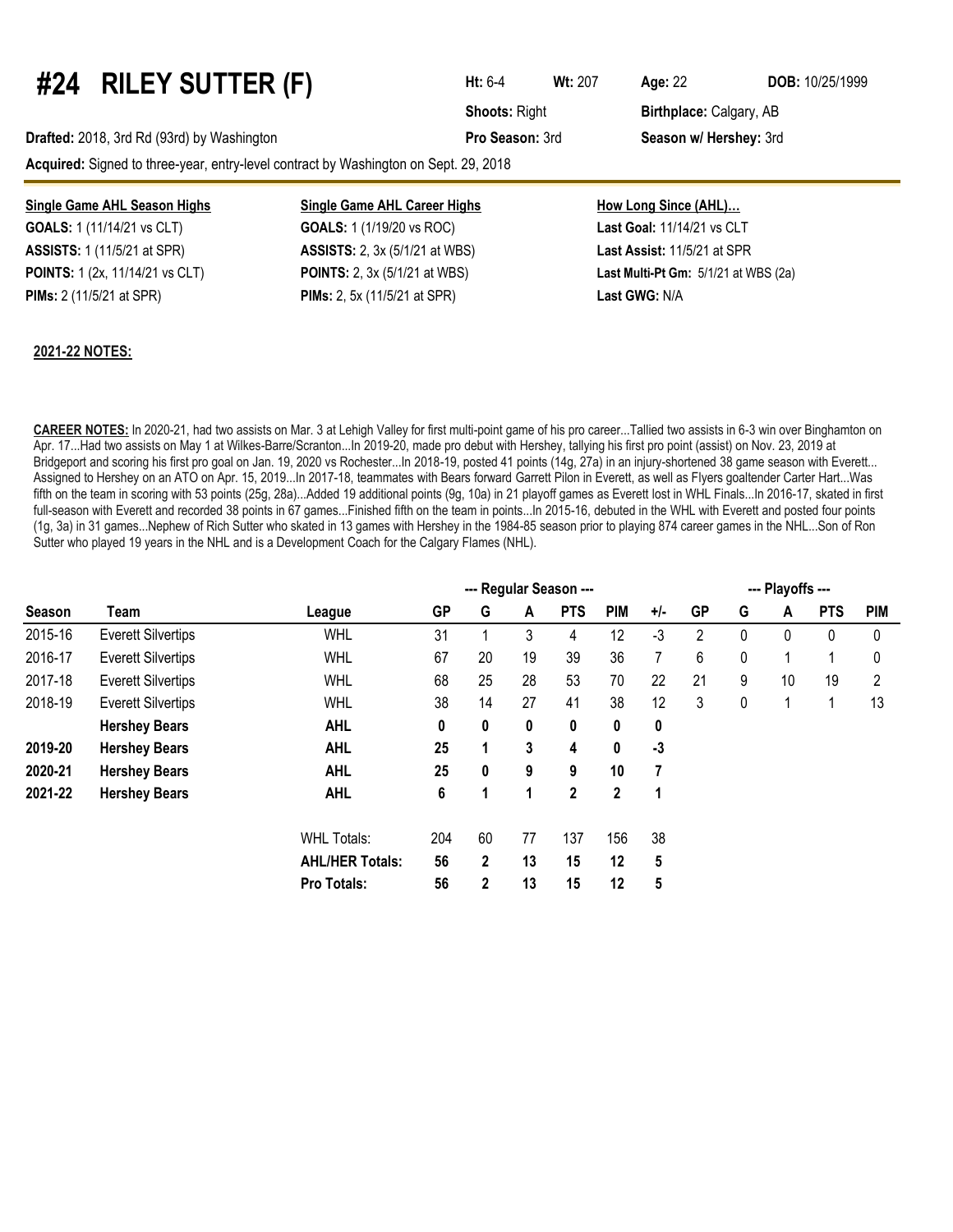### **#26 MATT MOULSON (F) Ht:** 6-1 **Wt:** <sup>203</sup> **Age:**<sup>38</sup> **DOB:** 11/1/1983

**Drafted:** 2003, 9th Rd (263rd) by Pittsburgh **Pro Season:** 16th **Season w/ Hershey:** 3rd

**Acquired:** Re-signed to one-year, AHL contract by Hershey on Jul. 27, 2021

| <b>Single Game AHL Season Highs</b>     | <b>Single Game AHL Career Highs</b>        | How Long Since (AHL)                   |
|-----------------------------------------|--------------------------------------------|----------------------------------------|
| <b>GOALS:</b> 1 (10/27/21 vs SYR)       | <b>GOALS:</b> 3 (2x, 2/21/09 vs LOW)       | <b>Last Goal: 10/27/21 vs SYR</b>      |
| <b>ASSISTS:</b> 1 (4x, 11/10/21 vs LHV) | <b>ASSISTS:</b> 4 (12/13/17 at TEX)        | Last Assist: 11/10/21 vs LHV           |
| <b>POINTS:</b> 1 (5x, 11/10/21 vs LHV)  | <b>POINTS:</b> 4 (4x, 3/1/19 vs SJ)        | Last Multi-Pt Gm: $5/8/21$ vs LHV (2a) |
| <b>PIMs:</b> 2 (3x, 11/7/21 vs SPR)     | <b>PIMs:</b> 17 $(5/2/21 \text{ vs } LHV)$ | <b>Last GWG: 3/28/21 vs WBS</b>        |
| 2021-22 NOTES:                          |                                            |                                        |

**CAREER NOTES:** In 2020-21, named 44th captain in franchise history on Jan. 27...Played 400th career AHL game on May 16, 2021...Tallied points in four straight games from Mar. 19 to present...Scored game-winning power play goal on Mar. 26 at Wilkes-Barre/Scranton and Mar. 28 vs Wilkes-Barre/Scranton...Five game point streak (4g, 1a) from Mar.19-28, 2021...Notched an assist to tally 700th professional point on May 8 versus Lehigh Valley...In 2019-20, led Bears in goals (22), power play goals (11), first goals of the game (7), and shots (172) while finishing second on the team in points (41)...Was one of just two players to play in all 62 games during the shortened season...Served as an alternate captain for Hershey...Won Hershey's Kenny Smith Memorial Award, earning the most three stars nominations of any Bear...Played in his 1000th professional game on Jan. 24 at Springfield, scoring twice in the win...Selected as a playing captain for the 2020 AHL All-Star Classic, helping lead the Atlantic Division to<br> and points (62) in 68 games...One of two ironmen for the Reign by appearing in all 68 regular season games...In 2017-18, loaned by Buffalo to Ontario on Dec. 5, 2017...Tallied 46 points (18g, 28a) with the Reign in 49 games…Appeared in his first AHL game on Dec. 9, 2017 since Apr. 11, 2009…Recorded a point in each of his first 10 games with Ontario (2g, 14a)…In 2016-17, had the second most games played for Buffalo (81) and<br>recorded 32 p (41)...In 2013-14, packaged in a trade with former Bear Cody McCormick to the Minnesota Wild from Buffalo...Posted 13 points (6g, 7a) in 20 games with Minnesota in addition to three points (1g, 2a) in 10 Stanley Cup<br>Playof (36g, 33a) in 2011-12...In 2008-09, split time with the Manchester Monarchs and the LA Kings...Led the Monarchs with 21 goals in 54 games and finished third in points (47)...In 2007-08, made his NHL debut on Nov. 2 at San Jose and scored his first NHL goal...Played 25 games with the Kings and earned nine points (five goals, four assists) in addition to 57 games with Manchester...Finished second on the Monarchs in goals (28),<br>fifth in (NCAA)...Brother in-laws are Sean Backman of Eisbaren Berlin (DEL) and Jonathan Quick of the LA Kings (NHL).

|               |                            |                     | --- Playoffs --- |              |                |            |                |             |           |                |                |                |                |
|---------------|----------------------------|---------------------|------------------|--------------|----------------|------------|----------------|-------------|-----------|----------------|----------------|----------------|----------------|
| <b>Season</b> | <b>Team</b>                | League              | <b>GP</b>        | G            | A              | <b>PTS</b> | <b>PIM</b>     | $+/-$       | <b>GP</b> | G              | A              | <b>PTS</b>     | <b>PIM</b>     |
| 2002-03       | <b>Cornell University</b>  | <b>NCAA</b>         | 33               | 13           | 10             | 23         | 22             |             |           |                |                |                |                |
| 2003-04       | <b>Cornell University</b>  | <b>NCAA</b>         | 32               | 18           | 17             | 35         | 37             |             |           |                |                |                |                |
| 2004-05       | <b>Cornell University</b>  | <b>NCAA</b>         | 34               | 22           | 20             | 42         | 33             |             |           |                |                |                |                |
| 2005-06       | <b>Cornell University</b>  | <b>NCAA</b>         | 35               | 18           | 20             | 38         | 14             |             |           |                |                |                |                |
| 2006-07       | Manchester Monarchs        | AHL                 | 77               | 25           | 32             | 57         | 23             | 26          | 16        | 2              | 3              | 5              | 8              |
| 2007-08       | Manchester Monarchs        | AHL                 | 57               | 28           | 28             | 56         | 29             | 5           | 4         | $\overline{2}$ | $\mathbf 0$    | $\overline{2}$ | 4              |
|               | Los Angeles Kings          | <b>NHL</b>          | 22               | 5            | 4              | 9          | $\overline{4}$ | $\sqrt{2}$  |           |                |                |                |                |
| 2008-09       | Los Angeles Kings          | <b>NHL</b>          | $\overline{7}$   | $\mathbf{1}$ | 0              | 1          | $\overline{c}$ | -4          |           |                |                |                |                |
|               | <b>Manchester Monarchs</b> | AHL                 | 54               | 21           | 26             | 47         | 35             | $\sqrt{3}$  |           |                |                |                |                |
| 2009-10       | New York Islanders         | <b>NHL</b>          | 82               | 30           | 18             | 48         | 16             | $-1$        |           |                |                |                |                |
| 2010-11       | New York Islanders         | <b>NHL</b>          | 82               | 31           | 22             | 53         | 24             | $-10$       |           |                |                |                |                |
| 2011-12       | New York Islanders         | <b>NHL</b>          | 82               | 36           | 33             | 69         | 6              | $\mathbf 1$ |           |                |                |                |                |
| 2012-13       | <b>New York Islanders</b>  | <b>NHL</b>          | 47               | 15           | 29             | 44         | 4              | $-3$        | 6         | $\overline{2}$ | 1              | 3              | 10             |
| 2013-14       | <b>New York Islanders</b>  | <b>NHL</b>          | 11               | 6            | 3              | 9          | 6              | 3           |           |                |                |                |                |
|               | <b>Buffalo Sabres</b>      | <b>NHL</b>          | 44               | 11           | 18             | 29         | 20             | -8          |           |                |                |                |                |
|               | Minnesota Wild             | <b>NHL</b>          | 20               | 6            | $\overline{7}$ | 13         | 8              | 21          | 10        | 1              | $\overline{c}$ | 3              | 4              |
| 2014-15       | <b>Buffalo Sabres</b>      | <b>NHL</b>          | 77               | 13           | 28             | 41         | 4              | $-11$       |           |                |                |                |                |
| 2015-16       | <b>Buffalo Sabres</b>      | <b>NHL</b>          | 81               | 8            | 13             | 21         | 15             | $-5$        |           |                |                |                |                |
| 2016-17       | <b>Buffalo Sabres</b>      | <b>NHL</b>          | 81               | 14           | 18             | 32         | 10             | -4          |           |                |                |                |                |
| 2017-18       | <b>Buffalo Sabres</b>      | <b>NHL</b>          | 14               | 0            | 0              | 0          | $\overline{2}$ | $-9$        |           |                |                |                |                |
|               | Ontario Reign              | AHL                 | 49               | 18           | 28             | 46         | 16             | 18          | 4         | 1              | 1              | $\overline{2}$ | $\overline{c}$ |
| 2018-19       | Ontario Reign              | <b>AHL</b>          | 68               | 28           | 34             | 62         | 48             | $-1$        |           |                |                |                |                |
| 2019-20       | <b>Hershey Bears</b>       | <b>AHL</b>          | 62               | 22           | 19             | 41         | 24             | 3           |           |                |                |                |                |
| 2020-21       | <b>Hershey Bears</b>       | <b>AHL</b>          | 33               | 12           | 12             | 24         | 43             | 9           |           |                |                |                |                |
| 2021-22       | <b>Hershey Bears</b>       | <b>AHL</b>          | 12               | 1            | 4              | 5          | 6              | -4          |           |                |                |                |                |
|               |                            | <b>NCAA Totals:</b> | 134              | 71           | 67             | 138        | 106            | $\pmb{0}$   |           |                |                |                |                |
|               |                            | <b>AHL Totals:</b>  | 412              | 155          | 183            | 338        | 224            | 59          |           |                |                |                |                |
|               |                            | <b>HER Totals:</b>  | 107              | 35           | 35             | 70         | 73             | 8           |           |                |                |                |                |
|               |                            | <b>NHL Totals:</b>  | 650              | 176          | 193            | 369        | 121            | $-28$       |           |                |                |                |                |
|               |                            | Pro Totals:         | 1062             | 331          | 376            | 707        | 345            | 31          |           |                |                |                |                |

**CAPTAIN CAPTAIN Shoots: Left Birthplace: North York, ON**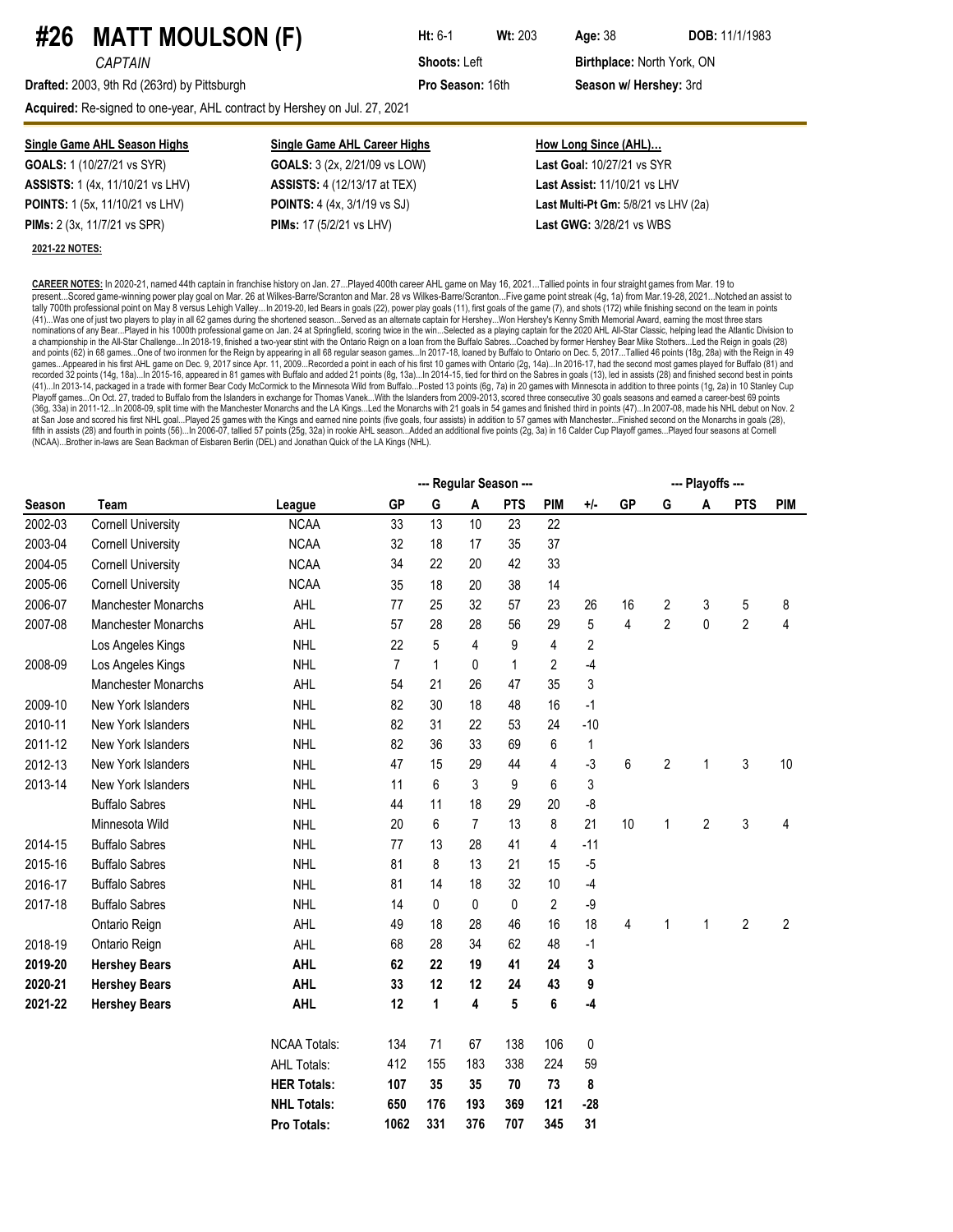# **#27 ALEX ALEXEYEV (D) Ht:** 6-4 **Wt:**<sup>210</sup> **Age:**<sup>21</sup> **DOB:** 11/15/1999

**Drafted:** 2018, 1st Rd (31st) by Washington **Pro Season:** 3rd **Season w/ Hershey:** 3rd

**Acquired:** Signed to a three-year, entry-level contract by Washington on Sep. 24, 2018

#### **Single Game AHL Season Highs Single Game AHL Career Highs How Long Since (AHL)...**

**GOALS:** N/A **GOALS:** 1 (5x, 5/1/21 at WBS) **Last Goal:** 5/1/21 at WBS **ASSISTS:** 2 (11/7/21 vs SPR) **ASSISTS:** 2 (3x, 11/7/21 vs SPR) **Last Assist:** 11/7/21 vs SPR **PIMs:** 2 (2x, 11/14/21 vs CLT) **PIMs:** 2 (12x, 11/14/21 vs CLT) **Last GWG:** 4/24/21 vs WBS

**POINTS:** 2 (11/7/21 vs SPR) **POINTS:** 2 (7x, 11/7/21 vs SPR) **Last Multi-Pt Gm:** 11/7/21 vs SPR (2a)

#### **2021-22 NOTES:**

**CAREER NOTES:** In 2020-21, opened season on loan to Ufa Salavat Yulayev (KHL)...Finished second on the team among defenders in points...Re-assigned to Hershey on Apr. 5...Made season debut with Bears on Apr. 17, tallying an assist...Had game-winning goal and added an assist on Apr. 24 versus Wilkes-Barre/Scranton...Points in four straight games (Apr. 24-May 15)...Had a goal and an assist at Wilkes-Barre/Scranton on May 1...In 2019-20, scored just 42 seconds into his pro debut on Oct. 5 vs. Wilkes-Barre/Scranton...Added his first multi-point game (two assists) on Oct. 18 at Belleville...In 2018-19, finished first among defenseman on Red Deer, and fifth overall with 43 points (10g, 33a) in 45 games in an injury-shortened season...Captured a Bronze Medal for Russia in the 2019 IIHF World Juniors Championship after contributing six points (2g, 4a) in seven games...In 2017-18, coached by long time New York Islander and Chicago Blackhawk Brent Sutter in Red Deer (WHL)... Finished fourth on the Rebels in assists and first among blueliners with 30...In 2016-17, posted 21 points (4g, 17a) in his first season in the WHL...Drafted 49th overall by the Red Deer Rebels in the 2016 CHL Import Draft.

|         |                        |                        |           | --- Playoffs --- |    |            |     |       |           |   |   |            |            |
|---------|------------------------|------------------------|-----------|------------------|----|------------|-----|-------|-----------|---|---|------------|------------|
| Season  | Team                   | League                 | <b>GP</b> | G                | A  | <b>PTS</b> | PIM | $+/-$ | <b>GP</b> | G | A | <b>PTS</b> | <b>PIM</b> |
| 2016-17 | Red Deer Rebels        | <b>WHL</b>             | 41        | 4                | 17 | 21         | 24  | 7     |           |   |   |            |            |
| 2017-18 | Red Deer Rebels        | <b>WHL</b>             | 45        | $\overline{7}$   | 30 | 37         | 29  | $-3$  | 3         | 2 | 3 | 5          |            |
| 2018-19 | <b>Red Deer Rebels</b> | <b>WHL</b>             | 49        | 10               | 33 | 43         | 34  | 19    |           |   |   |            |            |
|         | <b>Hershey Bears</b>   | <b>AHL</b>             | 0         | 0                | 0  | 0          | 0   | 0     |           |   |   |            |            |
| 2019-20 | <b>Hershey Bears</b>   | <b>AHL</b>             | 58        | 3                | 18 | 21         | 16  | 8     |           |   |   |            |            |
| 2020-21 | Ufa Salavat Yulayev    | <b>KHL</b>             | 55        | 8                | 8  | 16         | 10  | 3     | 9         | 0 |   |            | 4          |
|         | <b>Hershey Bears</b>   | <b>AHL</b>             | 12        | $\mathbf 2$      | 7  | 9          | 4   | 11    |           |   |   |            |            |
| 2021-22 | <b>Hershey Bears</b>   | <b>AHL</b>             | 13        | 0                | 3  | 3          | 4   | $-2$  |           |   |   |            |            |
|         |                        | <b>WHL Totals:</b>     | 135       | 21               | 80 | 101        | 87  | 23    |           |   |   |            |            |
|         |                        | <b>KHL Totals:</b>     | 55        | 8                | 8  | 16         | 10  | 3     |           |   |   |            |            |
|         |                        | <b>AHL/HER Totals:</b> | 83        | 5                | 28 | 33         | 24  | 17    |           |   |   |            |            |
|         |                        | Pro Totals:            | 138       | 13               | 36 | 49         | 34  | 20    |           |   |   |            |            |



**Shoots:** Left **Birthplace:** St. Petersburg, RU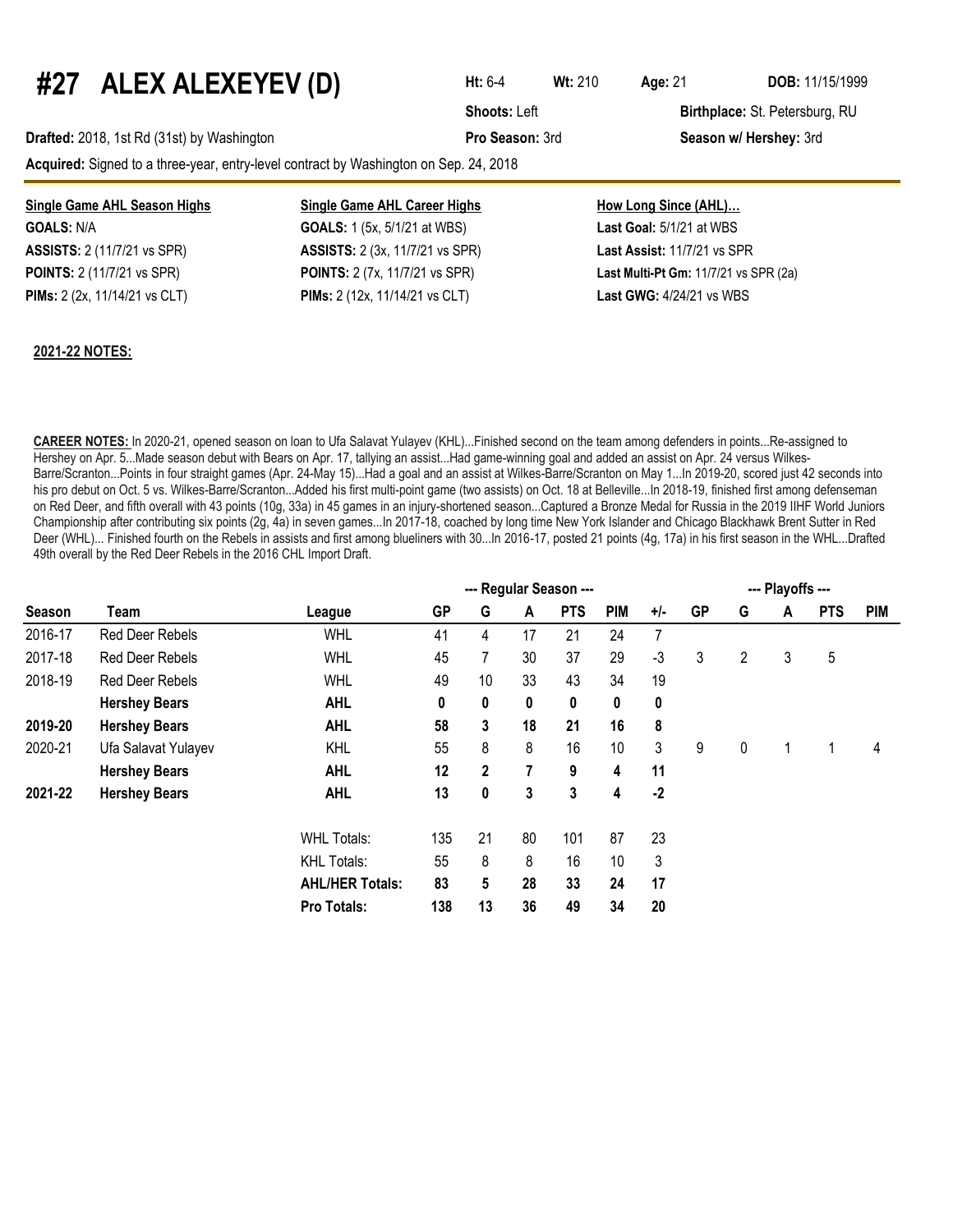### **#28 BRIAN PINHO (F) Ht:** 6-1 **Wt:**<sup>190</sup> **Age:**<sup>26</sup> **DOB:** 5/1/1995

**Drafted:** 2013, 6th Rd (174th) by Washington **Pro Season:** 4th **Season w/ Hershey:** 4th

**Acquired:** Re-signed to a two-year contract by Washington on Sept. 17, 2020

#### **Single Game AHL Season Highs Single Game AHL Career Highs How Long Since (AHL)…**

**GOALS:** N/A **GOALS:** 2 (5x, 4/17/21 vs BNG) **Last Goal:** 4/24/21 vs WBS **ASSISTS:** 1 (4x, 10/31/21 vs CLE) **ASSISTS:** 2 (3/26/21 at WBS) **Last Assist:** 10/31/21 vs CLE

#### **2021-22 NOTES:**

**PIMs:** N/A **PIMs:** 4 (4/7/21 at BNG) **Last GWG:** 4/17/21 vs BNG

| $\mathsf{nn} \cdot \mathsf{A}$ th |  |  |
|-----------------------------------|--|--|

**Shoots: Right <b>Birthplace:** North Andover, MA

# **POINTS:** 1 (4x, 10/31/21 vs CLE) **POINTS:** 3 (3x, 4/17/21 vs BNG) **Last Multi-Pt Gm:** 4/17/21 vs BNG (2g, 1a)

**CAREER NOTES:** In 2020-21, made NHL regular season debut on Jan. 22 vs. Buffalo...Re-assigned to Hershey on Mar. 24...Had three points (2g, 1a) in season debut on Mar. 24 at Lehigh Valley...Tallied first career two-assist game on Mar. 26 at Wilkes-Barre/Scranton...Led AHL with five empty net goals...In 2019-20, enjoyed breakout season finishing second on team in goals (20) and first in shorthanded goals (3) and game-winning goals (4)...His 17 even strength goals were tied for 11th in the AHL...Earned Hershey's Dan Sernoffsky Memorial Award as the club's most improved player...Made NHL debut for Washington on Aug. 16, 2020 in playoff game vs. Islanders...Dressed in two playoff games for the Capitals...In 2018-19, scored first AHL goal on the power play on Oct. 19 at Charlotte...Earned first career game-winning goal on Jan. 13 against Lehigh Valley...Was the overtime hero in Game 5 of the Atlantic Division Semifinals at Bridgeport...In 2017-18, named team captain at Providence College and tallied 32 points in 40 games for second-most points on team...Named NCAA Hockey East Best Defensive Forward and named NCAA Hockey East Third All-Star Team...NCAA New England Best Defensive Forward...In 2016-17 at Providence, was an alternate captain and appeared in all 39 games...Recorded career-highs in points (40), goals (12), assists (28), plus/minus (+17), power play goals (4), and blocked shots (14)...The 40 points led the Friars in scoring and the 28 assists were the most by a Friar since 2002-03...Received Lou Lamoriello Award for Team MVP...In 2015-16 at Providence, totaled 25 points (9g, 16a) in 38 games...Had six games registering two or more points...In 2014-15, as a freshmen played in 39 games and tallied six goals and 12 assists to lead all freshmen in scoring...Claimed 2014 Clark Cup Championship in the USHL with the Indiana Ice...Finished second on the team with points (56) after scoring 28 goals and 28 assists in 59 games...Scored two goals including the game-winner in the decisive Game 5 of the 2014 Clark Cup Final.

|               |                            | --- Regular Season --- |             |    |    |            |            |           |                | --- Playoffs --- |   |              |            |  |  |  |
|---------------|----------------------------|------------------------|-------------|----|----|------------|------------|-----------|----------------|------------------|---|--------------|------------|--|--|--|
| <b>Season</b> | Team                       | League                 | <b>GP</b>   | G  | A  | <b>PTS</b> | <b>PIM</b> | $+/-$     | <b>GP</b>      | G                | A | <b>PTS</b>   | <b>PIM</b> |  |  |  |
| 2013-14       | Indiana Ice                | <b>USHL</b>            | 59          | 28 | 28 | 56         | 21         | 29        | 12             | $\overline{2}$   | 4 | 6            | 0          |  |  |  |
| 2014-15       | Providence College         | <b>NCAA</b>            | 39          | 6  | 12 | 18         | 6          | 8         |                |                  |   |              |            |  |  |  |
| 2015-16       | Providence College         | <b>NCAA</b>            | 38          | 9  | 16 | 25         | 16         | 16        |                |                  |   |              |            |  |  |  |
| 2016-17       | Providence College         | <b>NCAA</b>            | 39          | 12 | 28 | 40         | 24         | 17        |                |                  |   |              |            |  |  |  |
| 2017-18       | Providence College         | <b>NCAA</b>            | 40          | 12 | 20 | 32         | 26         | 11        |                |                  |   |              |            |  |  |  |
| 2018-19       | <b>Hershey Bears</b>       | <b>AHL</b>             | 73          | 4  | 8  | 12         | 8          | $\cdot$ 1 | 8              | 1                | 1 | $\mathbf{2}$ | 0          |  |  |  |
| 2019-20       | <b>Hershey Bears</b>       | <b>AHL</b>             | 62          | 20 | 17 | 37         | 14         | 16        |                |                  |   |              |            |  |  |  |
|               | <b>Washington Capitals</b> | <b>NHL</b>             | 0           | 0  | 0  | 0          | 0          | 0         | $\overline{2}$ | 0                | 0 | 0            | 0          |  |  |  |
| 2020-21       | <b>Washington Capitals</b> | <b>NHL</b>             | 2           | 0  | 0  | 0          | 0          | $-2$      |                |                  |   |              |            |  |  |  |
|               | <b>Hershey Bears</b>       | <b>AHL</b>             | 10          | 8  | 4  | 12         | 6          | 9         |                |                  |   |              |            |  |  |  |
| 2021-22       | <b>Hershey Bears</b>       | <b>AHL</b>             | 8           | 0  | 4  | 4          | 0          | $-2$      |                |                  |   |              |            |  |  |  |
|               |                            | <b>USHL Totals:</b>    | 59          | 28 | 28 | 56         | 21         | 29        |                |                  |   |              |            |  |  |  |
|               |                            | <b>NCAA Totals:</b>    | 156         | 39 | 76 | 115        | 72         | 52        |                |                  |   |              |            |  |  |  |
|               |                            | <b>AHL/HER Totals:</b> | 153         | 32 | 33 | 65         | 28         | 22        |                |                  |   |              |            |  |  |  |
|               |                            | <b>NHL Totals:</b>     | $\mathbf 2$ | 0  | 0  | 0          | 0          | $-2$      |                |                  |   |              |            |  |  |  |
|               |                            | Pro Totals:            | 155         | 32 | 33 | 65         | 28         | 20        |                |                  |   |              |            |  |  |  |

| RIAN PINHO (F) |  |
|----------------|--|
|                |  |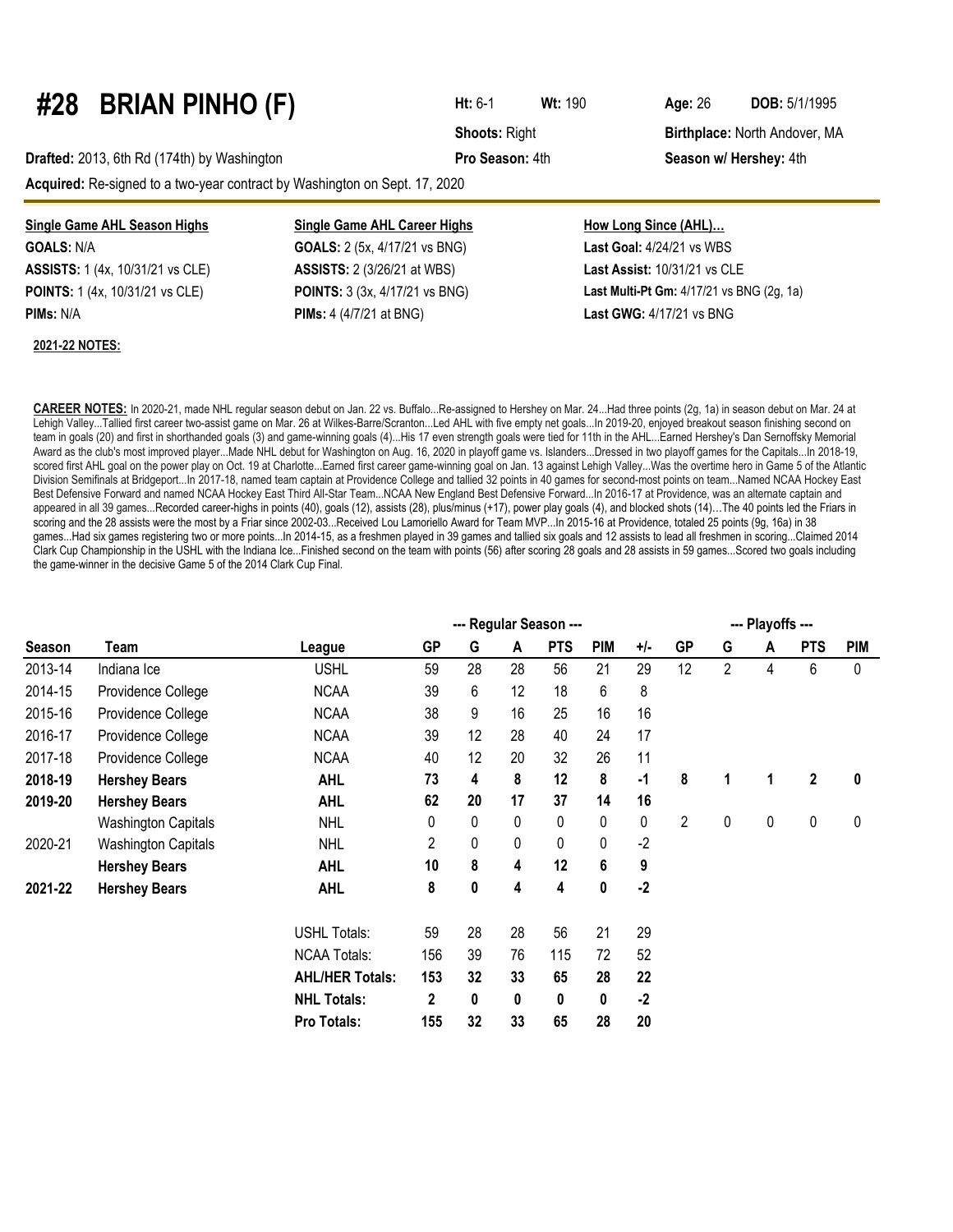### **#33 TOBIAS GEISSER (D) Ht:** 6-4 **Wt:**<sup>201</sup> **Age:**<sup>22</sup> **DOB:** 2/13/1999

**Drafted:** 2017, 4th Rd (120th) by Washington **Pro Season:** 6th **Season w/ Hershey:** 3rd

**Acquired:** Signed to three-year, entry-level contract by Washington on Mar. 22, 2018

| <b>Single Game AHL Season Highs</b>     | <b>Single Game AHL Career Highs</b>     | How Long Since (AHL)         |  |  |  |  |  |
|-----------------------------------------|-----------------------------------------|------------------------------|--|--|--|--|--|
| <b>GOALS: N/A</b>                       | <b>GOALS: N/A</b>                       | Last Goal: N/A               |  |  |  |  |  |
| <b>ASSISTS:</b> 1 (2x, 11/14/21 vs CLT) | <b>ASSISTS:</b> 1 (3x, 11/14/21 vs CLT) | Last Assist: 11/14/21 vs CLT |  |  |  |  |  |
| <b>POINTS:</b> 1 (2x, 11/14/21 vs CLT)  | <b>POINTS:</b> 1 (3x, 11/14/21 vs CLT)  | Last Multi-Pt Gm: N/A        |  |  |  |  |  |
| <b>PIMs:</b> 2 (2x, 10/30/21 vs CLE)    | <b>PIMs:</b> 4 $(12/7/18$ at LV)        | Last GWG: N/A                |  |  |  |  |  |

#### **2021-22 NOTES:**

**CAREER NOTES:** In 2020-21, played with Zug EV and won NLA Championship...Posted 22 points (5g, 17a) in 50 games...Played six games for Switzerland in the World Championships...In 2019-20, played in seven games with Hershey before returning to Zug EV in the NLA...In 2018-19, made AHL debut on Oct. 12 at Grand Rapids…Tallied first AHL point (assist) on Dec. 8 vs. Hartford…In 2017-18, recorded six points (2g, 4a) in 38 games with the EV Zug in the National League (Swiss)...Represented Switzerland at the 2018 World Junior Championship, skating in five games and was named Top 3 Player on Switzerland during the tournament.

|         |                      |                        | --- Regular Season --- |                |                |                |            |       | --- Playoffs --- |   |   |            |            |  |
|---------|----------------------|------------------------|------------------------|----------------|----------------|----------------|------------|-------|------------------|---|---|------------|------------|--|
| Season  | Team                 | League                 | <b>GP</b>              | G              | A              | <b>PTS</b>     | <b>PIM</b> | $+/-$ | <b>GP</b>        | G | A | <b>PTS</b> | <b>PIM</b> |  |
| 2016-17 | Zug EV               | <b>NLA</b>             | 14                     | 0              |                |                | 0          | $-3$  |                  |   |   |            |            |  |
|         | Zug EV Academy       | <b>NLB</b>             | 34                     | 3              |                | 10             | 14         | $-6$  |                  |   |   |            |            |  |
| 2017-18 | Zug EV               | <b>NLA</b>             | 38                     | $\overline{2}$ | 4              | 6              | 6          | $-5$  |                  |   |   |            |            |  |
| 2018-19 | <b>Hershey Bears</b> | <b>AHL</b>             | 41                     | 0              |                | 1              | 6          | 0     | 6                | 0 | 0 | 0          | 0          |  |
| 2019-20 | <b>Hershey Bears</b> | <b>AHL</b>             | 7                      | 0              | 0              | 0              | 0          | $-7$  |                  |   |   |            |            |  |
|         | Zug EV               | <b>NLA</b>             | 25                     | 0              | $\overline{2}$ | $\overline{2}$ | 6          | $-6$  | 13               |   | 1 | 2          | 2          |  |
| 2020-21 | Zug EV               | <b>NLA</b>             | 50                     | 5              | 17             | 22             | 22         | 22    |                  |   |   |            |            |  |
| 2021-22 | <b>Hershey Bears</b> | <b>AHL</b>             | 13                     | 0              | $\mathbf{2}$   | 2              | 4          | $-1$  |                  |   |   |            |            |  |
|         |                      | <b>NLA Totals:</b>     | 127                    |                | 24             | 31             | 34         | 8     |                  |   |   |            |            |  |
|         |                      | <b>AHL/HER Totals:</b> | 61                     | 0              | 3              | 3              | 10         | -8    |                  |   |   |            |            |  |
|         |                      | Pro Totals:            | 188                    | 7              | 27             | 34             | 44         | 0     |                  |   |   |            |            |  |

**Shoots: Left Birthplace: Stans, Switzerland**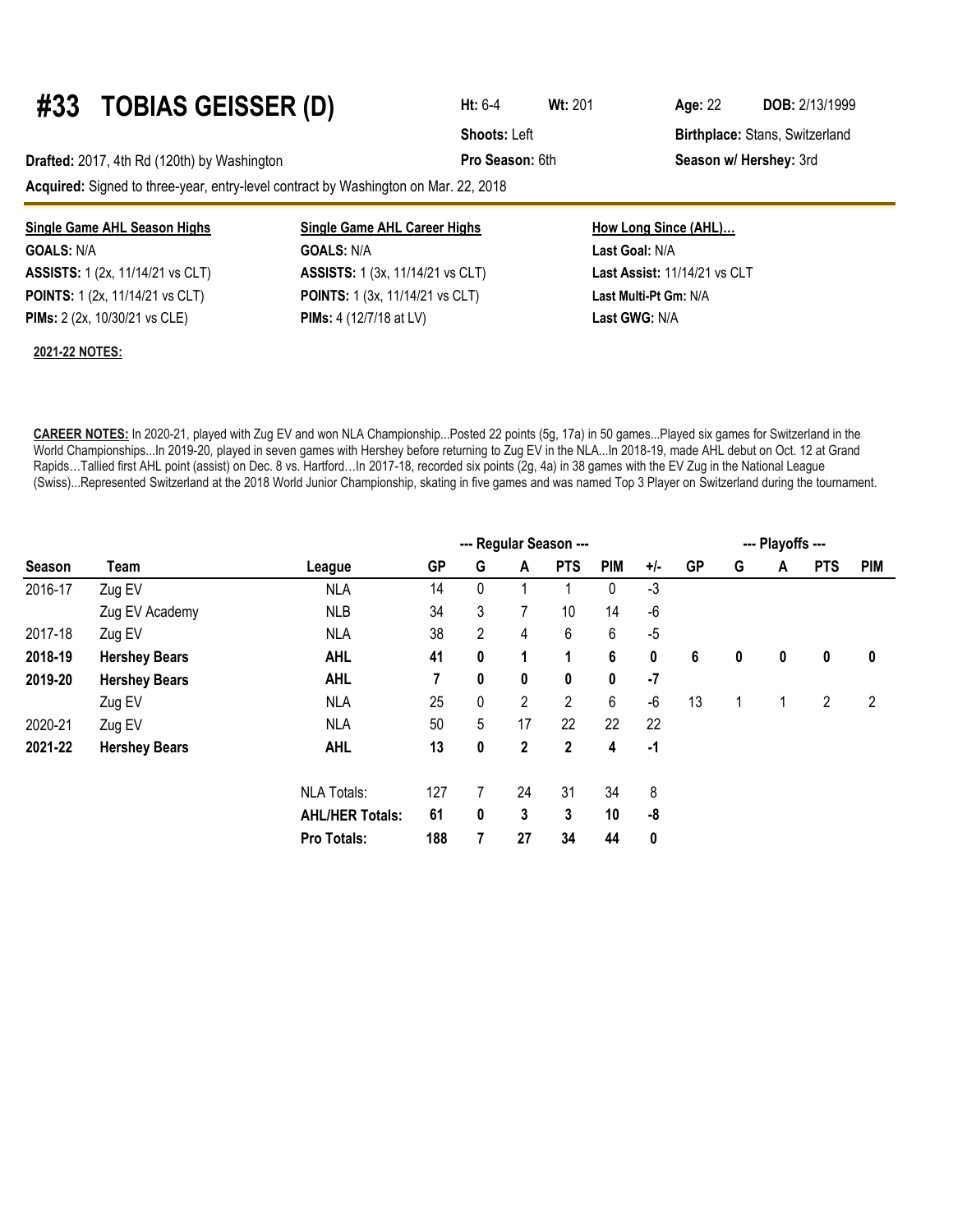## **#34 EDDIE WITTCHOW (D) Ht:** 6-4 **Wt:**<sup>225</sup> **Age:**<sup>29</sup> **DOB:** 10/31/1992

**Acquired:** Re-signed to one-year, AHL contract by Hershey on Jul. 14, 2021

**Shoots: Left Birthplace: Burnsville, MN Drafted:** 2011, 6th Rd (154th) by Florida **Pro Season:** 6th **Season w/ Hershey:** 3rd

**Single Game AHL Season Highs Single Game AHL Career Highs How Long Since (AHL)… GOALS:** N/A **GOALS:** 1 (13x, 5/16/21 vs WBS) **Last Goal:** 5/16/21 vs WBS **ASSISTS:** N/A **ASSISTS:** 3 (10/22/17 vs BEL) **Last Assist:** 5/7/21 at BNG **POINTS:** N/A **POINTS:** 3 (10/22/17 vs BEL) **Last Multi-Pt Gm:** 1/3/20 at WBS (1g, 1a) **PIMs:** 2 (2x, 11/5/21 at SPR) **PIMs:** 19 (2/7/17 at BRI) **Last GWG:** 3/6/20 at HFD

#### **2021-22 NOTES:**

**CAREER NOTES:** In 2020-21, tallied an assist in 200th professional game on Feb. 6 vs. Lehigh Valley...Posted four points (1g, 3a) in 19 games...Scored on May 16 versus Wilkes-Barre/Scranton...In 2019-20, split time with Hershey and South Carolina (ECHL), scoring in his Hershey debut on Nov, 30, 2019 vs Belleville...Posted AHL career-best with two game-winning goals while his five goals were tied for an AHL personal best...Had 12 points (5g, 7a) in 19 games with South Carolina...In 2018-19, skated in 47 games with KooKoo and earned 18 points (9g, 9a)...In 2017-18, posted 15 points (5g, 10a) with the Springfield Thunderbirds...Recorded careerbest, three assist game on Oct. 22 versus Belleville...In 2016-17, split time with Springfield and the Manchester Monarchs (ECHL)...Tallied four points (2g, 2a) in 38 games with the T-Birds...Scored his first AHL goal, a game-winner in a 3-0 win over the Albany Devils on Mar. 19...Appeared in 14 games with the Monarchs and earned nine points (1g, 8a)...Scored his first professional goal, a game-winner on Feb. 21 against Parker Milner and the South Carolina Stingrays in a 5-2 win...In 2015-16, served as a team captain and played in 32 games as a senior at University of Wisconsin...2014 NCAA Big 10 Champion...2013 WCHA Champion...Named to the USHL All-Rookie Team in 2011-12...Sister Emma played hockey at Minnesota State-Mankato...Brother in-law of Winnipeg Jets defender Brendan Dillon.

|         |                            |                     |           | --- Playoffs --- |                |                |            |          |           |             |   |            |            |
|---------|----------------------------|---------------------|-----------|------------------|----------------|----------------|------------|----------|-----------|-------------|---|------------|------------|
| Season  | Team                       | League              | <b>GP</b> | G                | A              | <b>PTS</b>     | <b>PIM</b> | $+/-$    | <b>GP</b> | G           | A | <b>PTS</b> | <b>PIM</b> |
| 2011-12 | Waterloo Black Hawks       | <b>USHL</b>         | 60        | 5                | 13             | 18             | 74         | 22       | 12        | $\mathbf 0$ | 4 | 4          | 6          |
| 2012-13 | University of Wisconsin    | <b>NCAA</b>         | 29        | 0                | 3              | 3              | 28         |          |           |             |   |            |            |
| 2013-14 | University of Wisconsin    | <b>NCAA</b>         | 37        |                  | 6              | $\overline{7}$ | 26         |          |           |             |   |            |            |
| 2014-15 | University of Wisconsin    | <b>NCAA</b>         | 25        | 0                | 0              | 0              | 43         | -8       |           |             |   |            |            |
| 2015-16 | University of Wisconsin    | <b>NCAA</b>         | 32        | 0                |                | 7              | 53         | $-6$     |           |             |   |            |            |
| 2016-17 | <b>Manchester Monarchs</b> | <b>ECHL</b>         | 14        |                  | 8              | 9              | 17         | 9        |           |             |   |            |            |
|         | Springfield Thunderbirds   | AHL                 | 38        | 2                | $\overline{2}$ | 4              | 58         | $-6$     |           |             |   |            |            |
| 2017-18 | Springfield Thunderbirds   | <b>AHL</b>          | 59        | 5                | 10             | 15             | 80         | 3        |           |             |   |            |            |
| 2018-19 | KooKoo Kouvola             | SM-liiga            | 47        | 9                | 9              | 18             | 65         | $-2$     |           |             |   |            |            |
| 2019-20 | South Carolina Stingrays   | <b>ECHL</b>         | 19        | 5                | 7              | 12             | 13         | 11       |           |             |   |            |            |
|         | <b>Hershey Bears</b>       | <b>AHL</b>          | 22        | 5                | 4              | 9              | 29         | 4        |           |             |   |            |            |
| 2020-21 | <b>Hershey Bears</b>       | <b>AHL</b>          | 19        |                  | 3              | 4              | 62         | 1        |           |             |   |            |            |
| 2021-22 | <b>Hershey Bears</b>       | <b>AHL</b>          | 3         | 0                | 0              | 0              | 4          | $\bf{0}$ |           |             |   |            |            |
|         |                            | Junior Totals:      | 60        | 5                | 13             | 18             | 74         | 22       |           |             |   |            |            |
|         |                            | <b>NCAA Totals:</b> | 123       |                  | 16             | 17             | 150        | $-14$    |           |             |   |            |            |
|         |                            | <b>ECHL Totals:</b> | 33        | 6                | 15             | 21             | 30         | 20       |           |             |   |            |            |
|         |                            | <b>AHL Totals:</b>  | 141       | 13               | 19             | 32             | 233        | 2        |           |             |   |            |            |
|         |                            | <b>HER Totals:</b>  | 44        | 6                | 7              | 13             | 95         | 5        |           |             |   |            |            |
|         |                            | Pro Totals:         | 221       | 28               | 43             | 71             | 328        | 20       |           |             |   |            |            |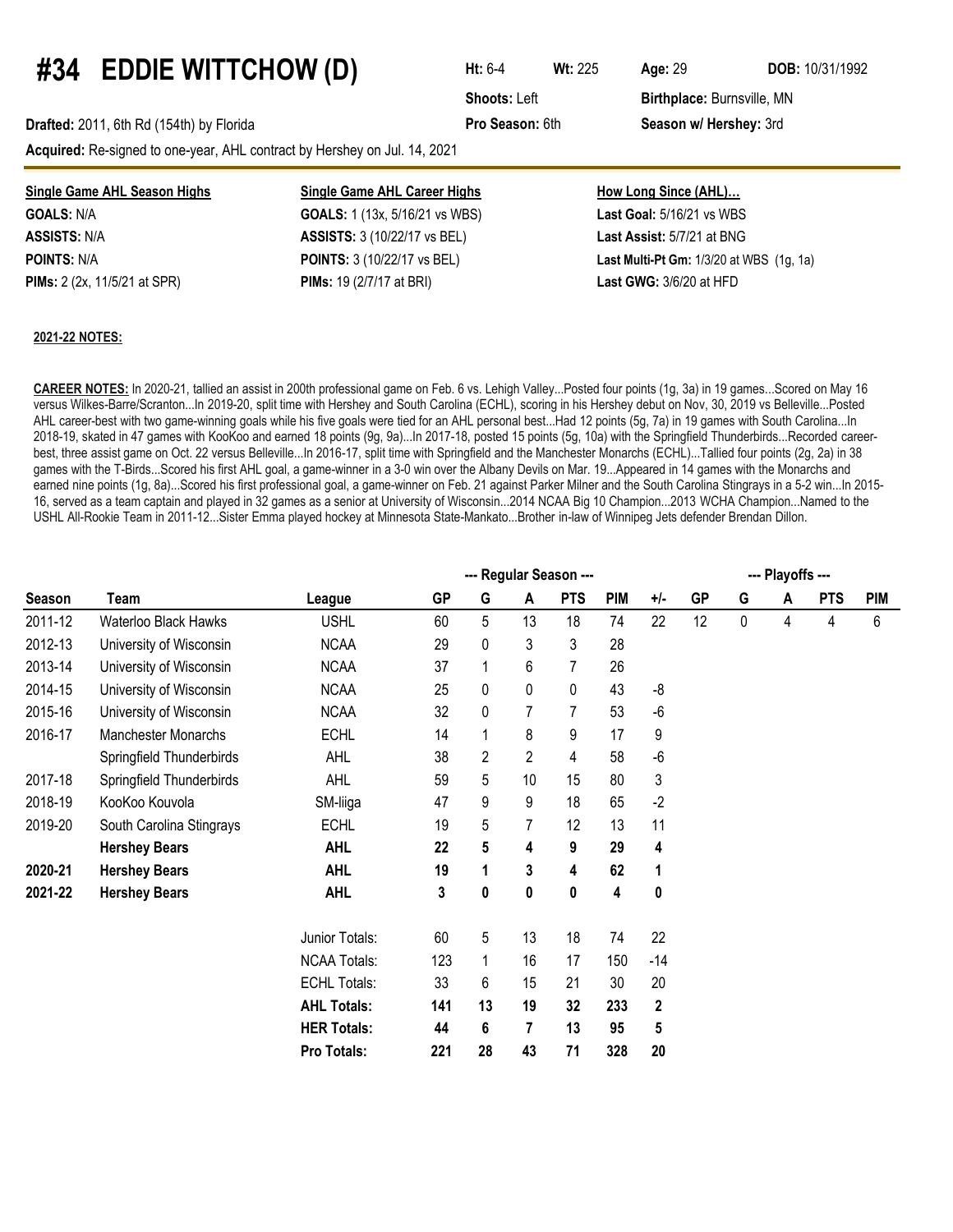# **#36 KODY CLARK (F) Ht:** 6-3 **Wt:**<sup>185</sup> **Age:**<sup>22</sup> **DOB:** 10/13/1999

**Drafted:** 2018, 2nd Rd (47th) by Washington **Pro Season:** 3rd **Season w/ Hershey:** 3rd

**Acquired:** Signed to three-year, entry-level contract by Washington on Oct. 22, 2018

| <b>Single Game AHL Season Highs</b>   | <b>Single Game AHL Career Highs</b> | <b>How Long Since (AHL)</b>                      |
|---------------------------------------|-------------------------------------|--------------------------------------------------|
| <b>GOALS:</b> 1 (2x, 11/5/21 at SPR)  | <b>GOALS:</b> 2 (2/26/21 at BNG)    | <b>Last Goal:</b> $11/5/21$ at SPR               |
| <b>ASSISTS: 1 (11/7/21 vs SPR)</b>    | <b>ASSISTS:</b> 2 (1/31/20 at BRI)  | Last Assist: 11/7/21 vs SPR                      |
| <b>POINTS:</b> 1 (3x, 11/7/21 vs SPR) | <b>POINTS:</b> 3 (1/31/20 at BRI)   | <b>Last Multi-Pt Gm: 3/19/21 at BNG (1g, 1a)</b> |
| <b>PIMs:</b> 8 (11/14/21 vs CLT)      | <b>PIMs:</b> 8 (11/14/21 vs CLT)    | <b>Last GWG: 10/16/21 vs CLT</b>                 |

#### **2021-22 NOTES:**

**CAREER NOTES:** In 2020-21, scored Hershey's first goal of the season on Feb. 6 vs. Lehigh Valley...Scored twice for first multi-goal game of career in win at Binghamton on Feb. 26...Had first career power play goal on Mar. 19 at Binghamton...Limited to 19 games with injury...In 2019-20, made professional debut with Hershey, finishing season with nine points (3g, 6a) in 31 games... Scored first pro point (assist) on Nov. 30, 2019 vs Belleville...Had first AHL goal on Dec. 27, 2019 at UTI...In 2018-19, totaled 46 points (17g, 29a) in 57 games with Ottawa (OHL)...Ranked sixth in team in goals, seventh in assists, sixth in points...In 2017-18, contributed 39 points (18g, 21a) in 56 games...In 2016-17, coached by former Bears assistant coach Mike Eastwood with Ottawa...Tallied 11 points (7g, 4a) in 57 games...Father Wendel Clark is a former Toronto Maple Leafs captain who played 793 career NHL games, appeared in four NHL All-Star games and won the 1985- 86 Calder Memorial Award for NHL Rookie of the Year...Second cousin of former NHL forward Joey Kocur and former NHL defender and head coach and current ESPN NHL analyst Barry Melrose.

|         |                      |                        | --- Regular Season --- |              |              |            |            |       |           |   | --- Playoffs --- |            |    |  |  |  |  |
|---------|----------------------|------------------------|------------------------|--------------|--------------|------------|------------|-------|-----------|---|------------------|------------|----|--|--|--|--|
| Season  | Team                 | League                 | <b>GP</b>              | G            | A            | <b>PTS</b> | <b>PIM</b> | $+/-$ | <b>GP</b> | G | <b>PTS</b><br>A  | <b>PIM</b> |    |  |  |  |  |
| 2016-17 | Ottawa 67's          | OHL                    | 57                     |              | 4            | 11         | 35         | -17   |           |   |                  |            |    |  |  |  |  |
| 2017-18 | Ottawa 67's          | OHL                    | 56                     | 18           | 21           | 39         | 38         | 7     | 5         | 0 | 0                | 0          | 2  |  |  |  |  |
| 2018-19 | Ottawa 67's          | OHL                    | 57                     | 17           | 29           | 46         | 98         | 17    | 18        | 5 | 9                | 14         | 40 |  |  |  |  |
| 2019-20 | <b>Hershey Bears</b> | <b>AHL</b>             | 31                     | 3            | 6            | 9          | 18         | -1    |           |   |                  |            |    |  |  |  |  |
| 2020-21 | <b>Hershey Bears</b> | <b>AHL</b>             | 19                     |              | $\mathbf{2}$ | 9          | 10         | $-2$  |           |   |                  |            |    |  |  |  |  |
| 2021-22 | <b>Hershey Bears</b> | <b>AHL</b>             | 12                     | $\mathbf{2}$ | 1            | 3          | 14         | $-3$  |           |   |                  |            |    |  |  |  |  |
|         |                      | OHL Totals:            | 170                    | 42           | 54           | 96         | 171        | 7     |           |   |                  |            |    |  |  |  |  |
|         |                      | <b>AHL/HER Totals:</b> | 62                     | 12           | 9            | 21         | 42         | -6    |           |   |                  |            |    |  |  |  |  |
|         |                      | Pro Totals:            | 62                     | 12           | 9            | 21         | 42         | $-6$  |           |   |                  |            |    |  |  |  |  |

**Shoots: Right <b>Birthplace:** Chicago, IL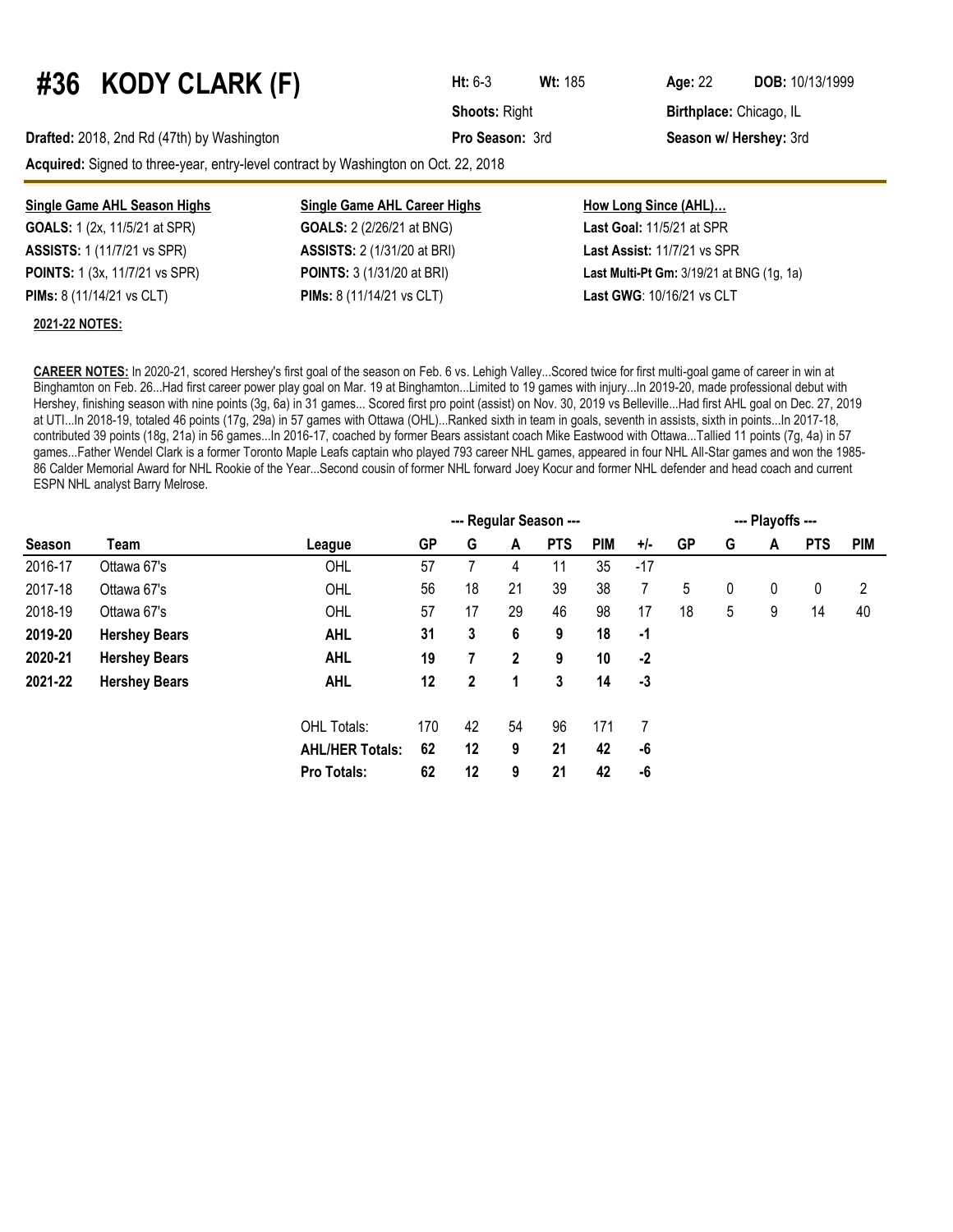### **#37 BOBBY NARDELLA (D) Ht:** 5-9 **Wt:** <sup>180</sup> **Age:**<sup>25</sup> **DOB:** 4/22/1996

**Shoots: Left Birthplace: Rosemont, IL** 

#### **Drafted:** Undrafted **Pro Season:** 3rd **Season w/ Hershey:** 2nd

**Acquired:** Re-signed to two-year (two way / one way) contract by Washington on Jun. 17, 2021

| <b>Single Game AHL Season Highs</b>  | <b>Single Game AHL Career Highs</b>     | <b>How Long Since (AHL)</b>                   |
|--------------------------------------|-----------------------------------------|-----------------------------------------------|
| <b>GOALS: N/A</b>                    | <b>GOALS:</b> 1 (4x, 2/25/20 vs CHA)    | <b>Last Goal: 2/25/20 vs CHA</b>              |
| <b>ASSISTS:</b> 2 (11/13/21 at SYR)  | <b>ASSISTS:</b> 3 (3/7/20 at HFD)       | <b>Last Assist: 11/13/21 at SYR</b>           |
| <b>POINTS:</b> 2 (11/13/21 at SYR)   | <b>POINTS:</b> 3 (3/7/20 at HFD)        | <b>Last Multi-Pt Gm: 11/13/21 at SYR (2a)</b> |
| <b>PIMs:</b> 2 (2x, 11/14/21 vs CLT) | <b>PIMs:</b> $4(1/8/20 \text{ vs HFD})$ | <b>Last GWG: 2/25/20 vs CHA</b>               |

#### **2021-22 NOTES:**

**CAREER NOTES:** In 2020-21, opened the season on loan to Djurgardens IF (SHL)...Led team in assists (26) and points (33)...Finished 5th in the league in scoring among defenders...Re-assigned to Hershey by Washington on Apr. 15...In 2019-20 posted a strong rookie season, leading Hershey defenders with 31 points (4g, 27a) in just 41 games...Recorded most points by a Bears rookie defender since current Washington star John Carlson had 39 points in 48 games with the Bears in 2009- 10....Posted .76 points per game which was third in the AHL among rookie defenders...Tied for first on team with 13 power play assists...Earned Hershey's Jack Gingrich Award as club's Rookie of Year...In 2018-19, recorded 34 points (8g, 26a) in 38 games with the University of Notre Dame, setting a collegiate career high in points... Named a Hobey Baker Award nominee and named to the NCAA Big 10 First All-Star Team...Joined Hershey late in the regular season and appeared in two games...In 2017-18, played in collegiate career-high 40 games and finished second in points among blue liners with 24 (5g, 19a)...In 2016-17, kicked off his sophomore season with his first multi-goal game on Oct. 7, 2016 versus Arizona State...On Mar. 11, 2017, scored the game-winning goal in Notre Dame's 5-2 victory over Providence in game two of the Hockey East quarterfinals...In 2015-16, named to the Hockey East All-Rookie Team and was selected as Notre Dame's Rookie of the Year...Skated in 35 games and finished tied for fifth on the team with 24 points on four goals and 20 assists...In 2014-15, tallied 42 points (10g, 32a) in 56 games with the Tri-City Storm...Finished the season ranked third in the USHL with 22 power-play assists and also ranked tied for third in scoring on the Storm while leading the team in assists.

|               |                       |                        |             |    |    | --- Regular Season --- |            |       |           |   | --- Playoffs --- |            |            |
|---------------|-----------------------|------------------------|-------------|----|----|------------------------|------------|-------|-----------|---|------------------|------------|------------|
| <b>Season</b> | Team                  | League                 | GP          | G  | A  | <b>PTS</b>             | <b>PIM</b> | $+/-$ | <b>GP</b> | G | A                | <b>PTS</b> | <b>PIM</b> |
| 2013-14       | Sioux City Musketeers | <b>USHL</b>            | 52          |    | 12 | 13                     | 14         | 1     | 6         |   |                  | 2          | 0          |
| 2014-15       | Tri-City Storm        | <b>USHL</b>            | 56          | 10 | 32 | 42                     | 31         | 15    | 7         | 2 | 7                | 9          | 4          |
| 2015-16       | Notre Dame            | <b>NCAA</b>            | 35          | 4  | 20 | 24                     | 18         | 9     |           |   |                  |            |            |
| 2016-17       | Notre Dame            | <b>NCAA</b>            | 34          | 7  | 14 | 21                     | 26         | 5     |           |   |                  |            |            |
| 2017-18       | Notre Dame            | <b>NCAA</b>            | 40          | 5  | 19 | 24                     | 14         | 1     |           |   |                  |            |            |
| 2018-19       | Notre Dame            | <b>NCAA</b>            | 38          | 8  | 26 | 34                     | 20         | 5     |           |   |                  |            |            |
|               | <b>Hershey Bears</b>  | <b>AHL</b>             | $\mathbf 2$ | 0  | 0  | 0                      | 2          | 1     |           |   |                  |            |            |
| 2019-20       | <b>Hershey Bears</b>  | <b>AHL</b>             | 41          | 4  | 27 | 31                     | 18         | $-1$  |           |   |                  |            |            |
| 2020-21       | Djurgardens IF        | <b>SHL</b>             | 47          |    | 26 | 33                     | 28         |       |           |   |                  |            |            |
| 2021-22       | <b>Hershey Bears</b>  | <b>AHL</b>             | 4           | 0  | 3  | 3                      | 4          | $-3$  |           |   |                  |            |            |
|               |                       | Junior Totals:         | 108         | 11 | 44 | 55                     | 45         | 16    |           |   |                  |            |            |
|               |                       | <b>NCAA Totals:</b>    | 165         | 26 | 85 | 111                    | 89         | 30    |           |   |                  |            |            |
|               |                       | <b>SHL Totals:</b>     | 47          | 7  | 26 | 33                     | 28         | 0     |           |   |                  |            |            |
|               |                       | <b>AHL/HER Totals:</b> | 47          | 4  | 30 | 34                     | 24         | $-3$  |           |   |                  |            |            |
|               |                       | Pro Totals:            | 94          | 11 | 56 | 67                     | 52         | $-3$  |           |   |                  |            |            |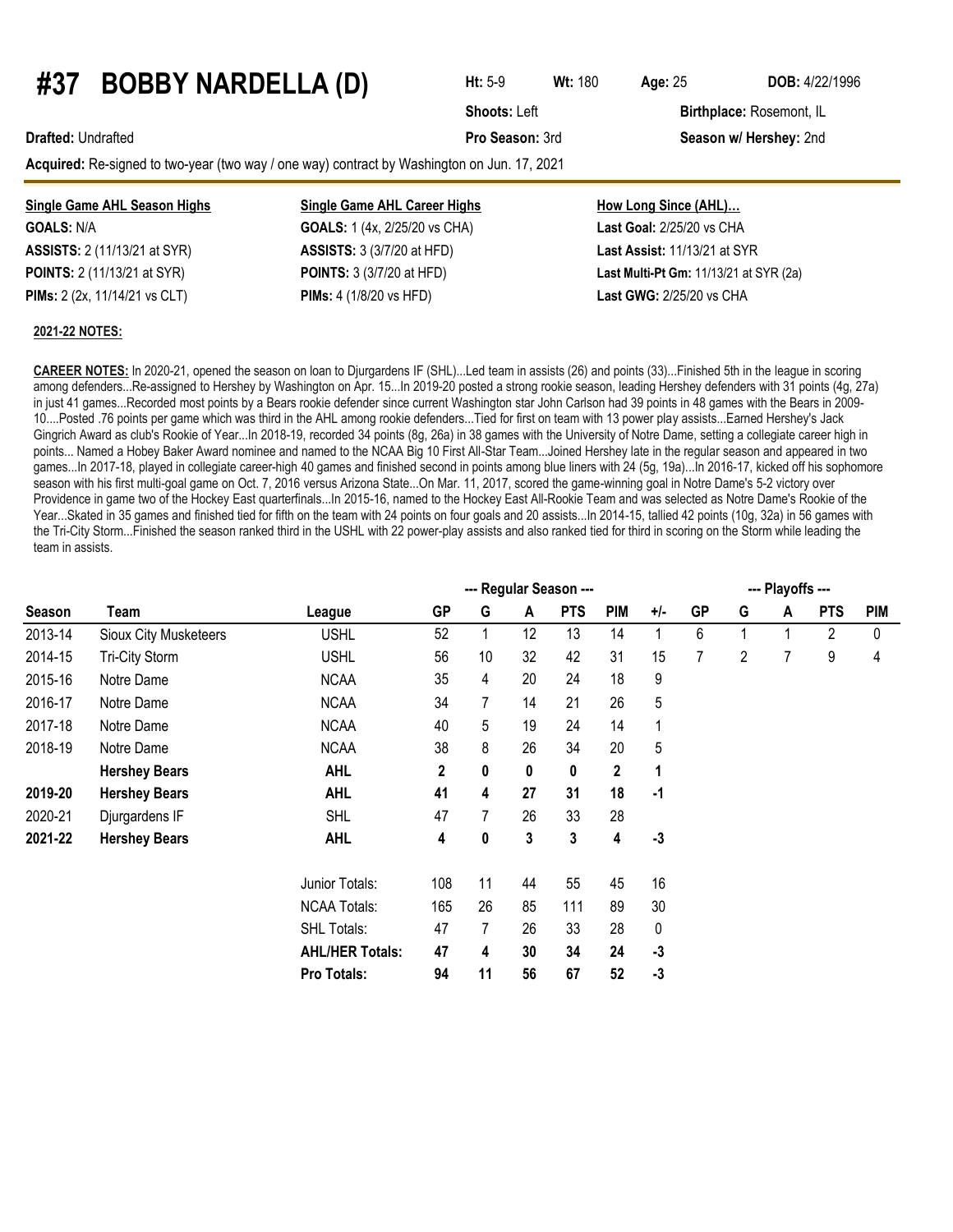### **#42 DYLAN McILRATH (D) Ht:** 6-4 **Wt:** <sup>235</sup> **Age:**<sup>29</sup> **DOB:** 4/20/1992

**Shoots: Right <b>Birthplace:** Winnipeg, MB

**Drafted:** 2010, 1st Rd (10th) by New York Rangers **Pro Season:** 10th **Season w/ Hershey:** 1st

**Acquired:** Signed to two-year, two-way NHL contract by Washington on July 28, 2021

| Single Game AHL Season Highs               | <b>Single Game AHL Career Highs</b>  | How Long Since (AHL)                    |
|--------------------------------------------|--------------------------------------|-----------------------------------------|
| <b>GOALS: N/A</b>                          | <b>GOALS:</b> 2 (4/12/18 at SA)      | Last Goal: 5/7/21 vs CHI                |
| <b>ASSISTS:</b> N/A                        | <b>ASSISTS:</b> 3 (2/21/15 at LV)    | <b>Last Assist: 5/3/21 vs RFD</b>       |
| <b>POINTS: N/A</b>                         | <b>POINTS:</b> 3 (2x, 4/12/18 at SA) | Last Multi-Pt Gm: $10/5/19$ at CHI (2a) |
| <b>PIMs:</b> $9(10/31/21 \text{ vs } CLE)$ | <b>PIMs:</b> 27 (11/23/13 at SPR)    | <b>Last GWG: 11/3/18 vs MIL</b>         |
| <b>2021-22 NOTES:</b>                      |                                      |                                         |

**CAREER NOTES:** In 2020-21, returned for fifth season with the Grand Rapids Griffins and totaled eight points (2g, 6a) and 70 penalty minutes in 29 games...Scored on Apr. 26, 2021 and May 7, 2021 versus Chicago...In 2019-20, skated in 16 games with the Detroit Red Wings and posted eight helpers in 44 games with Grand Rapids...Opened season with two assists at Chicago on Oct. 5, 2019...Finished second on the Griffins in penalty minutes (73)...In 2018-19, debuted with Red Wings on Mar. 25, 2019 in 3-2 win at San Jose...Recorded 10 points (1g, 9a) in 52 games with Grand Rapids...Led team in penalty minutes (98)...In 2017-18, one of 17 ironmen in the AHL to play all 76 regular season games with one team...Finished 14th in AHL penalty minutes with 119...Totaled 17 points (7g, 10a)...Recorded three point night (2g, 1a) on Apr. 12, 2018 at San Antonio...In 2016-17, signed one-year extension with the New York Rangers on Jul. 15, 2016...Traded to Florida by New York for Steven Kampfer and a conditional pick in the 2018 NHL Draft on Nov. 8, 2016...Traded to Detroit by Florida with Florida's 3rd round pick (Kasper Kotkansalo) in 2017 NHL Draft for Thomas Vanek on Mar. 1, 2017...Debuted with Grand Rapids on Mar. 3, 2017 at San Antonio...Helped Grand Rapids to the 2017 Calder Cup Championship with five helpers in 19 postseason games...In 2015-16, dressed in 34 games with the Rangers and compiled four points (2g, 2a)...Scored first goal of the season on Dec. 15, 2015 versus Edmonton and tallied on Jan. 25, 2016 versus Buffalo...In 2014-15, posted 17 points (6g, 11a) in 73 games with the Hartford Wolf Pack...Posted career-high three assist performance on Feb. 21, 2015 at Lehigh Valley...Led Hartford in penalty minutes (165)...In 2013-14, made his NHL debut on Dec. 12, 2013 versus Columbus...Engaged in his first NHL fight on Dec. 15, 2013 against Calgary's Brian McGrattan...Earned 17 points (6g, 11a) in 62 games with Hartford...Scored in consecutive games on Oct. 6, 2013 versus Albany and Oct. 11, 2013 versus Adirondack...Recorded career-high 27 penalty minutes on Nov. 23, 2013 at Springfield in game with combined 169 penalty minutes...In 2012-13, made season debut with the Connecticut Whale on Dec. 27, 2012 versus Bridgeport...Earned first professional point (assist) on Jan. 15, 2013 at Portland...Finished rookie season with five assists in 45 games...In 2011-12, concluded junior career with 23 points (3g, 20a) in 52 games with the Moose Jaw Warriors...Joined Connecticut Whale for 2012 Calder Cup Playoffs and appeared in five games.

|               |                              |                    | --- Regular Season --- |              |                |              |                |                |           |   | --- Playoffs --- |                |            |  |  |  |  |
|---------------|------------------------------|--------------------|------------------------|--------------|----------------|--------------|----------------|----------------|-----------|---|------------------|----------------|------------|--|--|--|--|
| <b>Season</b> | <b>Team</b>                  | League             | <b>GP</b>              | G            | A              | <b>PTS</b>   | <b>PIM</b>     | $+/-$          | <b>GP</b> | G | A                | <b>PTS</b>     | <b>PIM</b> |  |  |  |  |
| 2008-09       | Moose Jaw Warriors           | <b>WHL</b>         | 53                     | $\mathbf{1}$ | 3              | 4            | 102            | $-22$          |           |   |                  |                |            |  |  |  |  |
| 2009-10       | Moose Jaw Warriors           | <b>WHL</b>         | 65                     | 7            | 17             | 24           | 169            | 20             | 7         | 0 | 1                | 1              | 21         |  |  |  |  |
| 2010-11       | Moose Jaw Warriors           | WHL                | 62                     | 5            | 18             | 23           | 153            | 0              | 6         | 0 | $\pmb{0}$        | 0              | 15         |  |  |  |  |
|               | Hartford Wolf Pack/CT Whale  | AHL                | $\overline{2}$         | 0            | 0              | $\mathbf{0}$ | $\overline{7}$ | -1             |           |   |                  |                |            |  |  |  |  |
| 2011-12       | Moose Jaw Warriors           | <b>WHL</b>         | 52                     | 3            | 20             | 23           | 127            | $\overline{7}$ | 14        | 0 | 6                | 6              | 12         |  |  |  |  |
|               | <b>Connecticut Whale</b>     | AHL                |                        |              |                |              |                |                | 5         | 0 | $\pmb{0}$        | 0              | 9          |  |  |  |  |
| 2012-13       | <b>Connecticut Whale</b>     | AHL                | 45                     | 0            | 5              | 5            | 125            | $\overline{7}$ |           |   |                  |                |            |  |  |  |  |
| 2013-14       | Hartford Wolf Pack           | AHL                | 62                     | 6            | 11             | 17           | 165            | $\overline{2}$ |           |   |                  |                |            |  |  |  |  |
|               | New York Rangers             | <b>NHL</b>         | $\overline{2}$         | 0            | 0              | 0            | $\overline{7}$ | $-1$           |           |   |                  |                |            |  |  |  |  |
| 2014-15       | <b>Hartford Wolf Pack</b>    | AHL                | 73                     | 6            | 11             | 17           | 165            | 5              | 15        | 0 | $\overline{c}$   | $\overline{2}$ | 23         |  |  |  |  |
|               | New York Rangers             | <b>NHL</b>         | 1                      | 0            | 0              | 0            | 9              | 0              |           |   |                  |                |            |  |  |  |  |
| 2015-16       | New York Rangers             | <b>NHL</b>         | 34                     | 2            | $\overline{2}$ | 4            | 64             | $\overline{7}$ | 1         | 0 | 0                | 0              | 0          |  |  |  |  |
| 2016-17       | New York Rangers             | <b>NHL</b>         | 1                      | 0            | 0              | 0            | 4              | $\pmb{0}$      |           |   |                  |                |            |  |  |  |  |
|               | <b>Hartford Wolf Pack</b>    | AHL                | 4                      | 0            | 0              | 0            | 11             | $-3$           |           |   |                  |                |            |  |  |  |  |
|               | <b>Florida Panthers</b>      | <b>NHL</b>         | 5                      | 1            | 0              | 1            | 10             | $-2$           |           |   |                  |                |            |  |  |  |  |
|               | Springfield Thunderbirds     | AHL                | 18                     | 1            | 3              | 4            | 28             | 0              |           |   |                  |                |            |  |  |  |  |
|               | <b>Grand Rapids Griffins</b> | AHL                | 21                     | 0            | 4              | 4            | 42             | $-3$           | 19        | 0 | 5                | 5              | 25         |  |  |  |  |
| 2017-18       | <b>Grand Rapids Griffins</b> | AHL                | 76                     | 7            | 10             | 17           | 119            | 8              | 5         | 0 | 0                | 0              | 4          |  |  |  |  |
| 2018-19       | <b>Grand Rapids Griffins</b> | AHL                | 52                     | 1            | 9              | 10           | 98             | 13             | 4         | 0 | 0                | 0              | 10         |  |  |  |  |
|               | Detroit Red Wings            | <b>NHL</b>         | $\overline{7}$         | 0            | 0              | 0            | 4              | $\overline{2}$ |           |   |                  |                |            |  |  |  |  |
| 2019-20       | <b>Grand Rapids Griffins</b> | AHL                | 44                     | 0            | 8              | 8            | 73             | $-5$           |           |   |                  |                |            |  |  |  |  |
|               | Detroit Red Wings            | <b>NHL</b>         | 16                     | 0            | 0              | 0            | 23             | $-4$           |           |   |                  |                |            |  |  |  |  |
| 2020-21       | <b>Grand Rapids Griffins</b> | AHL                | 29                     | 2            | 6              | 8            | 70             | $\overline{2}$ |           |   |                  |                |            |  |  |  |  |
| 2021-22       | <b>Hershey Bears</b>         | <b>AHL</b>         | 11                     | 0            | 0              | 0            | 18             | $\mathbf 2$    |           |   |                  |                |            |  |  |  |  |
|               |                              | <b>WHL Totals:</b> | 232                    | 16           | 58             | 74           | 551            | 5              |           |   |                  |                |            |  |  |  |  |
|               |                              | <b>AHL Totals:</b> | 437                    | 23           | 67             | 90           | 921            | 27             |           |   |                  |                |            |  |  |  |  |
|               |                              | <b>HER Totals:</b> | 11                     | 0            | 0              | 0            | 18             | $\mathbf 2$    |           |   |                  |                |            |  |  |  |  |
|               |                              | <b>NHL Totals:</b> | 66                     | 3            | 2              | 5            | 121            | $\mathbf 2$    |           |   |                  |                |            |  |  |  |  |
|               |                              | <b>Pro Totals:</b> | 503                    | 26           | 69             | 95           | 1042           | 29             |           |   |                  |                |            |  |  |  |  |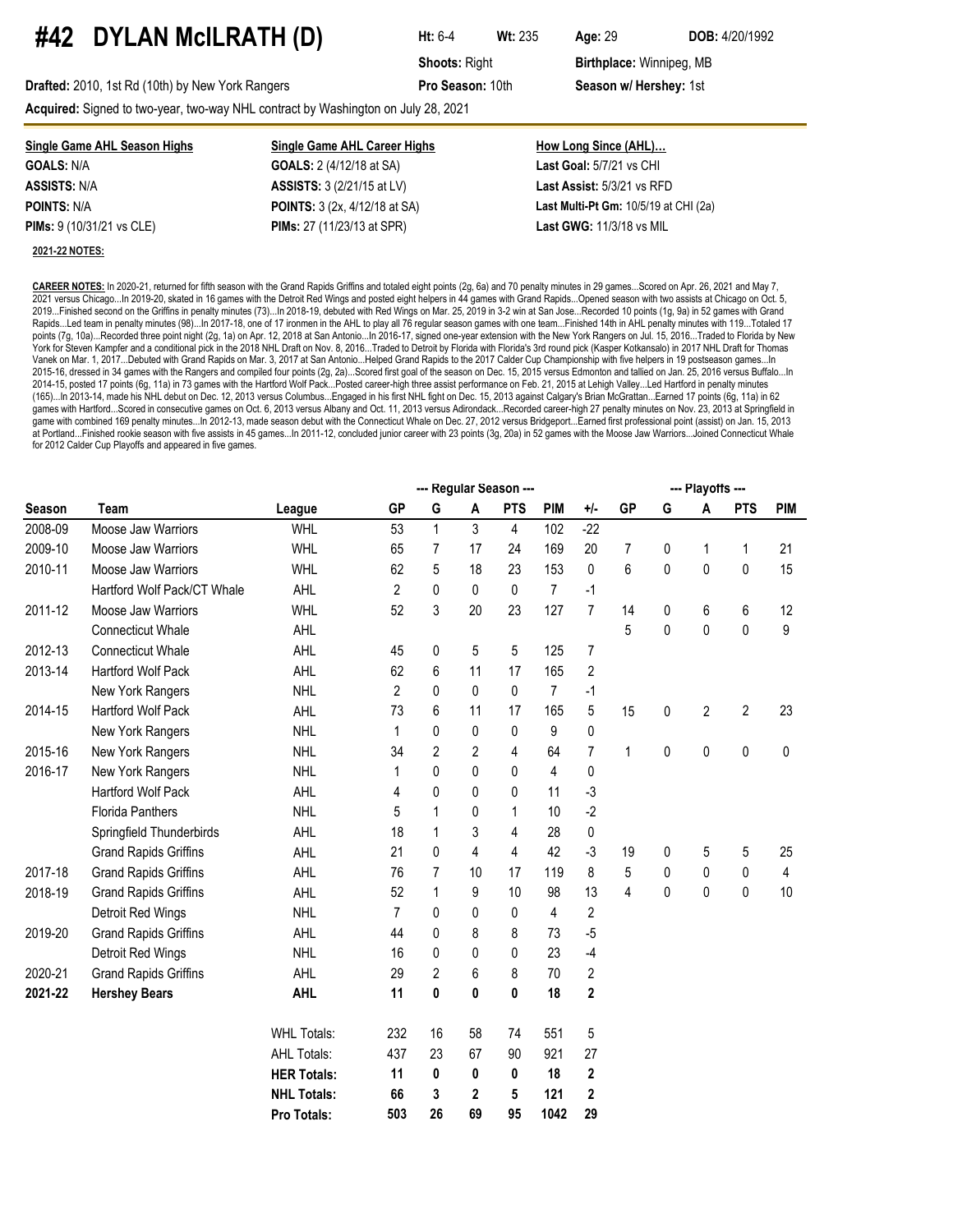#### **HERSHEY BEARS 2021-22 GAME-BY-GAME RESULTS**

|              |                      |                                       |                  |                 |                                    |                                                                 |                                      |            |                           |                | <b>ATTENDANCE</b> |                |
|--------------|----------------------|---------------------------------------|------------------|-----------------|------------------------------------|-----------------------------------------------------------------|--------------------------------------|------------|---------------------------|----------------|-------------------|----------------|
| GM           | <b>DATE</b>          | <b>OPPONENT</b>                       | <b>SCORE</b>     | W/L/T           | <b>RECORD</b>                      | <b>GOALIES</b>                                                  | GWG                                  | <u>PP</u>  | $\underline{\mathsf{PK}}$ | <b>SHOTS</b>   | HOME              | <b>ROAD</b>    |
| $\mathbf{1}$ | Oct. 16              | CHARLOTTE                             | 1-0              | W               | $1 - 0 - 0 - 0$                    | PHEONIX COPLEY/Christopher Gibson                               | Kody Clark                           | 2/6        | 2/3                       | $34-15$        | 7,588             |                |
| 2            | Oct. 17              | <b>LEHIGH VALLEY</b>                  | $2 - 1$          | W               | $2 - 0 - 0 - 0$                    | ZACH FUCALE/Ersson Samuel                                       | Axel Jonsson-Fjallby                 | 0/2        | 8/8                       | 23-24          | 5,213             |                |
| 3<br>4       | Oct. 22<br>Oct. 23   | at Charlotte<br>at Charlotte          | $3-5$<br>$2 - 1$ | Г<br><b>OTW</b> | $2 - 1 - 0 - 0$<br>$3 - 1 - 0 - 0$ | Pheonix Copley/CHRISTOPHER GIBSON<br>ZACH FUCALE/Antoine Bibeau | Max McCormick<br>Lucas Johansen (OT) | 2/6<br>0/3 | 4/4<br>3/3                | 36-20<br>26-28 |                   | 6,317<br>7,786 |
| 5            | Oct. 27              | <b>SYRACUSE</b>                       | $2 - 3$          | OTL             | $3 - 1 - 1 - 0$                    | Pheonix Copley/AMIR MIFTAKHOV                                   | Charles Hudon (OT)                   | 0/3        | 4/6                       | 31-40          | 6,669             |                |
| 6            | Oct. 30              | <b>CLEVELAND</b>                      | $1-2$            | SOL             | $3 - 1 - 1 - 1$                    | Zach Fucale/JEAN-FRANCOIS BERUBE                                | Kevin Stenlund (SO)                  | 1/6        | 3/3                       | 35-30          | 7,612             |                |
| 7            | Oct. 31              | <b>CLEVELAND</b>                      | $4 - 3$          | <b>OTW</b>      | $4 - 1 - 1 - 1$                    | PHEONIX COPLEY/Daniil Tarasov                                   | Axel Jonsson-Fiallby (OT)            | 1/3        | 4/5                       | 38-36          | 5,610             |                |
| 8            | Nov. 5               | at Springfield                        | $2 - 3$          | OTL             | $4 - 1 - 2 - 1$                    | Zach Fucale/CHARLIE LINDGREN                                    | Sam Anas (OT)                        | 0/3        | 3/4                       | 34-22          |                   | 5,077          |
| 9            | Nov. 6               | <b>PROVIDENCE</b><br>SPRINGFIELD      | $0 - 3$          | Г<br>W          | $4 - 2 - 2 - 1$                    | Pheonix Copley/JON GILLIES                                      | Steven Fogarty                       | 0/2        | 5/5                       | 31-32          | 7,818             |                |
| 10<br>11     | Nov. 7<br>Nov. 10    | <b>LEHIGH VALLEY</b>                  | $5-3$<br>$1 - 4$ | Г               | $5 - 2 - 2 - 1$<br>$5 - 3 - 2 - 1$ | ZACH FUCALE/Charlie Lindgren<br>Pheonix Copley/FELIX SANDSTROM  | Joe Snively<br>Gerry Mayhew          | 2/5<br>0/3 | 2/4<br>3/4                | 29-31<br>32-22 | 6,452<br>6,813    |                |
| 12           | Nov. 13              | at Syracuse                           | $5-4$            | W               | $6 - 3 - 2 - 1$                    | PHEONIX COPLEY/Amir Miftakhov                                   | Joe Snively (SO)                     | 1/3        | 4/5                       | 36-38          |                   | 4,563          |
| 13           | Nov. 14              | CHARLOTTE                             | $2 - 5$          | Г               | $6 - 4 - 2 - 1$                    | Hunter Shepard/JOEY DACCORD                                     | Max McCormick                        | 0/3        | 3/7                       | 31-26          | 6,204             |                |
| 14           | Nov. 20              | at Hartford                           |                  |                 |                                    |                                                                 |                                      |            |                           |                |                   |                |
| 15           | Nov. 21              | CHARLOTTE                             |                  |                 |                                    |                                                                 |                                      |            |                           |                |                   |                |
| 16           | Nov. 24              | <b>PROVIDENCE</b>                     |                  |                 |                                    |                                                                 |                                      |            |                           |                |                   |                |
| 17<br>18     | Nov. 26<br>Nov. 28   | at Rochester<br><b>LEHIGH VALLEY</b>  |                  |                 |                                    |                                                                 |                                      |            |                           |                |                   |                |
| 19           | Dec. 1               | at Lehigh Valley                      |                  |                 |                                    |                                                                 |                                      |            |                           |                |                   |                |
| 20           | Dec. 4               | at Lehigh Valley                      |                  |                 |                                    |                                                                 |                                      |            |                           |                |                   |                |
| 21           | Dec. 5               | WILKES-BARRE/SCRANTON                 |                  |                 |                                    |                                                                 |                                      |            |                           |                |                   |                |
| 22           | Dec. 8               | Wilkes-Barre/Scranton                 |                  |                 |                                    |                                                                 |                                      |            |                           |                |                   |                |
| 23           | Dec. 11              | Wilkes-Barre/Scranton                 |                  |                 |                                    |                                                                 |                                      |            |                           |                |                   |                |
| 24<br>25     | Dec. 12<br>Dec. 17   | LAVAL<br>at Springfield               |                  |                 |                                    |                                                                 |                                      |            |                           |                |                   |                |
| 26           | Dec. 18              | WILKES-BARRE/SCRANTON                 |                  |                 |                                    |                                                                 |                                      |            |                           |                |                   |                |
| 27           | Dec. 19              | <b>ROCHESTER</b>                      |                  |                 |                                    |                                                                 |                                      |            |                           |                |                   |                |
| 28           | Dec. 22              | LEHIGH VALLEY                         |                  |                 |                                    |                                                                 |                                      |            |                           |                |                   |                |
| 29           | Dec. 27              | at Wilkes-Barre/Scranton              |                  |                 |                                    |                                                                 |                                      |            |                           |                |                   |                |
| 30           | Dec. 29              | WILKES-BARRE/SCRANTON                 |                  |                 |                                    |                                                                 |                                      |            |                           |                |                   |                |
| 31<br>32     | Jan. 2<br>Jan. 7     | <b>BRIDGEPORT</b><br>at Syracuse      |                  |                 |                                    |                                                                 |                                      |            |                           |                |                   |                |
| 33           | Jan. 8               | WILKES-BARRE/SCRANTON                 |                  |                 |                                    |                                                                 |                                      |            |                           |                |                   |                |
| 34           | Jan. 9               | WILKES-BARRE/SCRANTON                 |                  |                 |                                    |                                                                 |                                      |            |                           |                |                   |                |
| 35           | Jan. 12              | <b>BRIDGEPORT</b>                     |                  |                 |                                    |                                                                 |                                      |            |                           |                |                   |                |
| 36           | Jan. 15              | <b>TORONTO</b>                        |                  |                 |                                    |                                                                 |                                      |            |                           |                |                   |                |
| 37           | Jan. 16              | at Wilkes-Barre/Scranton              |                  |                 |                                    |                                                                 |                                      |            |                           |                |                   |                |
| 38<br>39     | Jan. 22<br>Jan. 23   | <b>HARTFORD</b><br><b>HARTFORD</b>    |                  |                 |                                    |                                                                 |                                      |            |                           |                |                   |                |
| 40           | Jan. 25              | WILKES-BARRE/SCRANTON                 |                  |                 |                                    |                                                                 |                                      |            |                           |                |                   |                |
| 41           | Jan. 29              | <b>BRIDGEPORT</b>                     |                  |                 |                                    |                                                                 |                                      |            |                           |                |                   |                |
| 42           | Jan. 30              | at Lehigh Valley                      |                  |                 |                                    |                                                                 |                                      |            |                           |                |                   |                |
| 43           | Feb. 2               | <b>HARTFORD</b>                       |                  |                 |                                    |                                                                 |                                      |            |                           |                |                   |                |
| 44           | Feb. 4               | Cleveland                             |                  |                 |                                    |                                                                 |                                      |            |                           |                |                   |                |
| 45<br>46     | Feb. 5<br>Feb. 11    | Cleveland                             |                  |                 |                                    |                                                                 |                                      |            |                           |                |                   |                |
| 47           | Feb. 12              | at Lehigh Valley<br><b>BELLEVILLE</b> |                  |                 |                                    |                                                                 |                                      |            |                           |                |                   |                |
| 48           | Feb. 18              | at Providence                         |                  |                 |                                    |                                                                 |                                      |            |                           |                |                   |                |
| 49           | Feb. 19              | at Bridgeport                         |                  |                 |                                    |                                                                 |                                      |            |                           |                |                   |                |
| 50           | Feb. 20              | at Providence                         |                  |                 |                                    |                                                                 |                                      |            |                           |                |                   |                |
| 51           | Feb. 25              | at Utica                              |                  |                 |                                    |                                                                 |                                      |            |                           |                |                   |                |
|              | 52 Feb. 27<br>Mar. 2 | <b>UTICA</b><br>CHARLOTTE             |                  |                 |                                    |                                                                 |                                      |            |                           |                |                   |                |
| 53<br>54     | Mar. 4               | at Springfield                        |                  |                 |                                    |                                                                 |                                      |            |                           |                |                   |                |
| 55           | Mar. 5               | at Hartford                           |                  |                 |                                    |                                                                 |                                      |            |                           |                |                   |                |
| 56           | Mar. 9               | at Wilkes-Barre/Scranton              |                  |                 |                                    |                                                                 |                                      |            |                           |                |                   |                |
| 57           | Mar. 11              | at Bridgeport                         |                  |                 |                                    |                                                                 |                                      |            |                           |                |                   |                |
| 58           | Mar. 13              | <b>LEHIGH VALLEY</b>                  |                  |                 |                                    |                                                                 |                                      |            |                           |                |                   |                |
| 59<br>60     | Mar. 17<br>Mar. 18   | at Toronto<br>at Belleville           |                  |                 |                                    |                                                                 |                                      |            |                           |                |                   |                |
| 61           | Mar. 19              | at Laval                              |                  |                 |                                    |                                                                 |                                      |            |                           |                |                   |                |
| 62           | Mar. 23              | <b>LEHIGH VALLEY</b>                  |                  |                 |                                    |                                                                 |                                      |            |                           |                |                   |                |
| 63           | Mar. 25              | at Providence                         |                  |                 |                                    |                                                                 |                                      |            |                           |                |                   |                |
| 64           | Mar. 26              | at Hartford                           |                  |                 |                                    |                                                                 |                                      |            |                           |                |                   |                |
| 65           | Apr. 1               | at Charlotte                          |                  |                 |                                    |                                                                 |                                      |            |                           |                |                   |                |
| 66<br>67     | Apr. 2<br>Apr. 5     | at Charlotte<br>at Bridgeport         |                  |                 |                                    |                                                                 |                                      |            |                           |                |                   |                |
| 68           | Apr. 8               | at Lehigh Valley                      |                  |                 |                                    |                                                                 |                                      |            |                           |                |                   |                |
| 69           | Apr. 9               | SPRINGFIELD                           |                  |                 |                                    |                                                                 |                                      |            |                           |                |                   |                |
| 70           | Apr. 10              | SPRINGFIELD                           |                  |                 |                                    |                                                                 |                                      |            |                           |                |                   |                |
| 71           | Apr. 13              | at Lehigh Valley                      |                  |                 |                                    |                                                                 |                                      |            |                           |                |                   |                |
| 72           | Apr. 15              | at Wilkes-Barre/Scranton              |                  |                 |                                    |                                                                 |                                      |            |                           |                |                   |                |
| 73<br>74     | Apr. 17<br>Apr. 22   | <b>PROVIDENCE</b><br>at Lehigh Valley |                  |                 |                                    |                                                                 |                                      |            |                           |                |                   |                |
| 75           | Apr. 23              | <b>LEHIGH VALLEY</b>                  |                  |                 |                                    |                                                                 |                                      |            |                           |                |                   |                |
|              | 76 Apr. 24           | SYRACUSE                              |                  |                 |                                    |                                                                 |                                      |            |                           |                |                   |                |
|              |                      |                                       |                  |                 |                                    |                                                                 |                                      |            |                           |                |                   |                |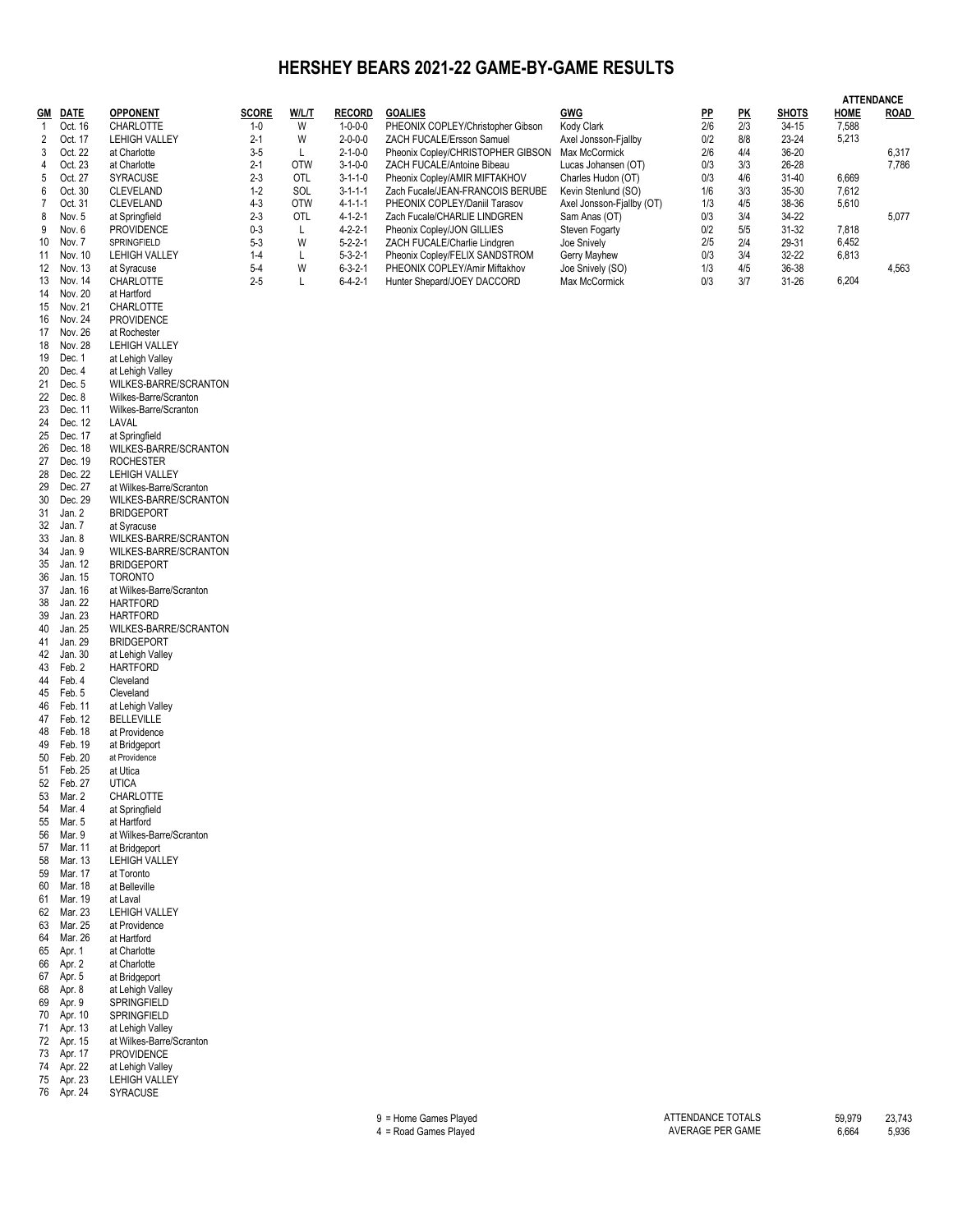### **2021-22 HERSHEY BEARS 10-GAME SUMMARY**

|                                                                                                    |                                                                                                                                                                                                                                                                                                              |                                                                                                                                                                                                                |                                                                                                                                                                                                                  |                                                                                                                                                                                                                    | <b>GAMES 1-10</b>                                                                                                                                                                                           |                                                                                                                                                                                                       |                                                                                                                                                                                                               |                                                                                                                                                                                                    |                                                                                                                                                                                                                           |                                                                                                                                                                                                            |                                                                                                                                                                                                      |
|----------------------------------------------------------------------------------------------------|--------------------------------------------------------------------------------------------------------------------------------------------------------------------------------------------------------------------------------------------------------------------------------------------------------------|----------------------------------------------------------------------------------------------------------------------------------------------------------------------------------------------------------------|------------------------------------------------------------------------------------------------------------------------------------------------------------------------------------------------------------------|--------------------------------------------------------------------------------------------------------------------------------------------------------------------------------------------------------------------|-------------------------------------------------------------------------------------------------------------------------------------------------------------------------------------------------------------|-------------------------------------------------------------------------------------------------------------------------------------------------------------------------------------------------------|---------------------------------------------------------------------------------------------------------------------------------------------------------------------------------------------------------------|----------------------------------------------------------------------------------------------------------------------------------------------------------------------------------------------------|---------------------------------------------------------------------------------------------------------------------------------------------------------------------------------------------------------------------------|------------------------------------------------------------------------------------------------------------------------------------------------------------------------------------------------------------|------------------------------------------------------------------------------------------------------------------------------------------------------------------------------------------------------|
| ΝO<br>$\mathbf{2}$<br>4<br>5<br>6<br>10<br>11<br>12<br>13                                          | <b>NAME</b><br><b>MASSIE</b><br><b>FRANSON</b><br><b>JOHANSEN</b><br><b>KEMPNY</b><br><b>GERSICH</b><br><b>MORELLI</b><br><b>DMOWSKI</b><br><b>MALENSTYN</b>                                                                                                                                                 | 10/16<br>$CHA$<br><b>DND</b><br>$0-1, +1$<br>$1-0, +1$<br>$0-1, +1$<br>$0-0, E$<br><b>DND</b><br><b>DND</b><br>$0-0, E$                                                                                        | 10/17<br>$\underline{\mathsf{L}\mathsf{V}}$<br><b>DND</b><br>$0-1, +1$<br>$0-0, -1$<br>$0-0, +1$<br>$0-0, E$<br><b>DND</b><br><b>DND</b><br>$0-0, E$                                                             | 10/22<br>@ CHA<br>SC<br>$0-0, E$<br>$0-0, -1$<br>$0-0, E$<br>$0-0, -1$<br><b>DND</b><br>$\mathsf{SC}$<br>$0-0, -2$                                                                                                 | 10/23<br>@ CHA<br>SC<br>$0-0, E$<br>$1-0, +1$<br>$0-0, E$<br>$0-0, E$<br><b>DND</b><br>$\mathsf{SC}$<br>$0-0, E$                                                                                            | 10/27<br><b>SYR</b><br>SC<br>$0-1, E$<br>$0-0, +1$<br>$0-0, +1$<br>$0-0, E$<br>$0-0, +1$<br>SC<br>$0-0, E$                                                                                            | 10/30<br><b>CLE</b><br>SC<br>$1-0, E$<br>$0-0, E$<br>$0-0, E$<br>$0-0, -1$<br><b>DND</b><br>$\mathsf{SC}$<br>$0-0, E$                                                                                         | 10/31<br><b>CLE</b><br>SC<br>$0-1, E$<br>$1-0, E$<br>$0-0, -1$<br>$0-1, E$<br>$0-0, E$<br>$\operatorname{\textsf{SC}}$<br>$0-0, -1$                                                                | $11/5$<br>@SPR<br>SC<br>$1-0, +1$<br>$0-1, +1$<br>$0-0, E$<br>$0-0, E$<br><b>DND</b><br>$\mathsf{SC}$<br>$0-1, E$                                                                                                         | $11/6$<br><b>PRO</b><br>SC<br>$0-0, E$<br>$0-0, -1$<br>$0-0, -1$<br>$0-0, E$<br>$0-0, E$<br><b>DND</b><br>$0 - 0, E$                                                                                       | 11/7<br><b>SPR</b><br>SC<br><b>DND</b><br>$0-0, +1$<br>$0-1, E$<br>$0-1, +2$<br>$0-0, +1$<br>$0-0, E$<br>$0-0, -1$                                                                                   |
| 14<br>17<br>18<br>19<br>21<br>22<br>23<br>24<br>26<br>27<br>28<br>33<br>34<br>36<br>37<br>40<br>42 | JONSSON-FJALLBY<br><b>SGARBOSSA</b><br><b>PILON</b><br><b>VECCHIONE</b><br><b>SNIVELY</b><br><b>KESSY</b><br><b>LEASON</b><br><b>SUTTER</b><br><b>MOULSON</b><br><b>ALEXEYEV</b><br><b>PINHO</b><br><b>GEISSER</b><br><b>WITTCHOW</b><br><b>CLARK</b><br><b>NARDELLA</b><br><b>PROTAS</b><br><b>McILRATH</b> | $0-0, E$<br>$1-2, +2$<br>$1-2, +2$<br>$0-1, E$<br>$0-2, +2$<br>$0-0, E$<br>$1-0, E$<br>INJ<br><b>SUSP</b><br>$0-0, +1$<br>$0-1, E$<br>$0-0, E$<br><b>DND</b><br>$1-0, E$<br><b>WSH</b><br>$0-0, E$<br>$0-0, E$ | $1-1, +2$<br>$0-0, E$<br>$0-0, E$<br>$1-0, E$<br>$0-0, E$<br><b>DND</b><br>$0-0, +1$<br>INJ<br>$0-0, E$<br>$0-0, -1$<br>$0-0, -1$<br>$0-1, +1$<br><b>DND</b><br>$0-0, E$<br><b>WSH</b><br>$0-1, +1$<br>$0-0, +1$ | $0-1, E$<br>$1-0, -1$<br>$1-1, -1$<br>$0-2, -2$<br>$0-0, E$<br><b>DND</b><br>$0-0, E$<br>INJ<br>$0-1, -3$<br>$0-0, -1$<br>$0-1, -1$<br>$0-0, -3$<br><b>DND</b><br>$0-0, -2$<br><b>WSH</b><br>$1-0, E$<br>$0-0, -3$ | $0-1, +1$<br>$0-1, E$<br>$1-0, E$<br>$0-0, E$<br>$0-1, E$<br><b>DND</b><br>$0-0, E$<br>INJ<br>$0-0, E$<br>$0-0, E$<br>$0-0, E$<br>$0-0, E$<br><b>DND</b><br>$0-0, E$<br><b>WSH</b><br>$0-1, +1$<br>$0-0, E$ | $1-0, +1$<br>$0-0, -1$<br>$0-0, -1$<br>INJ<br>$0-0, E$<br><b>DND</b><br>$0-0, +1$<br>INJ<br>$1-0, +1$<br>$0-1, +1$<br>$0-1, +1$<br>$0-0, E$<br><b>DND</b><br>$0-0, E$<br>WSH<br>$0-1, +1$<br>$0-0, E$ | $0-0, -1$<br>$0-1, E$<br>$0-0, E$<br>$0-1, E$<br>$0-0, E$<br><b>DND</b><br><b>WSH</b><br><b>INJ</b><br>$0-0, E$<br>$0-0, E$<br>$0-0, E$<br>$0-0, -1$<br>$0-0, E$<br>$0-0, E$<br>WSH<br>$0-0, -1$<br>$0-0, -1$ | $1-1, E$<br>$1-0, E$<br>$1-0, +1$<br>$0-2, +1$<br>$0-0, E$<br>$0-0, E$<br>WSH<br>INJ<br>$0-1, +1$<br>$0-0, E$<br>$0-1, E$<br>$0-0, +2$<br>$0-0, E$<br>INJ<br><b>WSH</b><br><b>DND</b><br>$0-0, +1$ | $0-0, -1$<br>$0-0, E$<br>$0-0, -1$<br>$0-1, +1$<br>$0-0, +1$<br><b>DND</b><br><b>WSH</b><br>$0-1, +1$<br>$0-0, E$<br>$0-0, -2$<br>$0-0, -1$<br>$0-0, E$<br>$0-0, E$<br>$1-0, +1$<br><b>WSH</b><br><b>WSH</b><br>$0-0, +1$ | $0-0, -2$<br>$0-0, -2$<br>$0-0, -2$<br>$\textsf{INJ}$<br>$0-0, -1$<br>$0-0, E$<br><b>WSH</b><br>$0-0, E$<br>$0-0, -1$<br>$0-0, -2$<br>INJ<br>$0-0, -1$<br>INJ<br>$0-0, -1$<br>INJ<br>$0-0, -2$<br>$0-0, E$ | <b>WSH</b><br>$1-0, E$<br>$0-0, E$<br>INJ<br>$3-0, +1$<br>$1-0, +1$<br><b>WSH</b><br>$0-0, +1$<br>$0-1, E$<br>$0-2, +2$<br>INJ<br>$0-0, E$<br>INJ<br>$0-1, +1$<br>$0-1, -1$<br>$0-1, E$<br>$0-0, +2$ |
| 30<br>31<br>35                                                                                     | <b>SHEPARD</b><br><b>COPLEY</b><br><b>FUCALE</b><br><b>SCORE</b><br><b>POWER PLAY</b><br><b>PENALTY KILL</b><br><b>HER SHOTS</b><br><b>OPP SHOTS</b><br><b>GWG</b><br><b>FIRST GOAL</b><br><b>HER SO GOALS</b><br>OPP SO GOALS                                                                               | <b>DND</b><br>W, 2 GA<br><b>BACKUP</b><br>$5-2$<br>2/6<br>2/3<br>34<br>15<br>#36<br>#5                                                                                                                         | <b>DND</b><br><b>BACKUP</b><br><b>W, 1 GA</b><br>$2-1$<br>0/2<br>8/8<br>23<br>24<br>#14<br>#19                                                                                                                   | SC<br>L, 4 GA<br><b>BACKUP</b><br>$3-5$<br>$2/6$<br>4/4<br>36<br>20<br>#40                                                                                                                                         | SC<br><b>BACKUP</b><br><b>W, 1 GA</b><br>$2 - 1$<br>0/3<br>3/3<br>26<br>28<br>#5                                                                                                                            | SC<br>OTL, 3 GA<br><b>BACKUP</b><br>$2-3$<br>0/3<br>4/6<br>31<br>40<br>#14                                                                                                                            | <b>DND</b><br><b>BACKUP</b><br>SOL, 1 GA<br>$1-2$<br>1/6<br>3/3<br>35<br>30<br>--<br>#82                                                                                                                      | <b>DND</b><br>W, 3 GA<br><b>BACKUP</b><br>$4 - 3$<br>1/3<br>4/5<br>38<br>36<br>#14                                                                                                                 | SC<br><b>BACKUP</b><br>OTL, 3 GA<br>$2-3$<br>0/3<br>3/4<br>34<br>22<br>#36                                                                                                                                                | SC<br>L, 2 GA<br><b>BACKUP</b><br>$0 - 3$<br>$0/2$<br>5/5<br>31<br>32                                                                                                                                      | SC<br><b>BACKUP</b><br>W, 3 GA<br>$5 - 3$<br>2/5<br>2/4<br>29<br>31<br>#21<br>#17                                                                                                                    |
|                                                                                                    |                                                                                                                                                                                                                                                                                                              |                                                                                                                                                                                                                | $DND = Did Not$<br>$SUBP = Suspended$                                                                                                                                                                            |                                                                                                                                                                                                                    |                                                                                                                                                                                                             |                                                                                                                                                                                                       | $INJ, ILL = Injured, ILL$<br>WSH Washington Capitals,<br><b>NHL</b>                                                                                                                                           |                                                                                                                                                                                                    |                                                                                                                                                                                                                           |                                                                                                                                                                                                            |                                                                                                                                                                                                      |

REL = Released

SC South Carolina, ECHL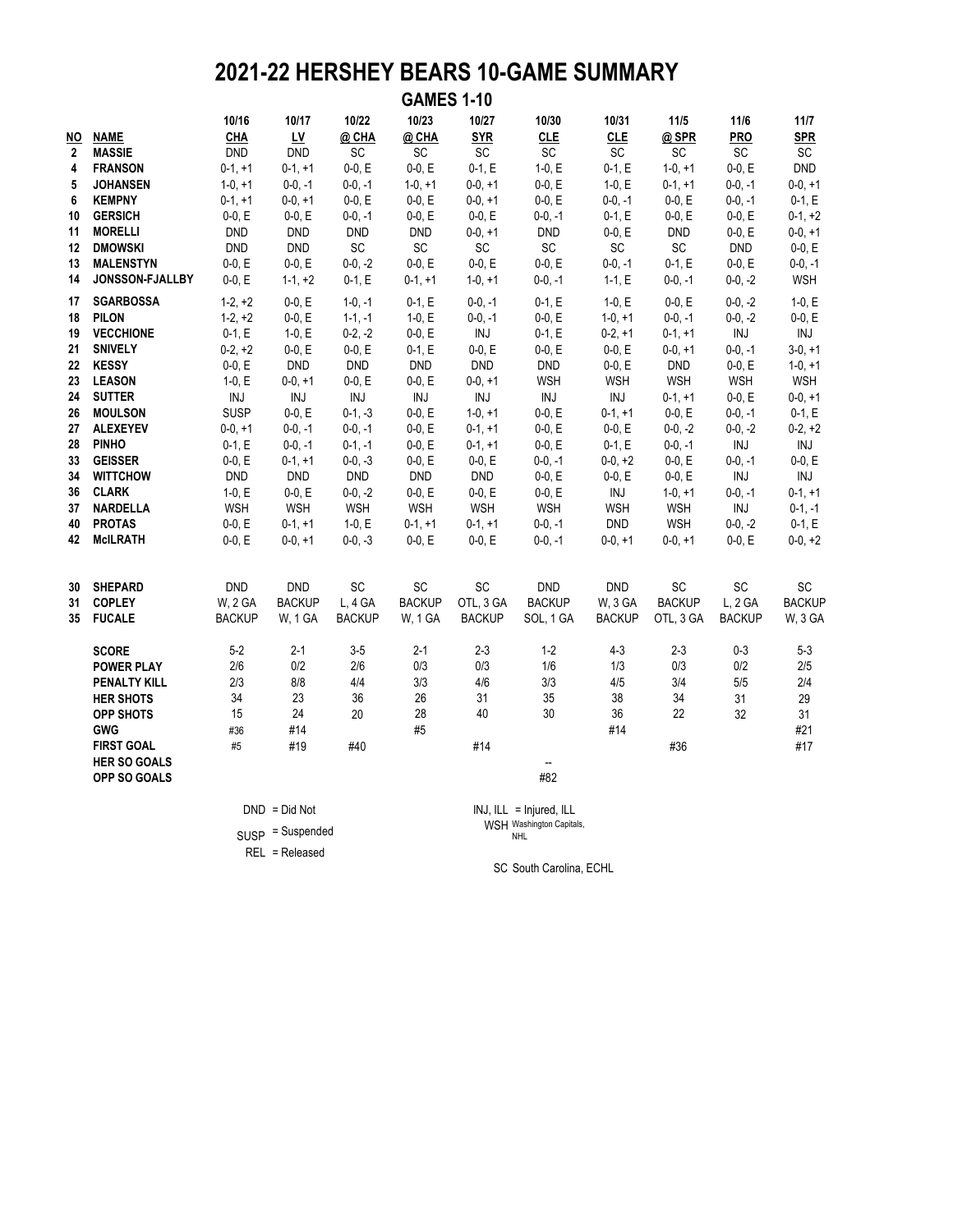### **2021-22 HERSHEY BEARS 10-GAME SUMMARY**

|              | <b>GAMES 11-20</b>  |               |                    |                |       |            |                                        |       |                                    |      |      |  |  |
|--------------|---------------------|---------------|--------------------|----------------|-------|------------|----------------------------------------|-------|------------------------------------|------|------|--|--|
|              |                     | 11/10         | 11/13              | 11/14          | 11/20 | 11/21      | 11/24                                  | 11/26 | 11/28                              | 12/1 | 12/4 |  |  |
| <u>NO</u>    | <b>NAME</b>         | <u>LV</u>     | @SYR               | <b>CHA</b>     | @ HFD | <b>CHA</b> | PRO                                    | @RCH  | $\underline{\mathsf{L}\mathsf{V}}$ | @LV  | @LV  |  |  |
| $\mathbf{2}$ | <b>MASSIE</b>       | $0-0, E$      | $0-0, E$           | <b>DND</b>     |       |            |                                        |       |                                    |      |      |  |  |
| 4            | <b>FRANSON</b>      | INJ           | INJ                | INJ            |       |            |                                        |       |                                    |      |      |  |  |
| 5            | <b>JOHANSEN</b>     | $0-0, E$      | $0-0, +2$          | $0-0, +1$      |       |            |                                        |       |                                    |      |      |  |  |
| 6            | <b>KEMPNY</b>       | $0-0, -1$     | $0-0, -1$          | $0-0, -1$      |       |            |                                        |       |                                    |      |      |  |  |
| 10           | <b>GERSICH</b>      | $0-0, E$      | $0-0, -1$          | $0-1, E$       |       |            |                                        |       |                                    |      |      |  |  |
| 11           | <b>MORELLI</b>      | $0-0, -1$     | $0-1, +2$          | $0-0, E$       |       |            |                                        |       |                                    |      |      |  |  |
| 12           | <b>DMOWSKI</b>      | $0-0, E$      | $1-0, +1$          | $0-0, E$       |       |            |                                        |       |                                    |      |      |  |  |
| 13           | <b>MALENSTYN</b>    | $0-0, E$      | 1-0, $E$           | $0-0, +1$      |       |            |                                        |       |                                    |      |      |  |  |
| 17           | <b>SGARBOSSA</b>    | $1-0, -1$     | $0-1, -1$          | $0-0, -1$      |       |            |                                        |       |                                    |      |      |  |  |
| 18           | <b>PILON</b>        | $0-1, -1$     | $0-2, +1$          | $1-0, +1$      |       |            |                                        |       |                                    |      |      |  |  |
| 19           | <b>VECCHIONE</b>    | INJ           | $\textsf{INJ}$     | $\textsf{INJ}$ |       |            |                                        |       |                                    |      |      |  |  |
| 20           | <b>RYMSHA</b>       | $0-0, E$      | $0-1, +1$          | $0-0, E$       |       |            |                                        |       |                                    |      |      |  |  |
| 21           | <b>SNIVELY</b>      | $0-0, -1$     | $2-1, +1$          | $0-1, +1$      |       |            |                                        |       |                                    |      |      |  |  |
| 22           | <b>KESSY</b>        | $0-0, E$      | $0-0, -1$          | $0-0, E$       |       |            |                                        |       |                                    |      |      |  |  |
| 24           | <b>SUTTER</b>       | $0-0, -1$     | $0-0, -1$          | $1-0, +1$      |       |            |                                        |       |                                    |      |      |  |  |
| 26           | <b>MOULSON</b>      | $0-1, -1$     | $0-0, -1$          | $0-0, -1$      |       |            |                                        |       |                                    |      |      |  |  |
| 27           | <b>ALEXEYEV</b>     | $0-0, -1$     | $0-0, -1$          | $0-0, +1$      |       |            |                                        |       |                                    |      |      |  |  |
| 28           | <b>PINHO</b>        | INJ           | $\textsf{INJ}$     | INJ            |       |            |                                        |       |                                    |      |      |  |  |
| 33           | <b>GEISSER</b>      | $0-0, E$      | $0-0, E$           | $0-1, +1$      |       |            |                                        |       |                                    |      |      |  |  |
| 34           | <b>WITTCHOW</b>     | INJ           | INJ                | INJ            |       |            |                                        |       |                                    |      |      |  |  |
| 36           | <b>CLARK</b>        | $0-0, -1$     | $0-0, -1$          | $0-0, E$       |       |            |                                        |       |                                    |      |      |  |  |
| 37           | <b>NARDELLA</b>     | $0-0, -1$     | $0-2, E$           | $0-0, -1$      |       |            |                                        |       |                                    |      |      |  |  |
| 40           | <b>PROTAS</b>       | <b>WSH</b>    | <b>WSH</b>         | <b>WSH</b>     |       |            |                                        |       |                                    |      |      |  |  |
| 42           | <b>McILRATH</b>     | <b>SUSP</b>   | SUSP               | $0-0, +1$      |       |            |                                        |       |                                    |      |      |  |  |
|              |                     |               |                    |                |       |            |                                        |       |                                    |      |      |  |  |
| 30           | <b>SHEPARD</b>      | <b>BACKUP</b> | <b>BACKUP</b>      | $L, 5$ GA      |       |            |                                        |       |                                    |      |      |  |  |
| 31           | <b>COPLEY</b>       | $L, 4$ GA     | W, 4 GA            | <b>BACKUP</b>  |       |            |                                        |       |                                    |      |      |  |  |
| 35           | <b>FUCALE</b>       | <b>WSH</b>    | <b>DND</b>         | <b>DND</b>     |       |            |                                        |       |                                    |      |      |  |  |
|              |                     |               |                    |                |       |            |                                        |       |                                    |      |      |  |  |
|              | <b>SCORE</b>        | $1 - 4$       | $5-4$              | $2-5$          |       |            |                                        |       |                                    |      |      |  |  |
|              | <b>POWER PLAY</b>   | 0/3           | 1/3                | 0/3            |       |            |                                        |       |                                    |      |      |  |  |
|              | <b>PENALTY KILL</b> | 3/4           | 4/5                | 3/7            |       |            |                                        |       |                                    |      |      |  |  |
|              | <b>HER SHOTS</b>    | 32            | 36                 | 31             |       |            |                                        |       |                                    |      |      |  |  |
|              | OPP SHOTS           | 22            | 38                 | 26             |       |            |                                        |       |                                    |      |      |  |  |
|              | <b>GWG</b>          |               |                    |                |       |            |                                        |       |                                    |      |      |  |  |
|              | <b>FIRST GOAL</b>   | #17           | #13                | #18            |       |            |                                        |       |                                    |      |      |  |  |
|              | <b>HER SO GOALS</b> |               | #17,#13            |                |       |            |                                        |       |                                    |      |      |  |  |
|              | OPP SO GOALS        |               | #39                |                |       |            |                                        |       |                                    |      |      |  |  |
|              |                     |               | $DND = Did Not$    |                |       |            | $INJ, ILL = Injured, ILL$              |       |                                    |      |      |  |  |
|              |                     |               | $SUSP = Suspended$ |                |       |            | WSH Washington Capitals,<br><b>NHL</b> |       |                                    |      |      |  |  |
|              |                     |               | REL = Released     |                |       |            |                                        |       |                                    |      |      |  |  |
|              |                     |               |                    |                |       |            | SC South Carolina, ECHL                |       |                                    |      |      |  |  |
|              |                     |               |                    |                |       |            |                                        |       |                                    |      |      |  |  |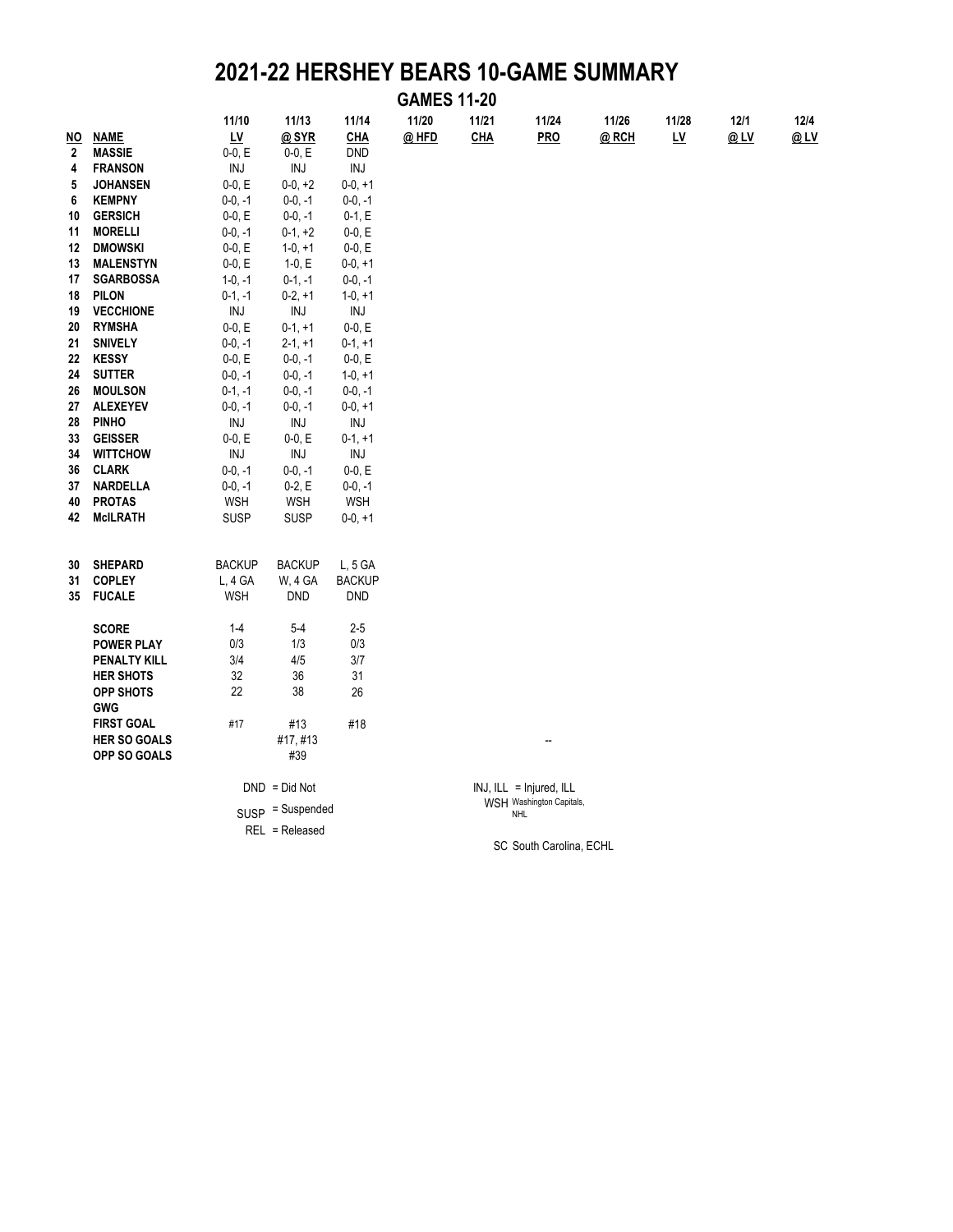### **2021-22 HERSHEY BEARS**

#### **REGULAR SEASON HIGHS & LOWS**

| <b>SCORING</b>                            |              |                                                                                                            |
|-------------------------------------------|--------------|------------------------------------------------------------------------------------------------------------|
| MOST GOALS SCORED - GAME                  | $\mathbf{b}$ | (3 Times) Oct. 16, 2021 vs CLT, Nov. 7, 2021 vs SPR, Nov. 13, 2021 at SYR                                  |
| MOST GOALS SCORED - PERIOD                | 3            | Nov. 7, 2021 vs SPR - 3rd Period                                                                           |
| MOST GOALS ALLOWED - GAME                 | 5            | (2 Times) Oct. 22, 2021 at CLT, Nov. 14, 2021 vs CLT                                                       |
| MOST GOALS ALLOWED - PERIOD               |              | Nov. 10, 2021 vs LHV - 2nd Period                                                                          |
| LARGEST MARGIN OF VICTORY                 | 3            | Oct. 16, 2021 vs CLT                                                                                       |
| LARGEST MARGIN OF DEFEAT                  | 3            | (3 Times) Nov. 6, 2021 vs PRO, Nov. 10, 2021 vs LHV, Nov. 14, 2021 vs CLT                                  |
| <b>SHOTS</b>                              |              |                                                                                                            |
| MOST SHOTS TAKEN - GAME                   | 38           | Oct. 31, 2021 vs CLE                                                                                       |
| <b>MOST SHOTS TAKEN - PERIOD</b>          | 18           | Oct. 27, 2021 vs SYR - 1st Period                                                                          |
| FEWEST SHOTS TAKEN - GAME                 | 23           | Oct. 17, 2021 vs LHV                                                                                       |
| FEWEST SHOTS TAKEN - PERIOD               | 3            | Oct. 23, 2021 at CLT - 1st Period                                                                          |
| MOST SHOTS ALLOWED - GAME                 | 40           | Oct. 27, 2021 vs SYR                                                                                       |
| MOST SHOTS ALLOWED - PERIOD               | 17           | Nov. 13, 2021 at SYR - 3rd Period                                                                          |
| FEWEST SHOTS ALLOWED - GAME               | 15           | Oct. 16, 2021 vs CLT                                                                                       |
| FEWEST SHOTS ALLOWED - PERIOD             | 2            | (2 Times) Oct. 16, 2021 vs CLT - 2nd & 3rd Period                                                          |
| <b>PENALTY MINUTES</b>                    |              |                                                                                                            |
| <b>MOST PENALTY MINUTES - GAME</b>        | 29           | Nov. 14, 2021 vs CLT                                                                                       |
| FEWEST PENALTY MINUTES - GAME             | 6            | Oct. 16, 2021 vs CLT                                                                                       |
| MOST PENALTY MINUTES - OPPONENTS - GAME   | 31           | Nov. 7, 2021 vs SPR                                                                                        |
| FEWEST PENALTY MINUTES - OPPONENTS - GAME | 4            | Nov. 6, 2021 vs PRO                                                                                        |
| <b>TEAM STREAKS</b>                       |              |                                                                                                            |
| <b>LONGEST WINNING STREAK</b>             | 2            | Oct. 16, 2021 vs CLT - Oct. 22, 2011 at CLT                                                                |
| LONGEST WINNING STREAK - HOME             | 2            | Oct. 16, 2021 vs CLT - Oct. 27, 2021 vs SYR                                                                |
| LONGEST WINNING STREAK - ROAD             |              |                                                                                                            |
| LONGEST LOSING STREAK                     | 2            | Oct. 27, 2021 vs SYR - Oct. 31, 2021 vs CLE, Nov. 5, 2021 vs SPR - Nov. 7, 2021 vs SPR                     |
| LONGEST LOSING STREAK - HOME              | $2^*$        | Oct. 27, 2021 vs SYR - Oct. 31, 2021 vs CLE, *Nov. 10, 2021 vs LHV - Present                               |
| LONGEST LOSING STREAK - ROAD              |              |                                                                                                            |
| <b>INDIVIDUAL RECORDS</b>                 |              |                                                                                                            |
| <b>MOST GOALS - GAME</b>                  | 3            | Joe Snively (Nov. 7, 2021 vs SPR)                                                                          |
| <b>MOST ASSISTS - GAME</b>                | 2            | Mike Sgarbossa, Garrett Pilon (2), Joe Snively, Mike Vecchione (2), Alex Alexeyev, Bobby Nardella          |
| MOST POINTS - GAME                        | 3            | (Mike Sgarbossa, Garrett Pilon - Oct. 16, 2021 vs CLT), Joe Snively (2)                                    |
| <b>MOST PENALTY MINUTES - GAME</b>        | 12           | Michal Kempny (Nov. 13, 2021 at SYR)                                                                       |
| <b>MOST SHOTS - GAME</b>                  | 6            | Garrett Pilon, Brian Pinho, Bobby Nardella, Mike Sgarbossa, Joe Snively                                    |
| <b>INDIVIDUAL STREAKS</b>                 |              |                                                                                                            |
| CONSECUTIVE GAME GOAL-SCORING STREAK      | 2            | Garrett Pilon (Oct. 22, 2021 vs CLT - Oct. 27, 2021 vs SYR)                                                |
| CONSECUTIVE GAME ASSIST STREAK            | 3*           | Jonsson-Fjallby (Oct. 17, 2021 vs LHV - Oct. 27, 2021 vs SYR), *Vecchione (Oct. 30, 2021 vs CLE - Present) |
| CONSECUTIVE GAME POINT STREAK             |              | Axel Jonsson-Fjallby, Aliaksei Protas, Cody Franson (Oct. 27, 2021 vs SYR - Nov. 6, 2021 vs PRO)           |

\* - Current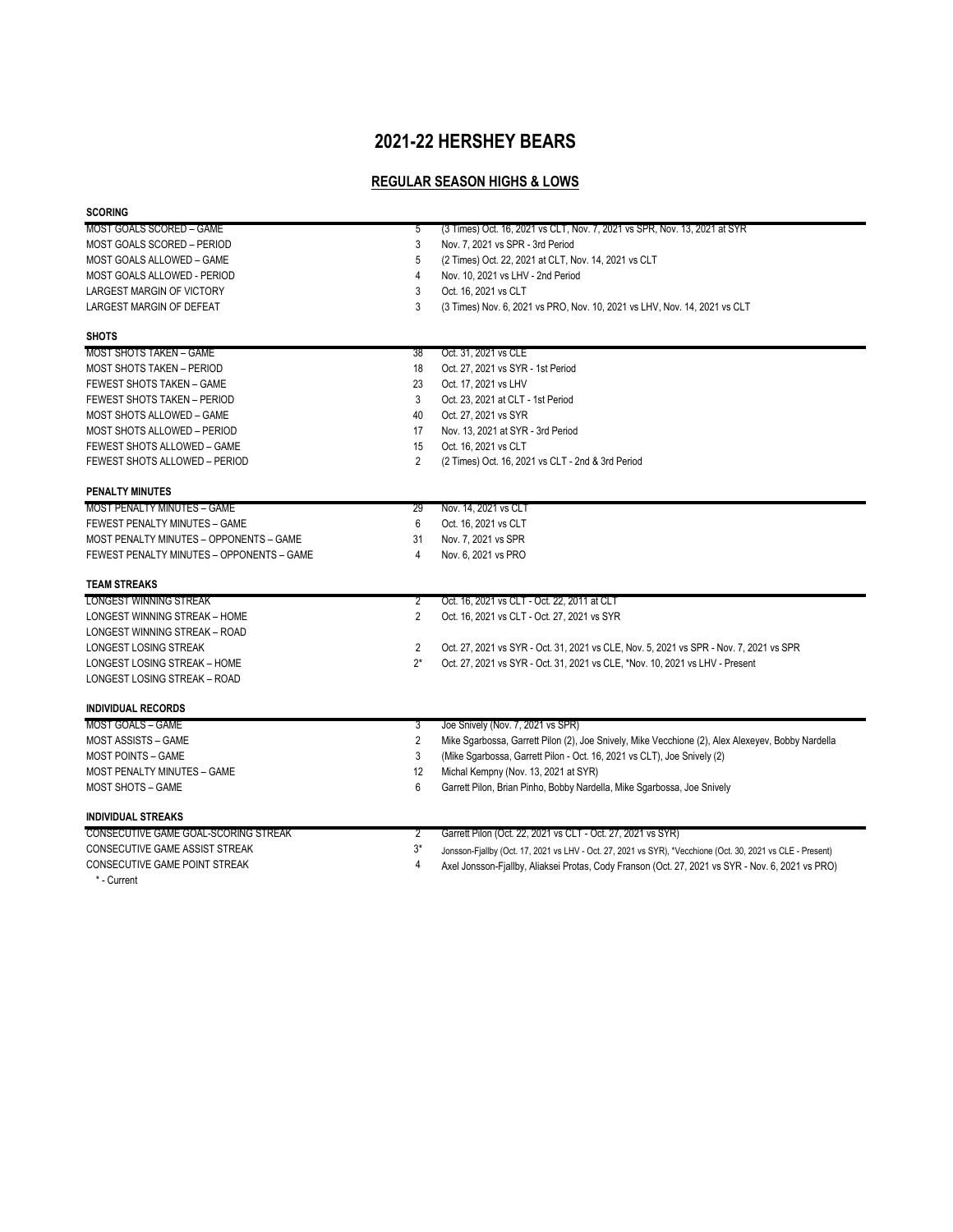### **HERSHEY BEARS SHOOTOUT RESULTS**

| <b>DATE</b> | <b>OPPONENT</b>  | <b>RESULTS</b> | <b>BEARS SHOOTERS</b>                                                            | <b>BEARS SAVES</b> | <b>OPP SAVES</b> |
|-------------|------------------|----------------|----------------------------------------------------------------------------------|--------------------|------------------|
| 10/30       | <b>CLEVELAND</b> | $0 - 1$        | Sgarbossa, Pilon, Jonsson-Fjallby, Snively, Protas, Vecchione, Johansen, Moulson | Fucale - 7         | BERUBE - 8       |
| 11/13       | at Syracuse      | 1-Feb          | SGARBOSSA, SNIVELY                                                               | COPLEY - 2         | Miftakhov - 0    |
|             |                  |                |                                                                                  |                    |                  |
|             |                  |                |                                                                                  |                    |                  |
|             |                  |                |                                                                                  |                    |                  |
|             |                  |                |                                                                                  |                    |                  |
|             |                  |                |                                                                                  |                    |                  |
|             |                  |                |                                                                                  |                    |                  |
|             |                  |                |                                                                                  |                    |                  |
|             |                  |                |                                                                                  |                    |                  |
|             |                  |                |                                                                                  |                    |                  |
|             |                  |                |                                                                                  |                    |                  |
|             |                  |                |                                                                                  |                    |                  |
|             |                  |                |                                                                                  |                    |                  |
|             |                  |                |                                                                                  |                    |                  |
|             |                  |                |                                                                                  |                    |                  |

Scorers in CAPS

Winning Goalie in CAPS

| <b>PLAYER</b> |                      | <b>GOALS</b> | <b>ATTEMPTS</b> | <b>PERCENTAGE</b> |
|---------------|----------------------|--------------|-----------------|-------------------|
| #5            | Lucas Johansen       | 0            |                 | 0.0%              |
| #14           | Axel Jonsson-Fjallby | $\pmb{0}$    |                 | 0.0%              |
| #17           | Mike Sgarbossa       | 1            | $\overline{2}$  | 50.0%             |
| #18           | Garrett Pilon        | $\mathbf{0}$ | 1               | 0.0%              |
| #19           | Mike Vecchione       | 0            |                 | 0.0%              |
| #21           | Joe Snively          | 1            | $\overline{2}$  | 50.0%             |
| #26           | Matt Moulson         | $\mathbf{0}$ |                 | 0.0%              |
| #40           | Aliaksei Protas      | 0            | 1               | 0.0%              |
|               |                      |              |                 |                   |
|               |                      |              |                 |                   |
|               |                      |              |                 |                   |
|               |                      |              |                 |                   |
|               |                      |              |                 |                   |
|               |                      |              |                 |                   |
|               |                      |              |                 |                   |
|               |                      |              |                 |                   |
|               |                      |              |                 |                   |
|               |                      |              |                 |                   |

| <b>GOALIE</b> |                       | <b>SAVES</b><br><b>ATTEMPTS</b> |  | <b>IPERCENTAGE</b> |  | <b>RECORD</b> |
|---------------|-----------------------|---------------------------------|--|--------------------|--|---------------|
| #35           | Zach Fucale           |                                 |  | 87.5%              |  | U-            |
| #31           | <b>Pheonix Copley</b> |                                 |  | 66.7%              |  | ٠-۱.          |
|               |                       |                                 |  |                    |  |               |
|               |                       |                                 |  |                    |  |               |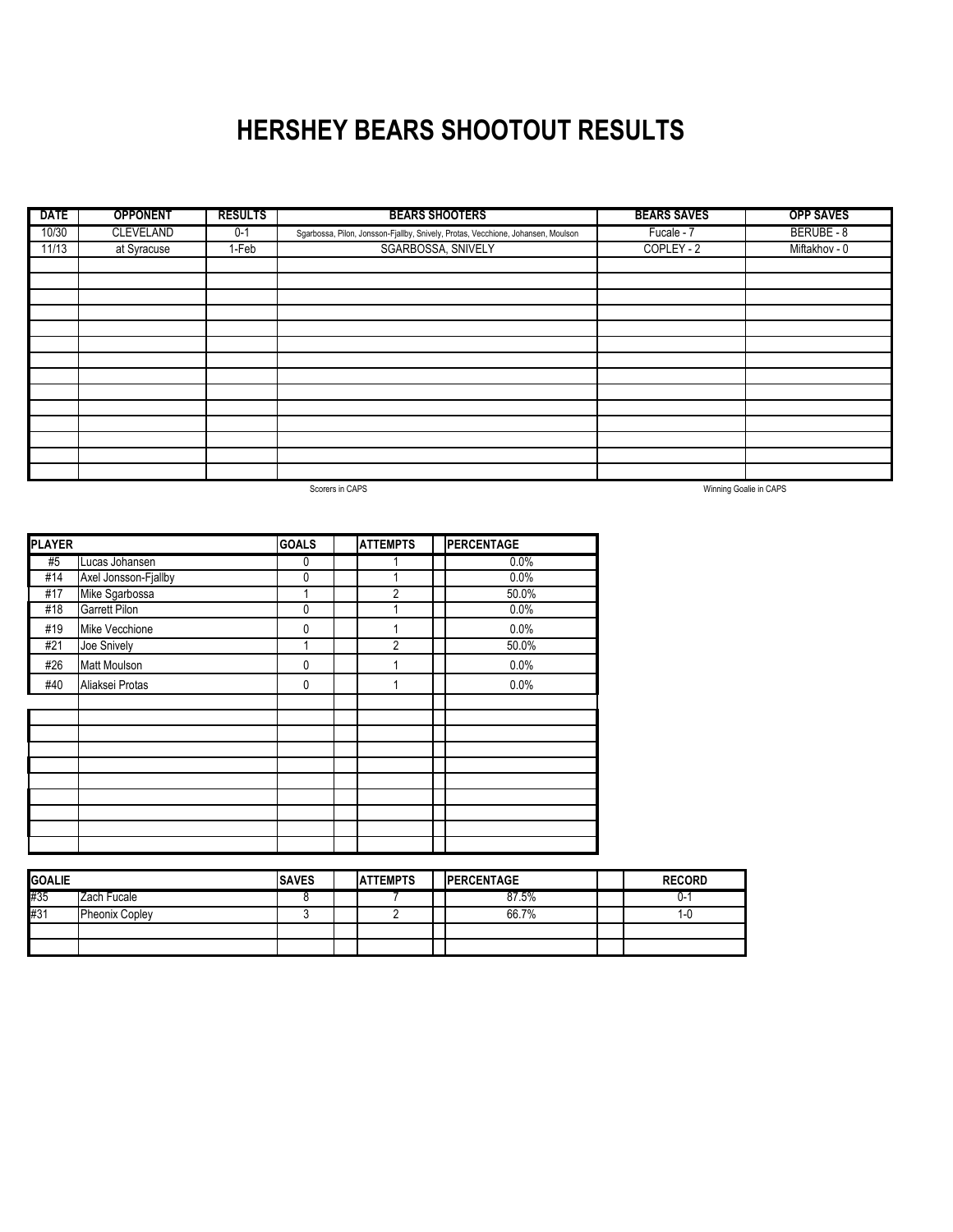### **HERSHEY BEARS BY THE NUMBERS 2021-22**

| <b>BEARS WHEN:</b>                |               |                      |                                      |              |              |                 | <b>OVERALL</b>           |                   |              |                 |                          |                   |                   |                 |                |
|-----------------------------------|---------------|----------------------|--------------------------------------|--------------|--------------|-----------------|--------------------------|-------------------|--------------|-----------------|--------------------------|-------------------|-------------------|-----------------|----------------|
|                                   |               | <b>TIMES</b>         | $\underline{\mathsf{W}}$             | L            | OTL          | <b>SOL</b>      | <u>W</u>                 | L                 | <b>OTL</b>   | <b>SOL</b>      | <u>W</u>                 | Ē                 | <b>OTL</b>        | <b>SOL</b>      | <b>PTS</b>     |
| SCORING FIRST GOAL OF GAME        |               | 9                    | 3                                    | 2            | 1            | 0               | 1                        | 1                 | 1            | 0               | 4                        | 3                 | 2                 | 0               | 10             |
| ALLOWING FIRST GOAL OF GAME       |               | 4                    | 1                                    | 1            | 0            | 1               | 1                        | 0                 | 0            | 0               | 2                        | 1                 | 0                 | 1               | 5              |
| NEITHER TEAM SCORES IN REGULATION |               | 0                    | 0                                    | 0            | 0            | 0               | 0                        | 0                 | 0            | 0               | $\mathbf{0}$             | 0                 | 0                 | 0               | 0              |
| OUTSHOOTING THE OPPONENT          |               | 7                    | 2                                    | 2            | 0            | 1               | 0                        | 1                 | 1            | 0               | 2                        | 3                 | 1                 | 1               | 6              |
| SHOTS ARE TIED                    |               | 0                    | 0                                    | 0            | 0            | 0               | 0                        | 0                 | 0            | 0               | 0                        | 0                 | 0                 | 0               | 0              |
| OUTSHOT BY THE OPPONENT           |               | 6                    | $\overline{2}$                       | $\mathbf{1}$ | $\mathbf{1}$ | 0               | $\overline{2}$           | 0                 | 0            | 0               | 4                        | $\mathbf{1}$      | $\mathbf{1}$      | $\mathbf{0}$    | 9              |
| LEADING AFTER ONE PERIOD          |               | 5                    | 3                                    | 1            | 1            | 0               | 0                        | 0                 | 0            | 0               | 3                        | 1                 | 1                 | 0               | 7              |
| TIED AFTER ONE PERIOD             |               | 4                    | 0                                    | 1            | 0            | 0               | $\overline{2}$           | 0                 | $\mathbf{1}$ | 0               | $\overline{2}$           | $\mathbf{1}$      | 1                 | 0               | 5              |
| TRAILING AFTER ONE PERIOD         |               | 4                    | $\mathbf{1}$                         | $\mathbf{1}$ | 0            | 1               | 0                        | $\mathbf{1}$      | 0            | 0               | $\mathbf{1}$             | $\overline{2}$    | 0                 | 1               | 3              |
| LEADING AFTER TWO PERIODS         |               | 4                    | 2                                    | 0            | 1            | 0               | 1                        | 0                 | 0            | 0               | 3                        | 0                 | 1                 | 0               | 7              |
| TIED AFTER TWO PERIODS            |               | 4                    | $\overline{2}$                       | 0            | $\mathbf{1}$ | 1               | 0                        | $\mathbf{1}$      | 0            | 0               | $\overline{2}$           | $\mathbf{1}$      | 0                 | 1               | 5              |
| TRAILING AFTER TWO PERIODS        |               | 5                    | $\mathbf{0}$                         | 3            | 0            | 0               | 1                        | 0                 | 1            | 0               | $\mathbf{1}$             | 3                 | 1                 | 0               | 3              |
| IN OVERTIME                       |               | 4                    | 1                                    | X            | 1            | X               | 1                        | X                 | 1            | Х               | $\overline{2}$           | X                 | 2                 | X               | 6              |
| IN SHOOTOUT                       |               | 2                    | 0                                    | X            | Х            | 1               | 1                        | X                 | Χ            | 0               | 1                        | Χ                 | Х                 | 1               | 3              |
| ONE GOAL GAME                     |               | 7                    | 2                                    | 0            | 1            | 1               | 2                        | 0                 | 1            | 0               | 4                        | 0                 | 2                 | 1               | 11             |
| TWO GOAL GAME                     |               | 2                    | 1                                    | 0            | 0            | 0               | 0                        | 1                 | 0            | 0               | 1                        | 1                 | 0                 | 0               | 2              |
| THREE GOAL GAME                   |               | 4                    | 1                                    | 3            | 0            | 0               | 0                        | 0                 | 0            | 0               | 1                        | 3                 | 0                 | 0               | $\overline{c}$ |
| <b>FOUR GOAL GAME</b>             |               | 0                    | 0                                    | 0            | 0            | 0               | 0                        | $\mathbf{0}$      | 0            | 0               | 0                        | 0                 | 0                 | 0               | 0              |
| FIVE GOAL GAME                    |               | $\Omega$             | 0                                    | 0            | 0            | 0               | 0                        | 0                 | 0            | 0               | 0                        | 0                 | 0                 | 0               | 0              |
| SIX OR MORE GOAL GAME             |               | $\mathbf{0}$         | $\mathbf{0}$                         | $\mathbf{0}$ | 0            | 0               | $\Omega$                 | $\mathbf{0}$      | 0            | 0               | $\Omega$                 | 0                 | 0                 | $\mathbf{0}$    | 0              |
| <b>BEARS BY THE MONTH:</b>        |               |                      |                                      |              | <b>HOME</b>  |                 |                          |                   | <b>ROAD</b>  |                 |                          |                   | <b>OVERALL</b>    |                 |                |
|                                   |               |                      |                                      |              |              |                 |                          |                   | $OTL$        |                 |                          |                   |                   |                 |                |
| <b>OCTOBER</b>                    |               | GP<br>$\overline{7}$ | <u>W</u><br>3                        |              | OTL<br>1     | <u>SOL</u><br>1 | <u>W</u><br>$\mathbf{1}$ | L<br>$\mathbf{1}$ | 0            | <b>SOL</b><br>0 | <u>W</u><br>4            | Ŀ<br>$\mathbf{1}$ | OTL<br>1          | <b>SOL</b><br>1 | <b>PTS</b>     |
|                                   |               | 6                    | 1                                    | 0            |              |                 | 1                        |                   | 1            |                 | 2                        |                   |                   | 0               | 10<br>5        |
| <b>NOVEMBER</b>                   |               |                      |                                      | 3            |              |                 |                          |                   |              |                 |                          | 3                 | 1                 |                 |                |
| <b>DECEMBER</b>                   |               | 0                    |                                      |              |              |                 |                          |                   |              |                 | 0                        | 0                 | 0                 | 0               | 0              |
| <b>JANUARY</b>                    |               | 0                    |                                      |              |              |                 |                          |                   |              |                 | 0                        | 0                 | 0                 | 0               | 0              |
| <b>FEBRUARY</b>                   |               | 0                    |                                      |              |              |                 |                          |                   |              |                 | 0                        | 0                 | 0                 | 0               | 0              |
| <b>MARCH</b>                      |               | 0                    |                                      |              |              |                 |                          |                   |              |                 | 0                        | 0                 | 0                 | 0               | 0              |
| <b>APRIL</b>                      | <b>TOTALS</b> | 0<br>0               | 4                                    | 3            | 1            | 1               | $\mathbf{2}$             | 1                 | 1            | 0               | 0<br>6                   | 0<br>4            | 0<br>$\mathbf{2}$ | 0<br>1          | 0<br>15        |
|                                   |               |                      |                                      |              |              |                 |                          |                   |              |                 |                          |                   |                   |                 |                |
| <b>BEARS BY THE DAY:</b>          |               |                      |                                      |              | <b>HOME</b>  |                 |                          |                   | <b>ROAD</b>  |                 |                          |                   | OVERALL           |                 |                |
|                                   |               | GP                   | $\underline{\underline{\mathsf{W}}}$ | Ē            | <u>OTL</u>   | <b>SOL</b>      | $\overline{M}$           | Ē                 | OTL          | <b>SOL</b>      | $\underline{\mathsf{w}}$ | Ē                 | OTL               | <b>SOL</b>      | <b>PTS</b>     |
| <b>MONDAY</b>                     |               | 0                    | 0                                    | 0            | 0            | 0               | 0                        | 0                 | 0            | 0               | 0                        | 0                 | 0                 | 0               | 0              |
| TUESDAY                           |               | 0                    | 0                                    | 0            | 0            | 0               | 0                        | 0                 | 0            | 0               | 0                        | 0                 | 0                 | 0               | 0              |
| WEDNESDAY                         |               | 1                    | 0                                    | 1            | 0            | 0               | 0                        | 0                 | 0            | 0               | 0                        | 1                 | 0                 | 0               | 0              |
| THURSDAY                          |               | 1                    | 0                                    | 0            | 1            | 0               | 0                        | 0                 | 0            | 0               | 0                        | 0                 | 1                 | 0               | 1              |
| <b>FRIDAY</b>                     |               | $\overline{2}$       | 0                                    | 0            | 0            | 0               | 0                        | 1                 | 1            | 0               | 0                        | 1                 | 1                 | 0               | 1              |
| SATURDAY                          |               | 5                    | 1                                    |              | 0            |                 | $\overline{2}$           | 0                 | 0            | 0               | 3                        | 1                 | 0                 | 1               | 7              |
|                                   |               |                      |                                      | 1            |              | 1               |                          |                   |              |                 |                          |                   |                   |                 |                |
| SUNDAY                            |               | 4                    | 3                                    | 1            | 0            | 0               | 0                        | 0                 | 0            | 0               | 3                        | 1                 | 0                 | 0               | 6              |
|                                   | <b>TOTALS</b> | 13                   | 4                                    | 3            | 1            | 1               | $\mathbf{2}$             | 1                 | 1            | 0               | 6                        | 4                 | $\mathbf{2}$      | 1               | 15             |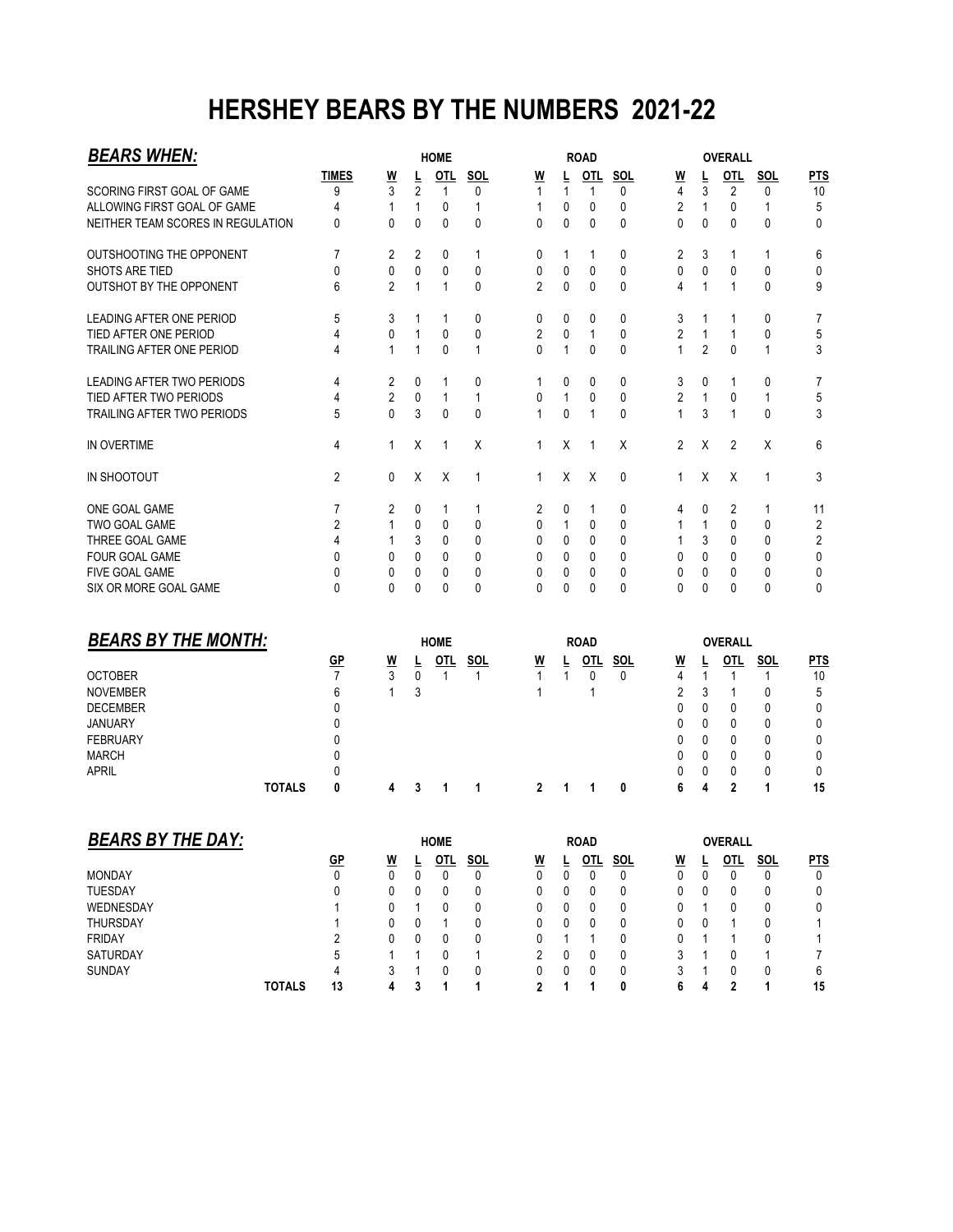### **BEARS 2021-22 ADDITIONAL STATS**

|                          | <b>MULTIPLE POINT GAMES</b> |                |      |      |      |  |    | <b>MULTIPLE GOAL GAMES</b> |    |           |            |     |                    |  |
|--------------------------|-----------------------------|----------------|------|------|------|--|----|----------------------------|----|-----------|------------|-----|--------------------|--|
| <b>SCORING:</b>          |                             |                |      |      |      |  |    |                            |    |           |            |     | <b>OTHER STATS</b> |  |
| <b>PLAYER</b>            | 2Pts                        | 3Pts           | 4Pts | 5Pts | 6Pts |  | 2G | 36                         | 4G | <u>5G</u> | <b>ENG</b> | OTG | <b>UAG</b>         |  |
| #17 Mike Sgarbossa       |                             |                |      |      |      |  |    |                            |    |           |            |     |                    |  |
| #18 Garrett Pilon        | 2                           | 4              |      |      |      |  |    |                            |    |           |            |     |                    |  |
| #21 Joe Snively          |                             | $\overline{2}$ |      |      |      |  | 1  | $\overline{1}$             |    |           | 1          |     | 1                  |  |
| #14 Axel Jonsson-Fjallby | $\overline{2}$              |                |      |      |      |  |    |                            |    |           |            |     |                    |  |
| #19 Mike Vecchione       | $\overline{2}$              |                |      |      |      |  |    |                            |    |           |            |     |                    |  |
| #5 Lucas Johansen        |                             |                |      |      |      |  |    |                            |    |           |            |     |                    |  |
| #27 Alex Alexeyev        |                             |                |      |      |      |  |    |                            |    |           |            |     |                    |  |
| #37 Bobby Nardella       |                             |                |      |      |      |  |    |                            |    |           |            |     |                    |  |
|                          |                             |                |      |      |      |  |    |                            |    |           |            |     |                    |  |
|                          |                             |                |      |      |      |  |    |                            |    |           |            |     |                    |  |
|                          |                             |                |      |      |      |  |    |                            |    |           |            |     |                    |  |
|                          |                             |                |      |      |      |  |    |                            |    |           |            |     |                    |  |
|                          |                             |                |      |      |      |  |    |                            |    |           |            |     |                    |  |
|                          |                             |                |      |      |      |  |    |                            |    |           |            |     |                    |  |
|                          |                             |                |      |      |      |  |    |                            |    |           |            |     |                    |  |
|                          |                             |                |      |      |      |  |    |                            |    |           |            |     |                    |  |
|                          |                             |                |      |      |      |  |    |                            |    |           |            |     |                    |  |
|                          |                             |                |      |      |      |  |    |                            |    |           |            |     |                    |  |
|                          |                             |                |      |      |      |  |    |                            |    |           |            |     |                    |  |
|                          |                             |                |      |      |      |  |    |                            |    |           |            |     |                    |  |
|                          |                             |                |      |      |      |  |    |                            |    |           |            |     |                    |  |
|                          |                             |                |      |      |      |  |    |                            |    |           |            |     |                    |  |
| <b>TOTALS</b>            | 9                           | 4              | 0    | 0    | 0    |  |    | 1                          | 0  | 0         | 1          | 2   | 1                  |  |

### **GOALTENDING STATS**

| <b>GOALIE:</b>          |     |     |     |     | <b>GOALS AGAINST PER GAME</b> |     |     |     |     |          |  |  |
|-------------------------|-----|-----|-----|-----|-------------------------------|-----|-----|-----|-----|----------|--|--|
|                         | 0GA | 1GA | 2GA | 3GA | <b>4GA</b>                    | 5GA | 6GA | 7GA | 8GA | $9 + GA$ |  |  |
| #31 Pheonix Copley      |     |     |     |     |                               |     |     |     |     |          |  |  |
| #35 Zach Fucale         |     |     |     |     |                               |     |     |     |     |          |  |  |
| #30 Hunter Shepard      |     |     |     |     |                               |     |     |     |     |          |  |  |
| <b>COMBINED GOALIES</b> |     |     |     |     |                               |     |     |     |     |          |  |  |
| <b>TOTALS</b>           | n   |     |     |     |                               |     |     |     |     | Λ        |  |  |

### **PENALTY SHOTS**

**PENALTY SHOTS TAKEN:**

**PENALTY SHOTS FACED:**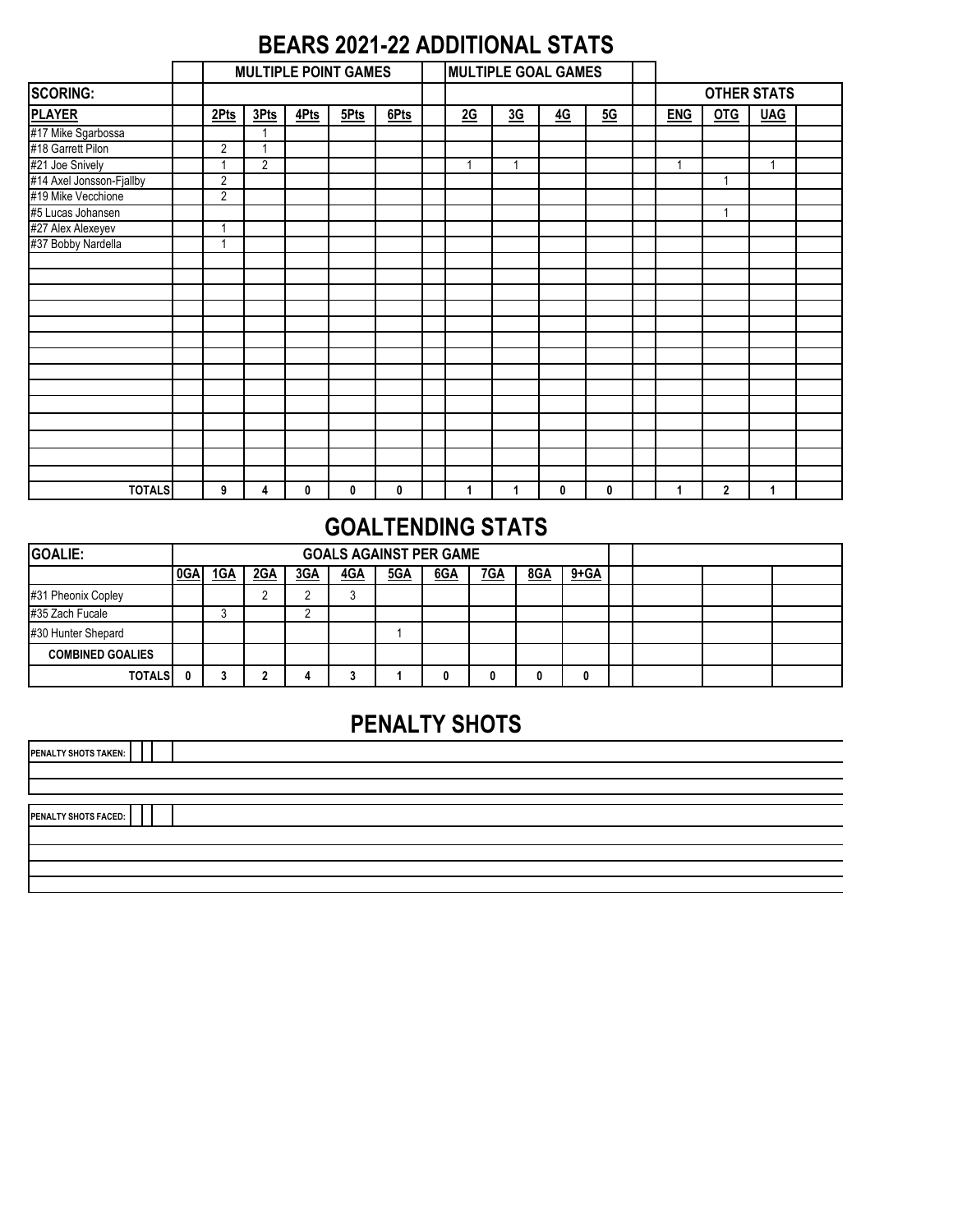### **HERSHEY BEARS VS THE AHL**

#### *EASTERN CONFERENCE:*

|                         |           |                 |                |   |                |     |              |           | <b>BEARS vs NORTH DIVISION</b>    |          |   |             |            |          |   |             |     |           |   |          |              |
|-------------------------|-----------|-----------------|----------------|---|----------------|-----|--------------|-----------|-----------------------------------|----------|---|-------------|------------|----------|---|-------------|-----|-----------|---|----------|--------------|
|                         |           |                 |                |   | <b>OVERALL</b> |     |              |           |                                   |          |   | <b>HOME</b> |            |          |   | <b>ROAD</b> |     | OT        |   |          | <b>SO</b>    |
| <b>TEAM</b>             | GP        | <u>GR</u>       | W              |   | OTL            | SOL | <b>GF</b>    | GA        | <b>PTS</b>                        | W        |   | OTL         | SOL        | W        |   | OTL         | SOL | W         |   | W        |              |
| <b>BELLEVILLE</b>       |           | $\overline{2}$  | $\mathbf{0}$   | 0 | $\mathbf{0}$   | U   | 0            | 0         | 0                                 | 0        | 0 | 0           | 0          | 0        | 0 | 0           | 0   | 0         | 0 | 0        | ſ            |
| <b>CLEVELAND</b>        |           |                 |                |   | Ω              |     | 5            | 5         |                                   |          |   |             |            | 0        |   |             |     |           |   |          |              |
| LAVAL                   |           |                 | 0              |   | 0              |     | 0            | 0         |                                   | 0        |   | 0           |            | 0        |   | 0           |     | 0         |   |          |              |
| <b>ROCHESTER</b>        |           |                 | ſ              |   |                |     |              |           |                                   |          |   |             |            |          |   |             |     | 0         |   |          |              |
| <b>SYRACUSE</b>         |           | 2               |                |   |                |     |              |           | 3                                 |          |   |             | N          |          |   | 0           | 0   | 0         |   |          |              |
| <b>TORONTO</b>          |           |                 | 0              |   | 0              |     | 0            | ŋ         |                                   | n        |   | N           | 0          | 0        |   | 0           | 0   | 0         |   |          |              |
| <b>UTICA</b>            |           | $\overline{2}$  | $\mathbf{0}$   | 0 | $\mathbf{0}$   | N   | 0            | 0         | 0                                 | 0        |   | 0           | 0          | 0        |   | 0           | 0   | 0         |   |          |              |
| <b>TOTALS</b>           | 4         | 14              | $\overline{2}$ | 0 |                |     | 12           | 12        | 6                                 |          | 0 |             |            |          |   | 0           | 0   |           |   |          |              |
|                         |           |                 |                |   |                |     |              |           | <b>BEARS vs ATLANTIC DIVISION</b> |          |   |             |            |          |   |             |     |           |   |          |              |
|                         |           |                 |                |   | <b>OVERALL</b> |     |              |           |                                   |          |   | <b>HOME</b> |            |          |   | <b>ROAD</b> |     | <b>OT</b> |   |          | <b>SO</b>    |
| <b>TEAM</b>             | <u>GP</u> | <u>GR</u>       | <u>W</u>       |   | OTL            | SOL | <u>GF</u>    | <u>GA</u> | <u>PTS</u>                        | <u>W</u> |   | OTI.        | <b>SOL</b> | <u>W</u> |   | OTI.        | SOL | <u>W</u>  |   | <u>W</u> |              |
| <b>BRIDGEPORT</b>       |           | $6\overline{6}$ | $\Omega$       | 0 | $\mathbf{0}$   | N   | $\Omega$     | $\Omega$  | $\Omega$                          |          |   | 0           | U          | $\Omega$ |   | 0           | U   | U         | 0 | 0        | $\mathbf{0}$ |
| <b>CHARLOTTE</b>        |           |                 | $\overline{2}$ |   | 0              | N   | 12           | 13        |                                   |          |   | N           | 0          |          |   | 0           |     |           | 0 |          | ſ            |
| <b>HARTFORD</b>         |           | 6               | 0              |   | 0              |     | 0            | 0         | n                                 |          |   | N           | N          |          |   |             |     | 0         | 0 |          |              |
| <b>LEHIGH VALLEY</b>    |           | 12              |                |   | 0              |     | 3            | 5         | 2                                 |          |   | N           | N          | 0        |   | 0           | 0   | 0         |   |          | ſ            |
| <b>PROVIDENCE</b>       |           | 5               |                |   | Ω              |     | $\mathbf{0}$ | 3         |                                   |          |   | O           | N          | 0        |   |             |     | 0         |   |          |              |
| <b>SPRINGFIELD</b>      | ∩         |                 |                |   |                |     |              | 6         | 3                                 |          |   | N           | 0          | 0        |   |             |     | 0         |   |          | ſ            |
| W-B/SCRANTON            |           | 12              | 0              |   |                | N   | 0            | 0         | 0                                 | 0        |   | N           | 0          | 0        |   |             | 0   | 0         |   |          |              |
| <b>TOTALS</b>           | 9         | 49              | 4              |   |                | Λ   | 22           | 27        | 9                                 | 3        |   | Λ           | 0          |          |   |             | Λ   |           |   |          |              |
| <b>EAST CONF TOTALS</b> | 13        | 63              | 6              | 4 | 2              |     | 34           | 39        | 15                                | 4        | 3 |             |            | 2        |   |             | 0   | 2         | 2 |          |              |
|                         |           |                 |                |   |                |     |              |           |                                   |          |   |             |            |          |   |             |     |           |   |          |              |

#### *WESTERN CONFERENCE:*

|                     |           |           |   |   |                |     |           |    | <b>BEARS vs CENTRAL DIVISION</b> |   |              |             |      |    |    |             |     |    |     |   |
|---------------------|-----------|-----------|---|---|----------------|-----|-----------|----|----------------------------------|---|--------------|-------------|------|----|----|-------------|-----|----|-----|---|
|                     |           |           |   |   | <b>OVERALL</b> |     |           |    |                                  |   |              | <b>HOME</b> |      |    |    | <b>ROAD</b> |     | ОT | SO. |   |
| <b>TEAM</b>         | <u>GP</u> | <u>GR</u> | W |   | OTI.           | SOL | <u>GF</u> | GΑ | <b>PTS</b>                       | W |              | OTL         | SOL. | W  |    | OTL         | SOL | W  | W   |   |
| <b>CHICAGO</b>      |           |           |   |   |                |     |           |    |                                  |   |              |             |      |    |    |             |     |    |     |   |
| <b>GRAND RAPIDS</b> |           |           |   | 0 |                |     | 0         | 0  |                                  |   |              |             | 0    |    |    |             |     |    | 0   | 0 |
| <b>IOWA</b>         |           |           |   | 0 |                |     | 0         | 0  |                                  |   | 0            |             | 0    | 0  |    |             |     |    | n.  | 0 |
| <b>MANITOBA</b>     |           |           | U | 0 |                |     | 0         | 0  |                                  |   | <sup>0</sup> |             | 0    | 0  | n. | 0           |     | 0  | n.  |   |
| MILWAUKEE           |           |           | 0 | 0 |                | 0   | 0         | 0  |                                  | 0 | <sup>n</sup> |             | 0    | U. | n. | 0           |     | n. | n.  | 0 |
| <b>ROCKFORD</b>     |           |           |   |   |                |     | U         | 0  |                                  |   |              |             |      |    |    |             |     |    | n.  | 0 |
| <b>TEXAS</b>        |           |           |   |   |                |     |           |    |                                  |   |              |             |      |    |    |             |     |    | n.  |   |
| <b>SAN ANTONIO</b>  |           |           |   |   |                |     |           |    |                                  |   |              |             |      |    |    |             |     |    |     |   |
| <b>TOTALS</b>       | 0         |           |   | 0 |                |     |           |    |                                  |   |              | 0           | 0    | 0  | 0  |             | Λ   |    |     | 0 |

|                         |           |           |                |   |                |            |                |           | <b>BEARS vs PACIFIC DIVISION</b> |          |   |             |            |          |   |             |              |              |    |   |                |
|-------------------------|-----------|-----------|----------------|---|----------------|------------|----------------|-----------|----------------------------------|----------|---|-------------|------------|----------|---|-------------|--------------|--------------|----|---|----------------|
|                         |           |           |                |   | <b>OVERALL</b> |            |                |           |                                  |          |   | <b>HOME</b> |            |          |   | <b>ROAD</b> |              |              | ОT |   | <b>SO</b>      |
| <b>TEAM</b>             | <u>GP</u> | <u>GR</u> | <u>W</u>       |   | OTI.           | <b>SOL</b> | <u>GF</u>      | <u>GA</u> | <b>PTS</b>                       | <u>W</u> | 느 | OTL         | <b>SOL</b> | <u>W</u> | ц | OTL         | <u>SOL</u>   | W            | ┶  | W | Ŀ              |
| <b>ABBOTSFORD</b>       | 0         |           |                | 0 |                |            | 0              |           |                                  |          | 0 |             | 0          |          |   |             |              | $\mathbf{0}$ | 0  | 0 | 0              |
| <b>BAKERSFIELD</b>      |           |           | 0              | 0 |                | 0          | $\mathbf{0}$   | 0         |                                  |          | 0 |             | 0          | 0        | 0 |             | $\mathbf{0}$ | $\Omega$     | 0  | 0 | 0              |
| <b>COLORADO</b>         |           |           | 0              | 0 |                | 0          | $\mathbf{0}$   | 0         |                                  | 0        | 0 |             | 0          | 0        | 0 |             | $\mathbf{0}$ | 0            | 0  | 0 | 0              |
| <b>HENDERSON</b>        |           |           | 0              | 0 |                |            | $\mathbf{0}$   |           |                                  |          | 0 |             | 0          | 0        | 0 |             | $\Omega$     | 0            | 0  |   | 0              |
| <b>ONTARIO</b>          |           |           | 0              | 0 |                |            | 0              | 0         |                                  |          | 0 |             | 0          |          | 0 |             | 0            | 0            | 0  |   | 0              |
| <b>SAN DIEGO</b>        |           |           | 0              | 0 | 0              | 0          | $\mathbf{0}$   | 0         |                                  |          | 0 |             | 0          |          | 0 |             | 0            | 0            | 0  |   | 0              |
| <b>SAN JOSE</b>         |           |           | 0              | 0 | 0              | 0          | $\mathbf{0}$   | 0         |                                  | 0        | 0 |             | 0          | 0        | 0 |             | $\Omega$     | $\Omega$     | 0  | 0 | 0              |
| <b>STOCKTON</b>         |           |           | 0              | 0 |                | 0          | $\mathbf{0}$   | 0         |                                  |          | 0 |             | 0          |          | 0 |             | 0            | 0            | 0  |   | 0              |
| <b>TUCSON</b>           |           |           | $\overline{0}$ |   |                |            | $\overline{0}$ |           |                                  |          | 0 |             |            |          | 0 |             |              | 0            | 0  |   | $\overline{0}$ |
| <b>TOTALS</b>           | 0         | 0         |                | 0 |                | 0          | 0              | 0         |                                  |          | 0 |             | 0          | 0        | 0 | 0           |              | 0            | 0  | 0 | 0              |
| <b>WEST CONF TOTALS</b> | 0         | 0         | 0              | 0 |                | 0          | 0              | 0         | 0                                |          | 0 | 0           | 0          | 0        | 0 |             |              | 0            | 0  | 0 | 0              |
| AHL TOTALS              | 13        | 63        | 6              | 4 | 2              |            | 34             | 39        | 15                               | 4        | 3 |             |            | 2        |   |             | 0            | 2            | າ  |   |                |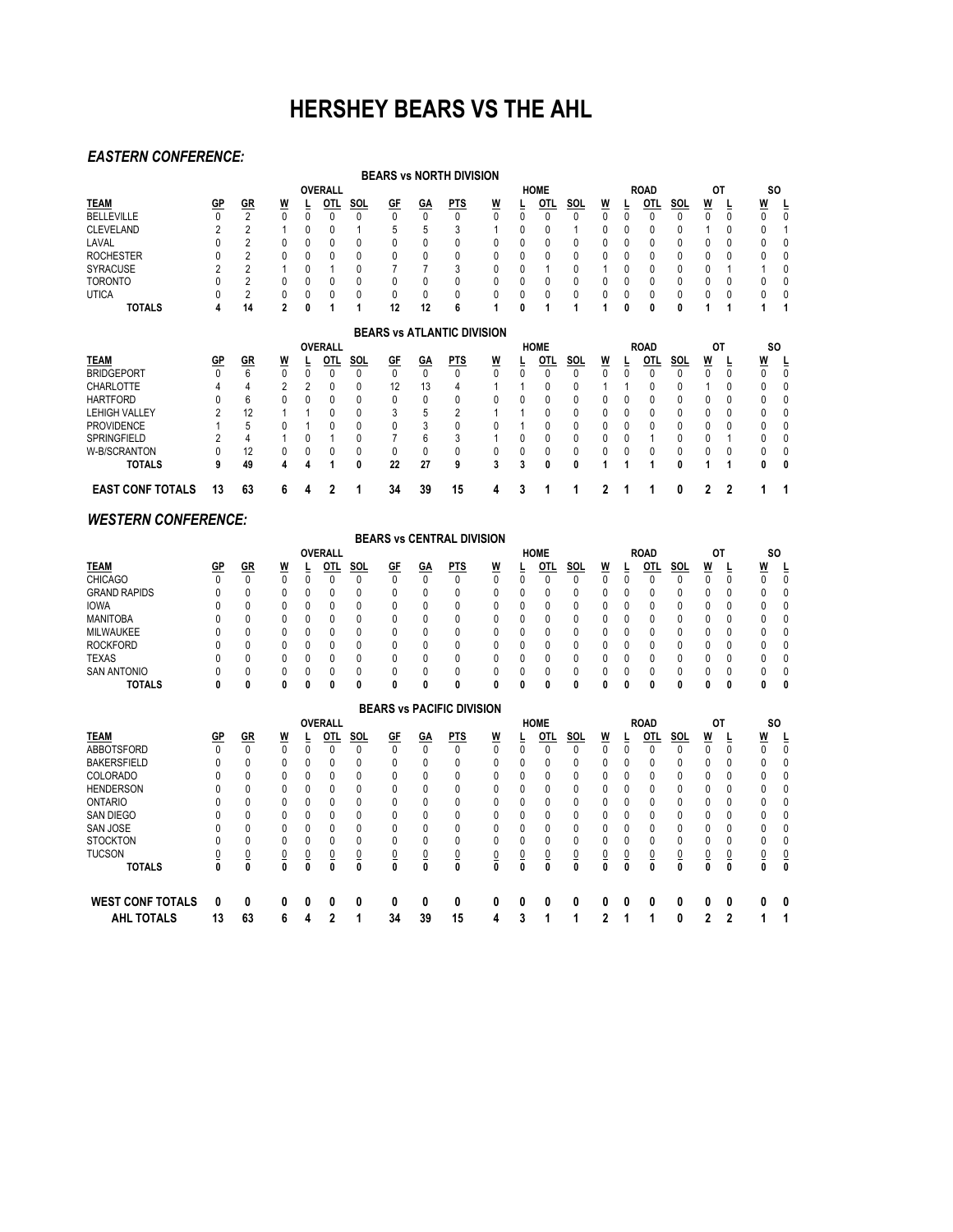#### **HERSHEY BEARS**

#### *WHEN WAS THE LAST TIME THE...*

**BEARS HAD A SHUTOUT:** Home: 5/8/21 vs Lehigh Valley (Pheonix Copley, 3-0) Away: 3/6/20 at Hartford (Vitek Vanecek, 1-0) **BEARS WERE SHUTOUT:** Home: 11/6/21 vs Providence (Jon Gillies, 3-0) Away: 11/13/19 at Wilkes-Barre/Scranton (Casey DeSmith, 1-0) Home: 10/31/21 vs Cleveland, (GWG: Axel Jonsson-Fjallby, Opp Goalie: Daniil Tarasov) Away: 10/23/21 at Charlotte (GWG: Lucas Johansen, Opp Goalie: Antoine Bibeau) **BEARS LOSE IN OVERTIME:** Home: 10/27/21 vs Syracuse, 2-3 (GWG: Charles Hudon, Goalie: Pheonix Copley) Away: 11/5/21 at Springfield, 2-3 (GWG: Sam Anas, Goalie: Zach Fucale) **BEARS WIN IN SHOOTOUT:** Home: 11/10/19 vs Lehigh Valley (GWG: Mike Sgarbossa, Goalie: Vitek Vanecek) Away: 11/13/21 at Syracuse (GWG: Joe Snively, Goalie: Pheonix Copley) **BEARS LOSE IN SHOOTOUT:** Home: 10/30/21 vs Cleveland (GWG: Kevin Stenlund, Goalie: Zach Fucale) Away: 3/8/20 at Providence (GWG: Ryan Fitzgerald, Goalie: Pheonix Copley) **BEARS PLAYED TO SCORELESS TIE:** 1/3/04 at Portland (Tom Lawson-HER / Rastislav Stana-POR) **BEARS PLAYER SCORED A HAT-TRICK:** 11/7/21 vs Springfield (Joe Snively) **OPPOSING PLAYER SCORED A HAT-TRICK:** 3/1/19 vs Charlotte (Morgan Geekie) **BEARS PLAYER SCORED FOUR GOALS:** 2/16/18 at Laval (Travis Boyd) **OPPOSING PLAYER SCORED FOUR GOALS:** 12/10/16 at W-B/Scranton (Oskar Sundqvist) **BEARS PLAYER SCORED FIVE GOALS:** 3/12/76 at Baltimore (Andre Deschamps) **BEARS PLAYER SCORED ON A PENALTY SHOT:** 10/28/18 vs Lehigh Valley-Riley Barber (Alex Lyon) **OPPOSING PLAYER SCORED ON A PENALTY SHOT:** 11/11/16 at Albany-Joe Blandisi (Vitek Vanecek) **BEARS PLAYER FAILED ON A PENALTY SHOT:** 3/8/20 at Providence-Liam O'Brien (Dan Vladar) **OPPOSING PLAYER FAILED ON A PENALTY SHOT:** 4/24/24 vs Wilkes-Barre/Scranton-Jonathan Gruden (Zach Fucale) **BEARS SCORED 10 OR MORE GOALS:** Regular Season: 1/15/10 at Albany (10-4 win) Playoffs: 5/1/15 vs. Worcester (10-4 win) **BEARS ALLOWED 10 OR MORE GOALS:** 10/8/93 at Cornwall (11-0 loss) **BEARS GOALIE CREDITED WITH A GOAL** None Recorded **OPPOSING GOALIE CREDITED WITH A GOAL** 4/11/04 (Antero Niittymaki-Phi) **FASTEST GOAL TO OPEN A GAME** 12/31/07 vs. Philadelphia (Grant Potulny, time of goal :08) **BEARS WIN IN OVERTIME:**